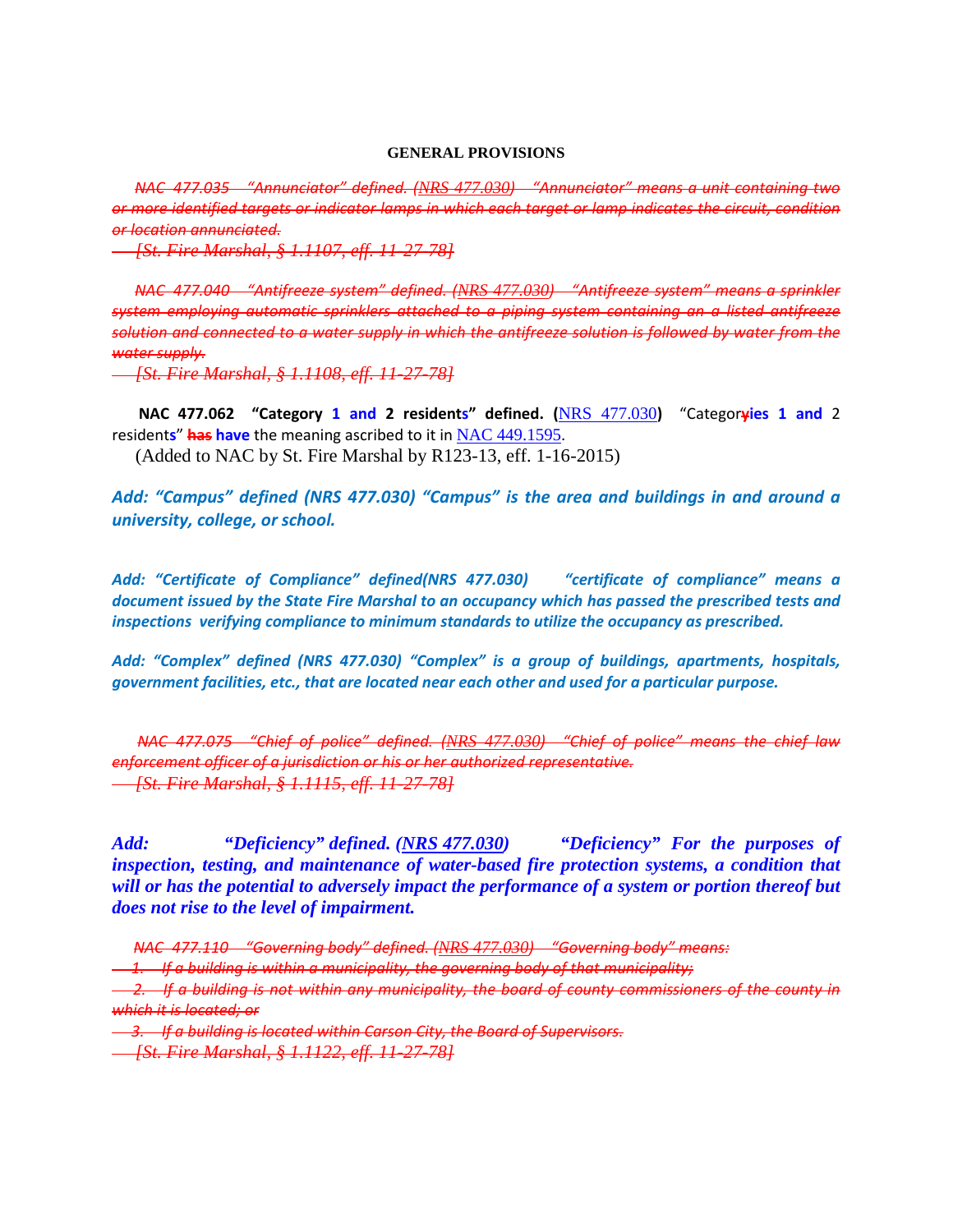*NAC 477.115 "Heating or cooking appliance" defined. ([NRS 477.030](https://www.leg.state.nv.us/NRS/NRS-477.html#NRS477Sec030)) "Heating or cooking appliance" means any electric-, gas- or oil-fired appliance not intended for central heating. [St. Fire Marshal, § 1.1123, eff. 11-27-78]*

# *NAC 477.130 "I.C.C. container" defined. ([NRS 477.030](https://www.leg.state.nv.us/NRS/NRS-477.html#NRS477Sec030)) "I.C.C. container" means any container approved by the United States Surface Transportation Board for shipping any liquid, gas or solid material of a flammable, toxic or other hazardous nature.*

 *[St. Fire Marshal, § 1.1126, eff. 11-27-78] — (NAC A by R062-04, 9-3-2004)*

*Add: "Impairment" defined. (NRS 477.030) "Impairment" means a condition where a fire protection system or unit or portion thereof is out of order, and the condition can result in the fire protection system or unit not functioning in a fire event.*

### **NAC 477.135 "Inspection" defined. (**[NRS 477.030](https://www.leg.state.nv.us/NRS/NRS-477.html#NRS477Sec030)**)**

 1. "Inspection" means the handling and observation of a fixed hood system, portable fire extinguisher unit, fire sprinkler system**,** or alarm system **or** *special hazard suppression system* to check for damage to the system or unit which could preclude it functioning as designed.

2. The term does not include actual maintenance.

[St. Fire Marshal, § 1.1127, eff. 11-27-78]

#### NAC [477.281](https://www.leg.state.nv.us/NAC/NAC-477.html#NAC477Sec281) **Codes adopted by reference. (**[NRS 477.030](https://www.leg.state.nv.us/NRS/NRS-477.html#NRS477Sec030)**)**

 1. The State Fire Marshal hereby adopts by reference the following nationally recognized codes with additions and deletions as noted in [NAC 477.283](https://www.leg.state.nv.us/NAC/NAC-477.html#NAC477Sec283):

 (a) *International Fire Code*, 2012 *2018* edition, including appendices B, C, *D,* F and H. A copy is available from the International Code Council by mail at 25442 Network Place, Chicago, Illinois 60673- 1254, or at the Internet address **http://www.iccsafe.org**, at the price of \$76.50 *\$94.50* for members and \$102.00 *\$107.00* for nonmembers.

 (b) *International Building Code*, 2012 *2018* edition. A copy is available from the International Code Council by mail at 25442 Network Place, Chicago, Illinois 60673-1254, or at the Internet address **http://www.iccsafe.org**, at the price of *\$94 \$107.00* for members and *\$125 \$143.00* for nonmembers.

 (c) *International Wildland-Urban Interface Code*, 2012 *2018* edition, including Appendices A and B. A copy is available from the International Code Council by mail at 25442 Network Place, Chicago, Illinois 60673-1254, or at the Internet address **http://www.iccsafe.org**, at the price of *\$36.50 \$42.25* for members and *\$48.50 \$56.25* for nonmembers.

 (d) *Uniform Mechanical Code*, 2012 *2018* edition. A copy is available from the International Association of Plumbing and Mechanical Officials by mail at 4755 East Philadelphia Street, Ontario, California 91761-2816, or at the Internet address **http://publications.iapmo.org**, at the price of *\$88.80 \$100.00* for members and *\$111.00 \$125.00* for nonmembers.

 (e) *Uniform Plumbing Code*, 2012 *2018* edition. A copy is available from the International Association of Plumbing and Mechanical Officials, by mail at 4755 East Philadelphia Street, Ontario, California 91761-2816, or at the Internet address **http://publications.iapmo.org**, at the price of *\$88.80 \$100.00* for members and *\$111.00 \$125.00* for nonmembers.

 2. In addition to the codes adopted pursuant to subsection 1, the State Fire Marshal hereby adopts by reference the following codes and standards of the *National Fire Codes* to supplement other codes adopted in this chapter:

*Add: Sections 10.2.7.1, 10.8, 10.10.9.3, 10.11.1.3, 10.14.2 of N.F.P.A. 1, 2018 edition*

- (a) N.F.P.A. 10, *2010 2018* edition;
- (b) N.F.P.A. 11, *2010 2018* edition;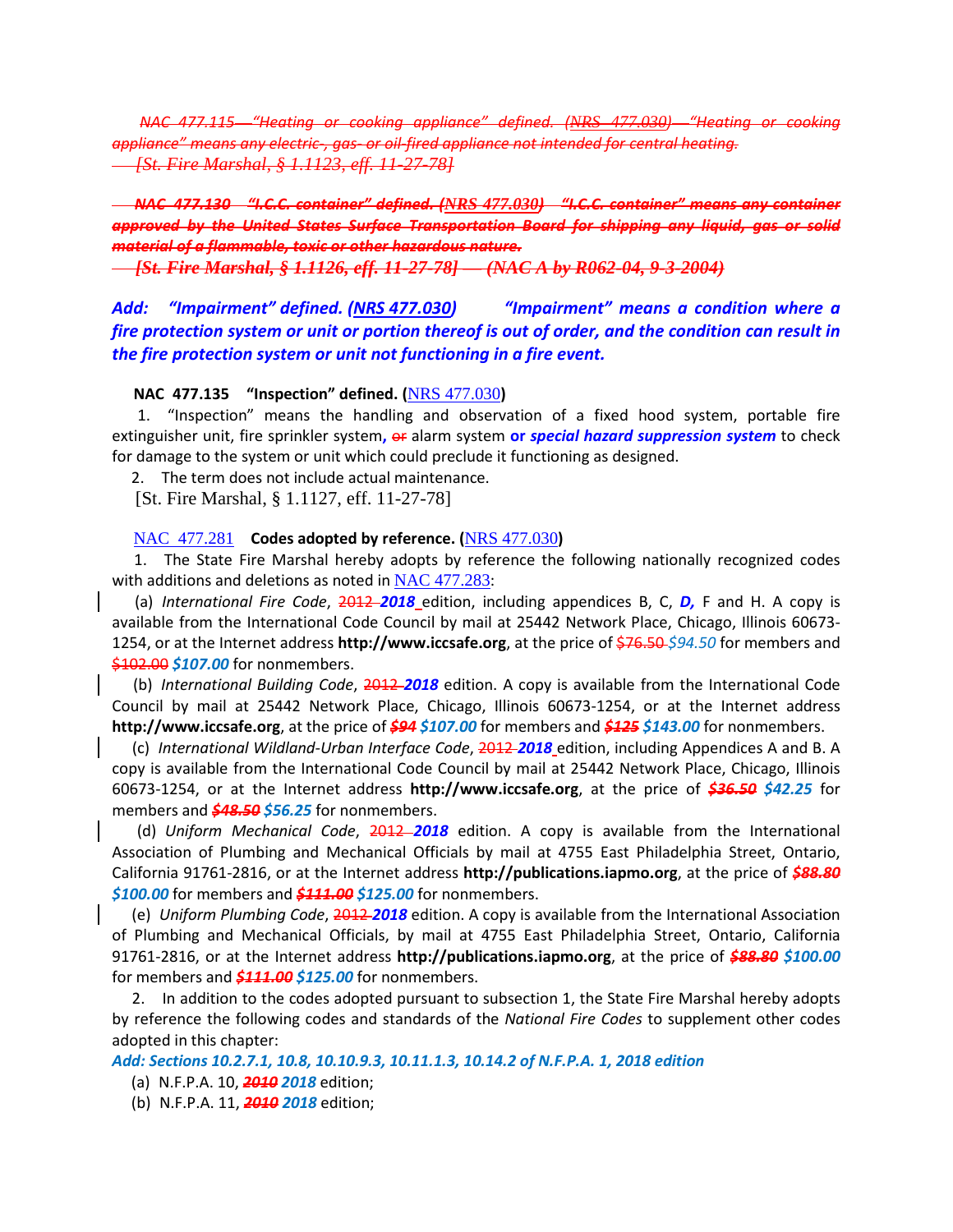(c) N.F.P.A. 12, *2011 2016* edition;

(d) N.F.P.A. 12A, *2009 2015* edition;

(e) N.F.P.A. 13, *2013 2016* edition;

(f) N.F.P.A. 13D, *2013 2016* edition;

(g) N.F.P.A. 13R, *2013 2016* edition;

(h) N.F.P.A. 14, *2010 2016* edition;

(i) N.F.P.A. 15, *2012 2017* edition;

(j) N.F.P.A. 16, *2011 2016* edition;

(k) N.F.P.A. 17, *2009 2017* edition;

(l) N.F.P.A. 17A, *2009 2017* edition;

(m) N.F.P.A. 20, *2013 2016* edition;

(n) N.F.P.A. 22, *2008 2018* edition;

(o) N.F.P.A. 24, *2013 2016* edition;

(p) N.F.P.A. 25, *2011 2017* edition;

(q) N.F.P.A. 30, *2012 2018* edition;

(r) N.F.P.A. 30B, *2011 2018* edition;

(s) N.F.P.A. 45, *2011 2015* edition;

(t) N.F.P.A. 52, *2010 2016* edition;

 (u) N.F.P.A. 54, as adopted by reference by the Board for the Regulation of Liquefied Petroleum Gas in [NAC 590.610](https://www.leg.state.nv.us/NAC/NAC-590.html#NAC590Sec610);

(v) N.F.P.A. 55, *2013 2016* edition;

 (w) N.F.P.A. 58, as adopted by reference by the Board for the Regulation of Liquefied Petroleum Gas in [NAC 590.600](https://www.leg.state.nv.us/NAC/NAC-590.html#NAC590Sec600);

- (x) N.F.P.A. 72, *2013 2016* edition;
- (y) N.F.P.A. 80, *2013 2015* edition;
- (z) N.F.P.A. 85, *2011 2015* edition;

(aa) N.F.P.A. 86, *2011 2015* edition;

*(bb) N.F.P.A. 90A, 2012 edition;*

#### *(cc) N.F.P.A. 90B, 2012 edition;*

(dd) N.F.P.A. 96, *2011 2017* edition;

(ee) N.F.P.A. 99, *2012 2018* edition;

(ff) Section 18.3.4.5 of N.F.P.A. Standard 101, *2009 2018* edition;

*(gg) N.F.P.A. 102, 2011 edition;*

(hh) N.F.P.A. 110, *2013 2016* edition;

(ii) N.F.P.A. 111, 2013 edition;

 *(jj) N.F.P.A. 122, 2010 edition;*

#### *(kk) N.F.P.A. 130, 2010 edition;*

(ll) N.F.P.A. 140, 2008 edition;

(mm) N.F.P.A. 150, *2013 2016* edition;

(nn) N.F.P.A. 160, *2011 2016* edition;

(oo) N.F.P.A. 385, *2012 2017* edition;

(pp) N.F.P.A. 400, *2013 2016* edition;

(qq) N.F.P.A. 407, *2012 2017* edition;

*(rr) N.F.P.A. 409, 2011 edition;*

(ss) N.F.P.A. 410, *2010 2015* edition;

*(tt) N.F.P.A. 415, 2013 edition;*

*(uu) N.F.P.A. 418, 2011 edition;*

(vv) N.F.P.A. 495, *2010 2018* edition;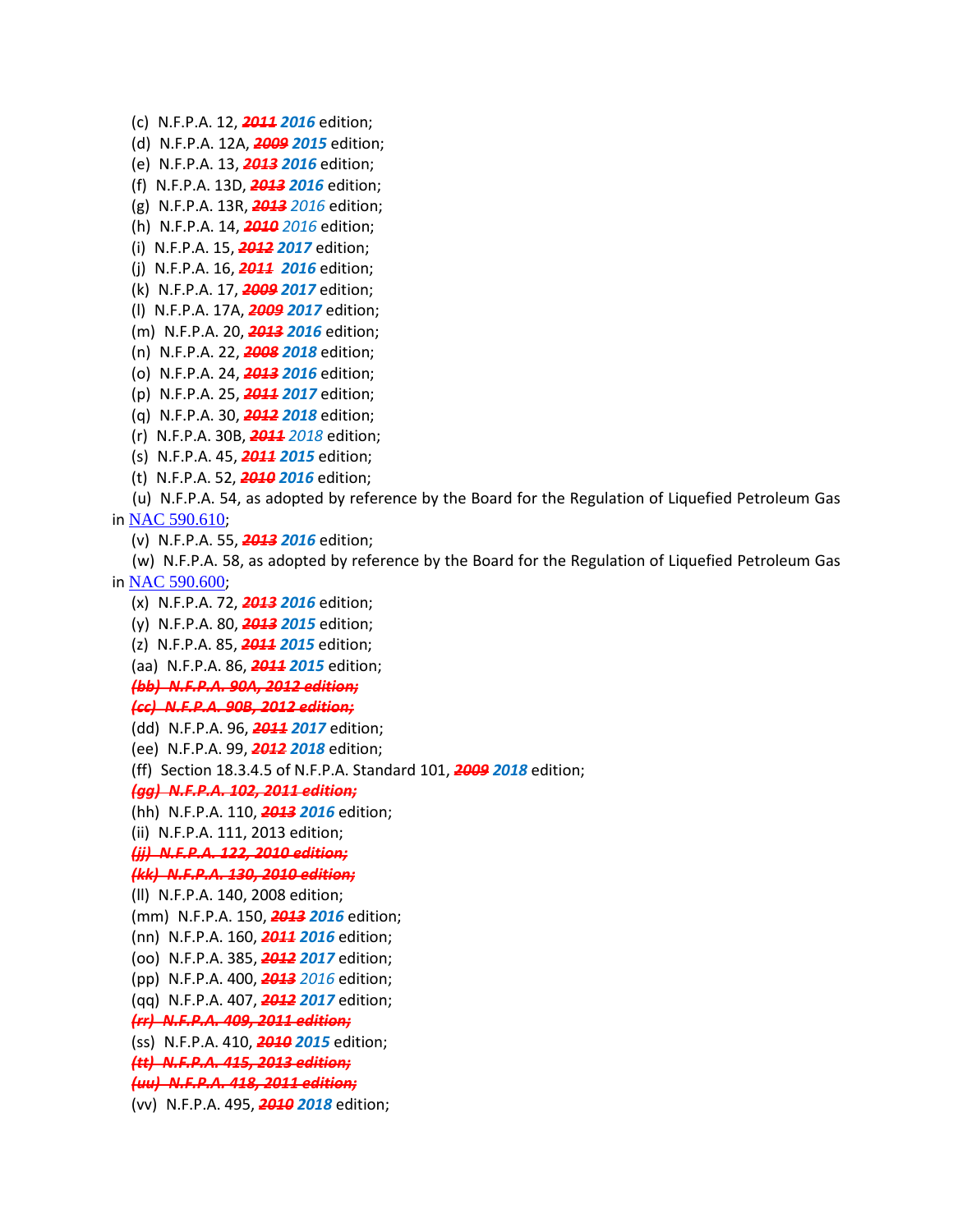(ww) N.F.P.A. 704, *2012 2017* edition; (xx) N.F.P.A. 750, *2010 2015* edition; *(yy) N.F.P.A. 909, 2010 edition;* (zz) N.F.P.A. 914, *2010 2015* edition; *Add: N.F.P.A 1041 2019 edition effective 1/1/2019*

(aaa) N.F.P.A 1122, *2013 2018* edition;

(bbb) N.F.P.A. 1123, *2010 2018* edition;

(ccc) N.F.P.A. 1124, *2013 2017* edition;

(ddd) N.F.P.A. 1126, *2011 2016* edition;

(eee) N.F.P.A. 1127, *2013 2018* edition;

(fff) N.F.P.A. 1141, *2012 2018* edition;

(ggg) N.F.P.A. 1142, *2012 2018* edition;

(hhh) N.F.P.A. 1144, *2013 2018* edition;

(iii) N.F.P.A. 1194, *2011 2018* edition;

(jjj) N.F.P.A. 1403, *2012 2018* edition;

(kkk) N.F.P.A. 1961, 2013 edition;

(lll) N.F.P.A. 1962, *2013 2018* edition;

(mmm) N.F.P.A. 1963, *2009 2014* edition;

(nnn) N.F.P.A. 1965, *2009 2014* edition;

(ooo) N.F.P.A. 2001, *2012 2018* edition; and

(ppp) N.F.P.A. 2010, *2010 2015* edition.

 $\rightarrow$  A copy of each of the codes and standards is available free of charge at the Internet address **http://www.nfpa.org**.

 3. Where no specific codes or standards are specified in the *International Fire Code*, 2012 *2018*  edition, the applicable standards of the N.F.P.A. may be used.

 [St. Fire Marshal, §§ 8.101 & 8.102, eff. 11-27-78] — (NAC A 1-19-84; 8-22-86, eff. 9-1-86; 3-9-89; 2-17-94; R220-99, 9-25-2000; R062-04, 9-3-2004; R102-08, 9-18-2008; R090-10, 12- 30-2011; R123-13, 1-16-2015)

# **NAC 477.283 Changes to codes adopted by reference:** *International Fire Code***;** *International Building Code***;** *International Wildland-Urban Interface Code***;** *Uniform Mechanical Code***. (**[NRS](https://www.leg.state.nv.us/NRS/NRS-477.html#NRS477Sec030)  [477.030](https://www.leg.state.nv.us/NRS/NRS-477.html#NRS477Sec030)**)**

 1. The following changes are made to the 2012*2018* edition of the *International Fire Code* as adopted by reference in [NAC 477.281](https://www.leg.state.nv.us/NAC/NAC-477.html#NAC477Sec281):

 (a) "International Fuel Gas Code" is deleted and replaced with "N.F.P.A. Standard 54, as adopted by the Board for the Regulation of the Liquefied Petroleum Gas in [NAC 590.610](https://www.leg.state.nv.us/NAC/NAC-590.html#NAC590Sec610)."

 (b) "International Mechanical Code" is deleted and replaced with "2012 *2018* Uniform Mechanical Code."

(c) "International Plumbing Code" is deleted and replaced with "2012 *2018* Uniform Plumbing Code."

 (d) Section 105.6.20 is revised by adding a new paragraph to read as follows: "When a permit is required to be obtained for hazardous material, the Nevada Combined Agency Hazardous Material Facility Report must be completed and the appropriate fees paid."

(e) Section 108*109* is deleted.

 (f) In section 202, in the definition of "High-Rise Building," "75 feet (22 860 mm)" is deleted and replaced with "55 feet (16 764 mm)."

(g) In section 202, under "Occupancy Classification":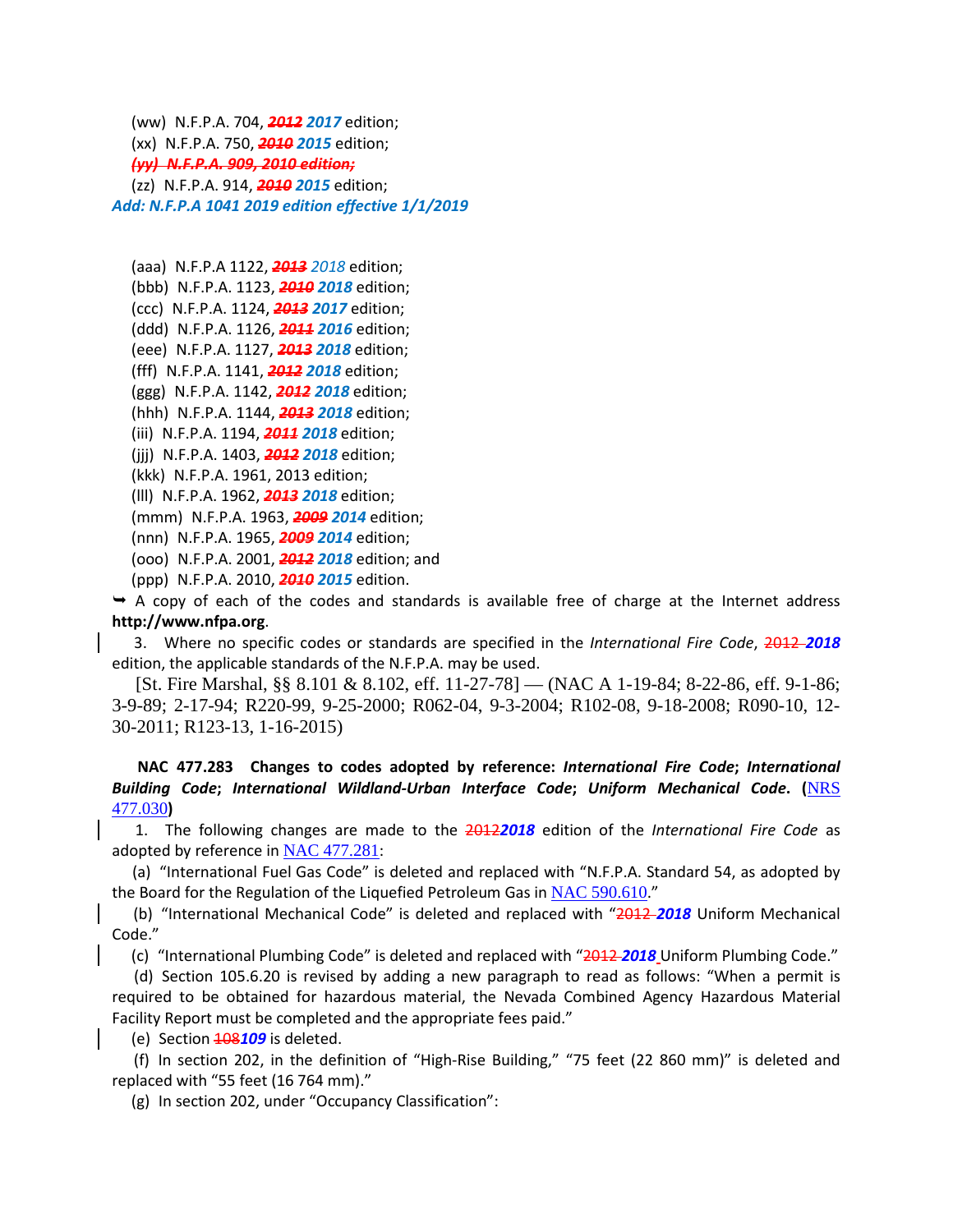(1) The definition of "Institutional Group I-2" is revised by adding: "All portions of a care facility which houses patients or residents which are classified by the State Board of Health as a 'Category 2 resident' and which has an occupant load of more than 10 residents, is classified as an 'I-2' occupancy classification."

 (2) In the definition of "Institutional Group I-4, day care facilities," "five" is deleted and replaced with "six."

(3) The definition of "Residential Group R-1" is revised by adding "Brothel" to the list.

(4) In the definition of "Residential Group R-3," "five" is deleted and replaced with "six."

 (h) Section 308.1.4 is deleted. *… section 308.1.7 is amended to specify LED or other battery operated candles only will be allowed for religious ceremonies….*

# *Add: Amend to section 505.1 adding Complexes and Campuses shall be individually identified on all four sides and the roof that are visible from the street and air for at least 500 feet. The size of the markings for the side of buildings will be 36" x 36" and the size of the markings for the roof will be 48" x 48" with a minimum stroke width of 3"using Arabic or Alphabetical numbers.*

 (i) Section 507.3 is revised by adding a new paragraph to read as follows: "Subject to the approval of the fire authority, if the required fire flow is not available for adequate fire protection, an approved automatic fire sprinkler system must be installed throughout the building or buildings. The sprinkler system must meet the requirements of the appropriate N.F.P.A. standard. The provisions of this paragraph do not apply if a fire sprinkler system is otherwise required by this chapter or the adopted codes."

 (j) Section 903.2.1.2 is revised by adding a new paragraph to read as follows: "Occupancies containing a casino, regardless of occupancy classification, must be designed and built with a sprinkler system classified as an ordinary Hazard Group 2."

 (k) Section 903.2 is revised by adding a new paragraph to read as follows: "In all occupancies except group R-3 and U occupancies, a building that is more than two stories in height, including any height added by usable floor space, must have an automatic sprinkler system throughout. Any open parking garage and any airport control tower is exempt from this requirement to install an automatic sprinkler system."

 (l) Section 906.2 is revised by adding new sentences following the first sentence to read as follows: "The internal components of carbon dioxide, wet chemical, halogenated agent, aqueous film-forming foam (AFFF) and film-forming fluoroprotein (FFFP) portable fire extinguishers shall be examined in accordance with N.F.P.A. Standard 10, table 7.3.1.1.2. The internal components of all other portable fire extinguishers shall be examined annually."

 (m) Section 907.5.2.1.1 is revised by adding a new paragraph to read as follows: "The minimum sound pressure levels of audible alarm notification appliances shall be 90 dBA in mechanical equipment rooms and 80 dBA in all other occupancies."

(n) Section 907.5.2.3 is revised by adding the following exceptions following exception *34*:

 "*45*. Visible alarm notification appliances are not required in storage rooms, electrical rooms and mechanical rooms that are not normally occupied and are less than 400 square feet.

*56*. Visible alarm notification appliances are not required in janitor closets."

# (o) Sections 1101.1 to 1104.24, inclusive, *11 is* are *deleted except sections 1103.2, 1103.3.5, 1103.7.5.1.1, 1103.7.5.2, 1103.9 and 1104.3.*

 (p) Section 5601.1.3 is revised by deleting the first sentence and adding a new sentence to read as follows: "Except as otherwise provided in this section, the possession, manufacture, storage, sale, use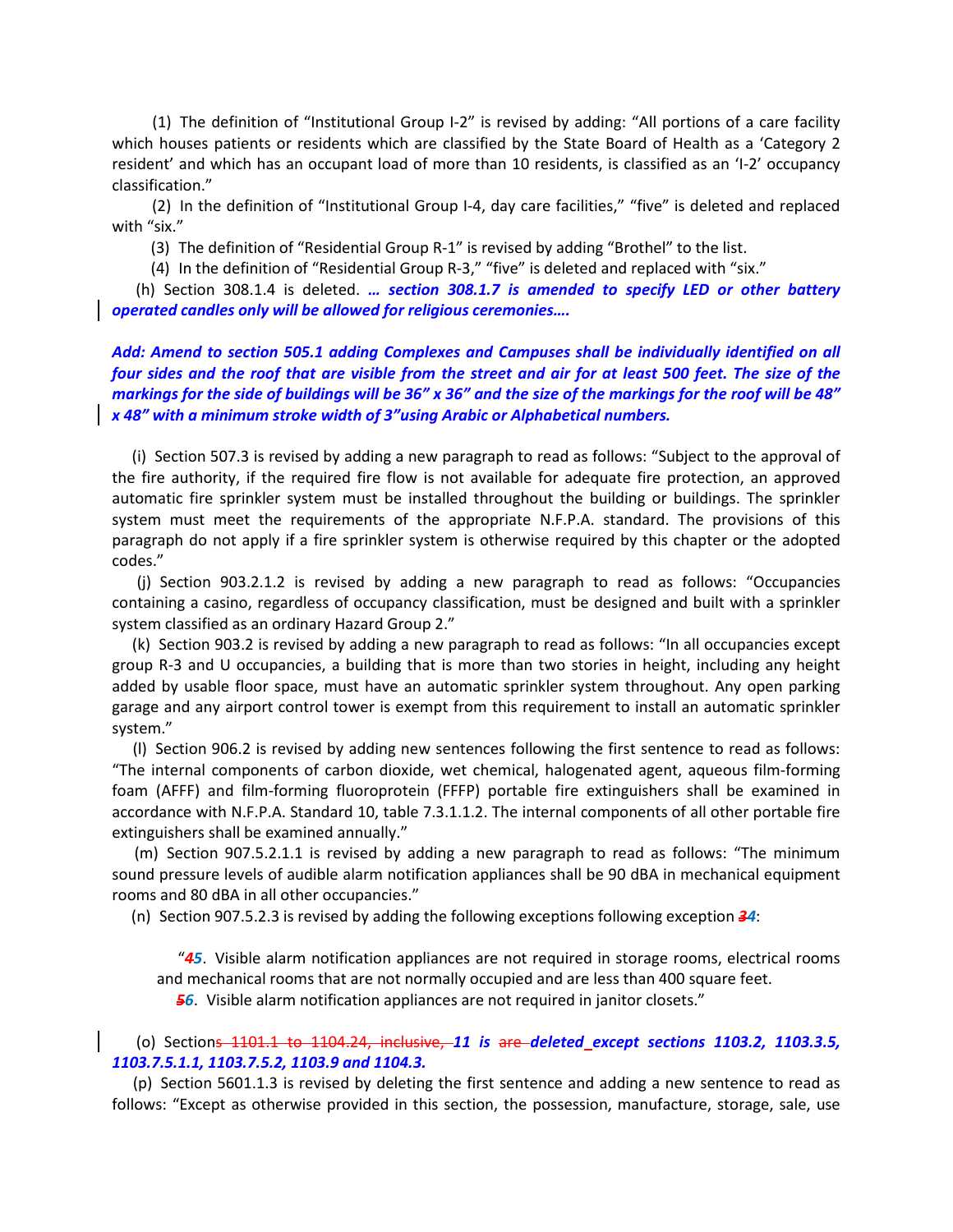and handling of Class 1.3 and Class 1.4 pyrotechnics are only allowed in jurisdictions where specifically approved by local ordinance."

 (q) Section 6101.1 is revised by adding a new paragraph to read as follows: "In the event of a conflict between any provision in this chapter and the regulations of the Board for the Regulation of Liquefied Petroleum Gas, the regulations of the Board take precedence."

 (r) In section B105.2 of Appendix B, *table 105.2* "*75 25* percent" is deleted and replaced with "50 percent."

 2. The following changes are made to the 2012*2018* edition of the *International Building Code* as adopted by reference in [NAC 477.281](https://www.leg.state.nv.us/NAC/NAC-477.html#NAC477Sec281):

 (a) "International Fuel Gas Code" is deleted and replaced with "N.F.P.A. Standard 54, as adopted by the Board for the Regulation of Liquefied Petroleum Gas in [NAC 590.610](https://www.leg.state.nv.us/NAC/NAC-590.html#NAC590Sec610)."

 (b) "International Mechanical Code" is deleted and replaced with "2012 *2018*Uniform Mechanical Code."

(c) "International Plumbing Code" is deleted and replaced with "2012 *2018*Uniform Plumbing Code."

(d) Section 113 is deleted.

 (e) In section 202, in the definition of "High-Rise Building," "75 feet (22 860 mm)" is replaced with "55 feet (16 764 mm)."

 (f) To section 403.5.3 at the end of the last sentence, is added: "or an activation of any fire alarm initiating device within the building or a failure of both the primary and backup power supplies."

(g) In section 403.5.4, "75 feet (22 860 mm)" is deleted and replaced with "55 feet (16 764 mm)."

 (h) Section 903.2.3 is revised by adding a new paragraph to read as follows: "In high schools where automatic sprinkler systems are provided, the automatic sprinkler systems for the automotive and woodworking shops must be designed to meet ordinary hazard group 1 criteria."

 (i) Section 907.5.2.1.1 is revised by adding a new paragraph to read as follows: "The minimum sound pressure level of audible alarm notification appliances shall be 90 dBA in mechanical equipment rooms and 80 dBA in all other occupancies."

(j) Section 907.5.2.3 is revised by adding the following exceptions following exception *34*:

 "*45*. Visible alarm notification appliances are not required in storage rooms, electrical rooms and mechanical rooms that are not normally occupied and are less than 400 square feet.

*56*. Visible alarm notification appliances are not required in janitor closets."

 (k) In section 1008.1.9.11, exception 3 is revised to read as follows: "In stairways serving buildings other than high-rise buildings, doors are permitted to be locked on the side opposite the egress side, provided that the doors can be opened from the egress side. Doors must automatically unlock upon the activation of a fire alarm system or a fire sprinkler waterflow alarm, or for a power failure. Exit discharge doors must remain unlocked."

 3. The following changes are made to the 2012*2018* edition of the *International Wildland-Urban Interface Code* as adopted by reference in [NAC 477.281](https://www.leg.state.nv.us/NAC/NAC-477.html#NAC477Sec281):

(a) Section 106 is deleted.

(b) In section 108.4, "pursuant to Section 502" is deleted.

 (c) In section 302.3, "on a three-year basis or more frequently as deemed necessary by the legislative body" is deleted and replaced with "as deemed necessary by the code official."

 (d) Section 404.1 is revised by deleting "provided in order to qualify as a conforming water supply for the purpose of Table 503.1 or as."

(e) Chapter 5 is deleted.

(f) Section 602.1 is deleted.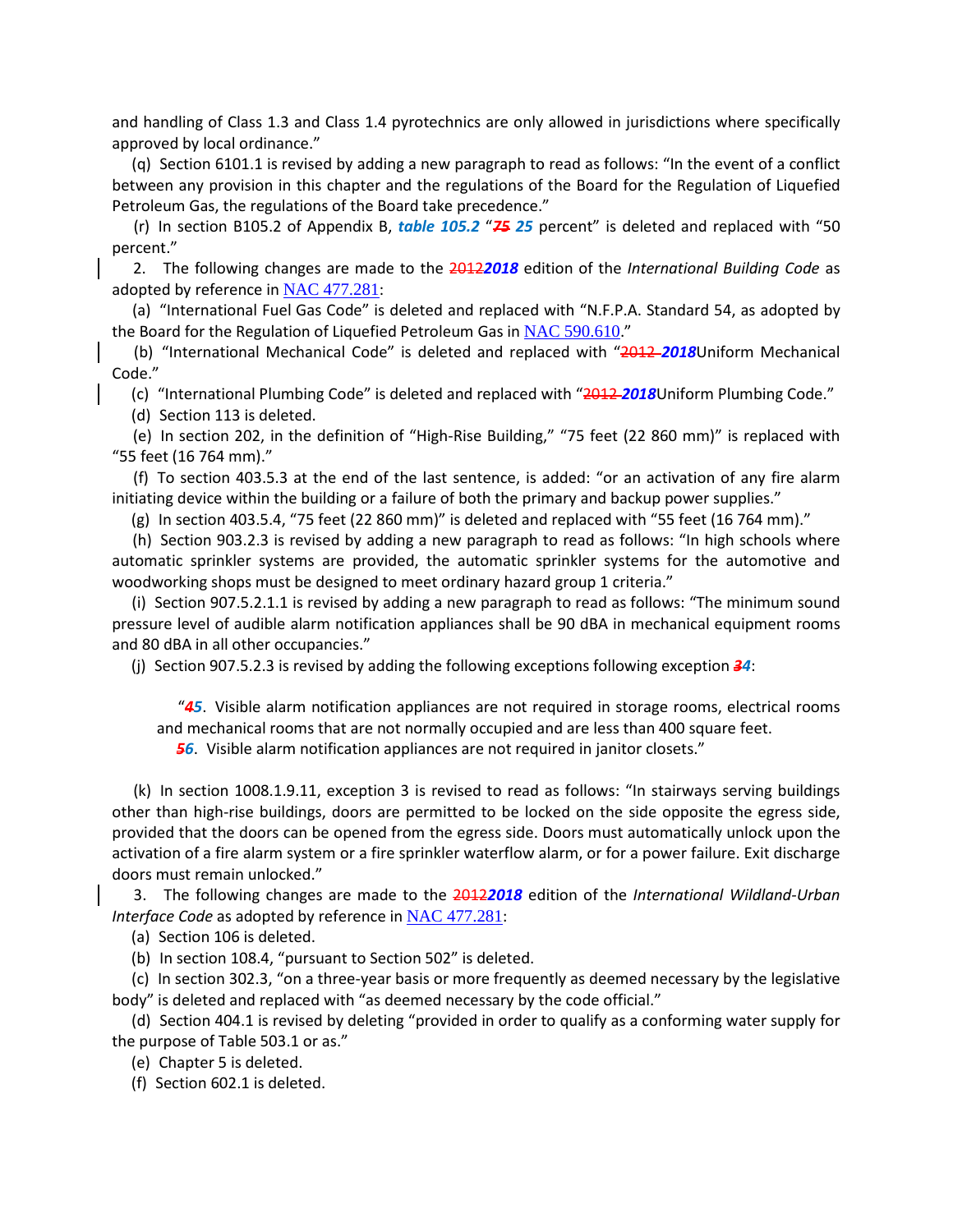(g) Section 603.2 is revised by deleting "Building or structures, constructed in compliance with the conforming defensible space category of table 503.1, shall comply with the fuel modification distance contained in table 603.2."

 (h) Section B101.1 is revised to read as follows: "Where required, vegetation management plans must be submitted to the code official and the State Forester Firewarden for review and approval as part of the plans required for a permit."

 4. The following changes are made to the 2012*2018* edition of the *Uniform Mechanical Code* as adopted by reference in [NAC 477.281](https://www.leg.state.nv.us/NAC/NAC-477.html#NAC477Sec281):

 (a) "International Fuel Gas Code" is deleted and replaced with "N.F.P.A. Standard 54, as adopted by the Board for the Regulation of Liquefied Petroleum Gas in [NAC 590.610](https://www.leg.state.nv.us/NAC/NAC-590.html#NAC590Sec610)."

(b) "International Plumbing Code" is deleted and replaced with "2012 *2018* Uniform Plumbing Code."

 5. As used in this section, "casino" means any room in which gaming is conducted, including, without limitation, any bar, cocktail lounge or other facility housed therein as well as the area occupied by the games. The term does not include any establishment that is operated pursuant to a restricted license as defined in [NRS 463.0189](https://www.leg.state.nv.us/NRS/NRS-463.html#NRS463Sec0189).

 [St. Fire Marshal, §§ 8.201-8.501, eff. 11-27-78] — (NAC A 1-19-84; 7-16-85, eff. 8-1-85; 8- 22-86, eff. 9-1-86; 3-9-89; 8-24-90; 2-17-94; 5-18-94; R220-99, 9-25-2000; R062-04, 9-3-2004; R102-08, 9-18-2008; R090-10, 12-30-2011; R123-13, 1-16-2015)

 **NAC 477.2833** *2012 Emergency Response Guidebook* **adopted by reference. (**[NRS 459.773](https://www.leg.state.nv.us/NRS/NRS-459.html#NRS459Sec773)**,**  [477.030](https://www.leg.state.nv.us/NRS/NRS-477.html#NRS477Sec030)**)** The State Fire Marshal hereby adopts by reference the *2012 most current edition of the Emergency Response Guidebook* published by the Pipeline and Hazardous Materials Safety Administration of the United States Department of Transportation. A copy of the publication *is may be*  available, free of charge, *from the State Fire Marshal, 107 Jacobsen Way, Carson City, Nevada 89701,* from the Division of Emergency Management of the Department of Public Safety, 2478 Fairview Drive, Carson City, Nevada 89701, or at the Internet address **http://phmsa.dot.gov**.

(Added to NAC by St. Fire Marshal by R123-13, eff. 1-16-2015)

#### **NAC 477.2835 Training of firefighters: Compliance with national standards. (**[NRS 477.030](https://www.leg.state.nv.us/NRS/NRS-477.html#NRS477Sec030)**)**

 1. Fire departments that provide training to firefighters using techniques or exercises which involve the use of fire or any device that produces or may be used to produce fire must follow the requirements set forth in N.F.P.A. Standard 1403, as adopted by reference in [NAC 477.281](https://www.leg.state.nv.us/NAC/NAC-477.html#NAC477Sec281), on live fire-training evolutions.

 2. Each person directly supervising a live fire-training evolution and each person managing a training program involving live fire-training evolutions must hold a certification from the State Fire Marshal as a Fire Service Instructor II or higher, as described in N.F.P.A. Standard 1041, as adopted by reference in subsection 5.

 3. The construction of each structure used for a live fire-training evolution must comply with the requirements set forth in N.F.P.A. Standard 1403, as adopted by reference in [NAC 477.281](https://www.leg.state.nv.us/NAC/NAC-477.html#NAC477Sec281), including, without limitation, design oversight and periodic inspection conducted by a person licensed in accordance with the provisions of [chapter 625](https://www.leg.state.nv.us/NRS/NRS-625.html#NRS625) of NRS who is working within his or her area of expertise.

 4. Any evaluation, inspection or modification of an acquired structure that is to be used for a live fire-training evolution must comply with the requirements set forth in N.F.P.A. Standard 1403, as adopted by reference in [NAC 477.281](https://www.leg.state.nv.us/NAC/NAC-477.html#NAC477Sec281).

5. The State Fire Marshal hereby adopts by reference N.F.P.A. Standard 1041, 2012 2019 edition, *(effective January 1, 2019)* of the *National Fire Code Protection Association*. A copy of the standard may be obtained for the price of *\$36.50 \$42.00* from the N.F.P.A. by mail at 1 Batterymarch Park, Quincy, Massachusetts 02169-7471 or at the Internet address **http://www.nfpa.org**.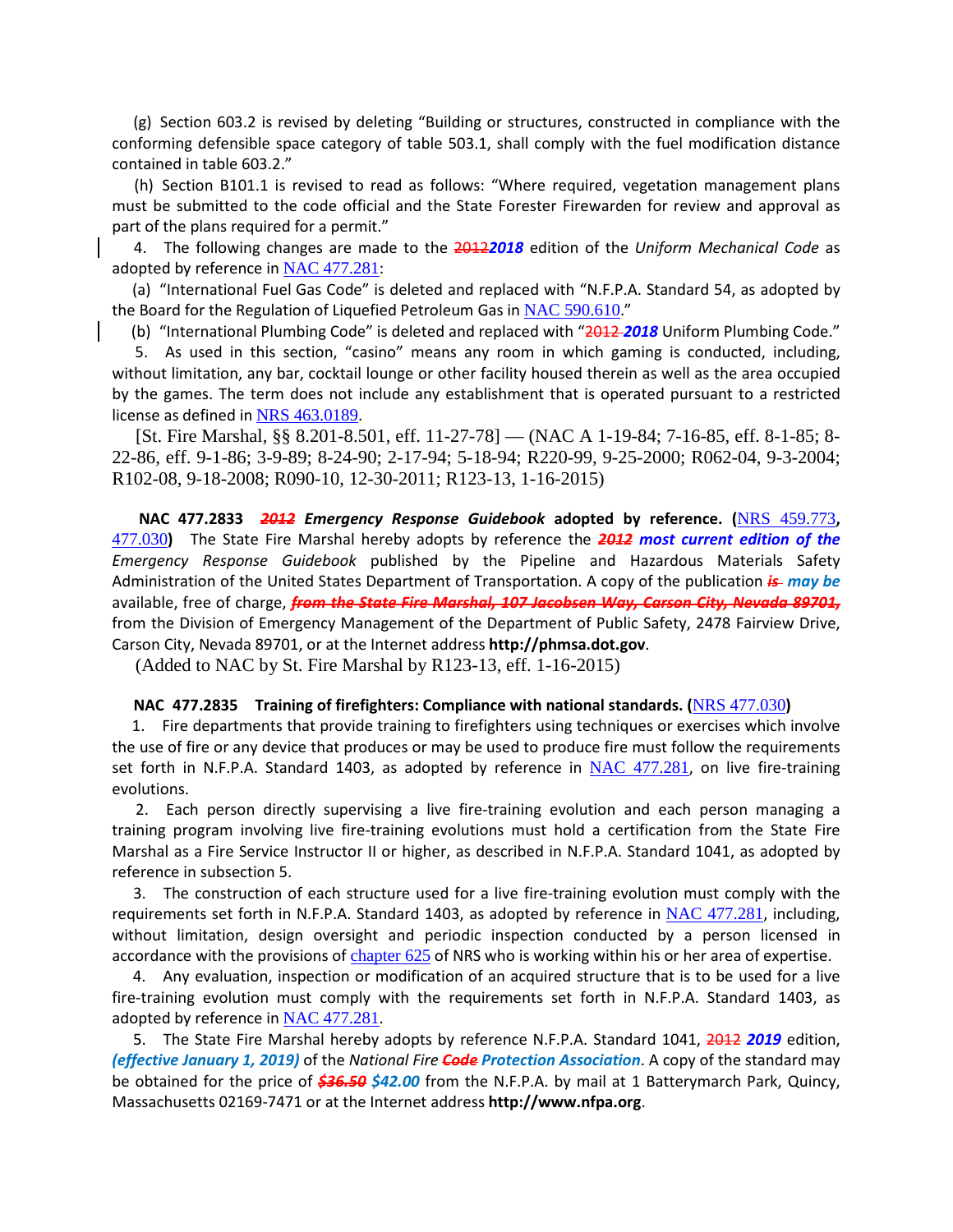**NAC 477.287 Variance from requirements. (**[NRS 477.030](https://www.leg.state.nv.us/NRS/NRS-477.html#NRS477Sec030)**)** The State Fire Marshal may address, by variance *or approved alternate means and methods*, any requirement of the codes or standards adopted by him or her. The variance must *shall* provide an alternate *means and* method for satisfying the requirement that is being addressed by the variance. *Alternate means and methods being proposed will be evaluated to determine that they are at least equivalent to that prescribed in the NAC and the currently adopted IFC and IBC in quality, strength, effectiveness, fire resistance, durability and safety.*

(Added to NAC by St. Fire Marshal, eff. 3-9-89; A by R220-99, 9-25-2000)

# **NAC 477.288 Interlocal agreements: Review by State Fire Marshal. (**[NRS 477.030](https://www.leg.state.nv.us/NRS/NRS-477.html#NRS477Sec030)**)**

1. A request by a local government for an interlocal agreement pursuant to the provisions of NRS [477.030](https://www.leg.state.nv.us/NRS/NRS-477.html#NRS477Sec030) must:

 (a) Identify the local government and designate those persons who will represent the local government for the purposes of the interlocal agreement.

 (b) Be accompanied by an official resolution executed by the local government which petitions the State Fire Marshal to develop, in cooperation with the local government, an interlocal agreement and describes the authority or duties being requested for delegation.

 2. The State Fire Marshal, upon the receipt of such a request, will assign personnel from the State Fire Marshal Division to determine if the proposed program and the ability of the personnel of the local government are substantially equivalent to the program and ability of the State Fire Marshal.

 3. Personnel assigned by the State Fire Marshal pursuant to this section shall complete the review within 60 days and recommend that the request be approved, returned for further development or disapproved.

 4. The State Fire Marshal is the final administrative authority and will determine which authority or duties may be assigned to the local government pursuant to the interlocal agreement. The State Fire Marshal **may** *shall* require reports on the activities being performed pursuant to the provisions of an interlocal agreement.

 5. The State Fire Marshal may revoke an interlocal agreement with a local government if the local government fails to:

(a) Supply the required reports; or

(b) Cooperate with the State Fire Marshal in verifying the equivalency of personnel and programs.

6. The State Fire Marshal will:

 (a) Notify the local government if he or she intends to improve, update or otherwise change any program which is part of an interlocal agreement with the local government; and

 (b) Allow adequate time for the local government to adjust its personnel, programs or training to conform with the change.

(Added to NAC by St. Fire Marshal, eff. 2-17-94)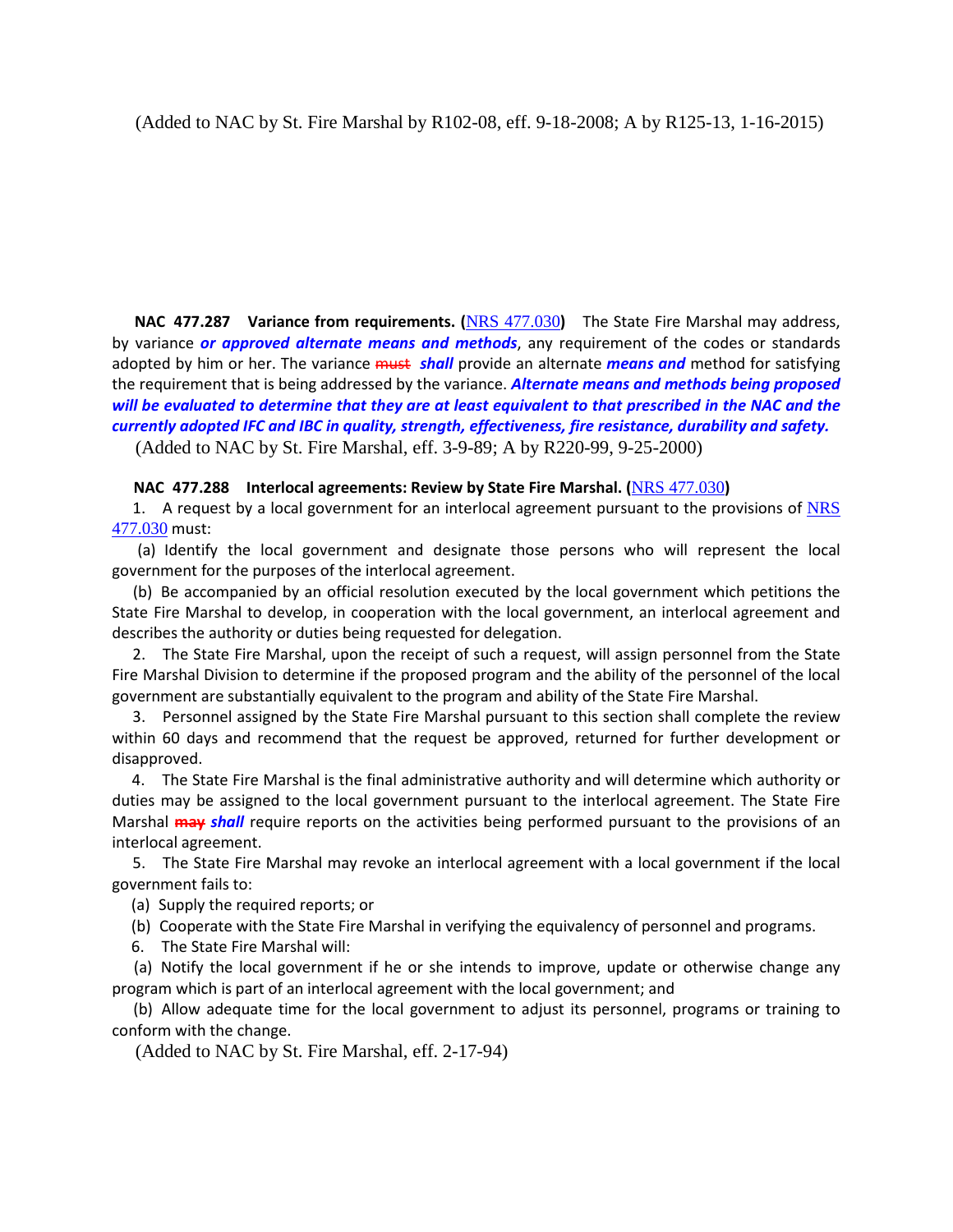## **LICENSES AND CERTIFICATES OF REGISTRATION**

#### **General Provisions**

 **NAC 477.300 Application; requirements; effect; access to systems for protection from fire. (**[NRS](https://www.leg.state.nv.us/NRS/NRS-477.html#NRS477Sec030)  [477.030](https://www.leg.state.nv.us/NRS/NRS-477.html#NRS477Sec030)**,** [477.033](https://www.leg.state.nv.us/NRS/NRS-477.html#NRS477Sec033)**)**

 1. All applications for licenses or certificates must be made to the State Fire Marshal in the manner required by this chapter.

 2. A person who performs any of the following work in this State, other than as the employee of another, must obtain a license in accordance with this chapter and [chapter 477](https://www.leg.state.nv.us/NRS/NRS-477.html#NRS477) of NRS and shall require each person employed by him or her to perform that work to obtain the appropriate certificate of registration:

 (a) Selling, servicing, maintaining or installing any fire extinguisher, engineered or pre-engineered fixed fire extinguishing system, fire alarm system, fire detection system, automatic fire suppression system or fire standpipe system.

(b) Cleaning of a Type 1 hood and duct and the removal of fuel.

- (c) Blasting and using commercial explosives.
- (d) Using and handling of pyrotechnics.
- (e) Installing medical gas systems.
- (f) Selling and installing heat detectors which will be used as devices for the early warning of fires.
- (g) Installing, servicing and repairing of underground fire sprinkler systems.
- (h) Installing, servicing and repairing of underground fire hydrants.
- (i) Testing of **underground** backflow *assemblies*.
- (j) Flame effects.
- (k) Retail selling of portable fire extinguishers.
- (l) Performing work as a magician.
- (m) Furniture, fixture and equipment interior design.

 3. A person who acts as a fire performer or an apprentice fire performer must obtain a certificate of registration in accordance with this chapter and *[chapter 477](https://www.leg.state.nv.us/NRS/NRS-477.html#NRS477)* of NRS.

 4. The State Fire Marshal or the authorized representative of the State Fire Marshal may inspect vehicles, equipment, buildings, devices, premises or any area to be used in performing the activities permitted by the license or certificate.

 5. The State Fire Marshal or his or her authorized representative may send a written request to a licensed firm or a registrant requiring documentation to be provided to the State Fire Marshal, including, without limitation, documentation relating to services performed by the firm or registrant.

 6. A license or certificate issued by the State Fire Marshal remains the property of the State Fire Marshal Division and must be renewed as required by [NAC 477.310](https://www.leg.state.nv.us/NAC/NAC-477.html#NAC477Sec310). The license or certificate is not transferable, is revocable for cause and, except as otherwise provided in this chapter, will not be issued to any person who has not reached 18 years of age.

7. A licensee shall comply with any regulation adopted by a local authority which is more stringent.

 8. All applications for a license for the installation and maintenance of systems for protection from fire must be accompanied by a letter of certification from a manufacturer or supplier of the system or material or parts for the system stating that the licensee has received parts and materials for the installation, maintenance, servicing, testing and inspection of those materials, items or systems.

- 9. Any firm doing business in Nevada which must be licensed by the State Fire Marshal, must:
- (a) If applicable, have a valid state business registration issued by the Secretary of State;

 (b) In all license applications and license renewal forms submitted to the State Fire Marshal, include the business identification number or other unique identification number assigned to the business by the Secretary of State; and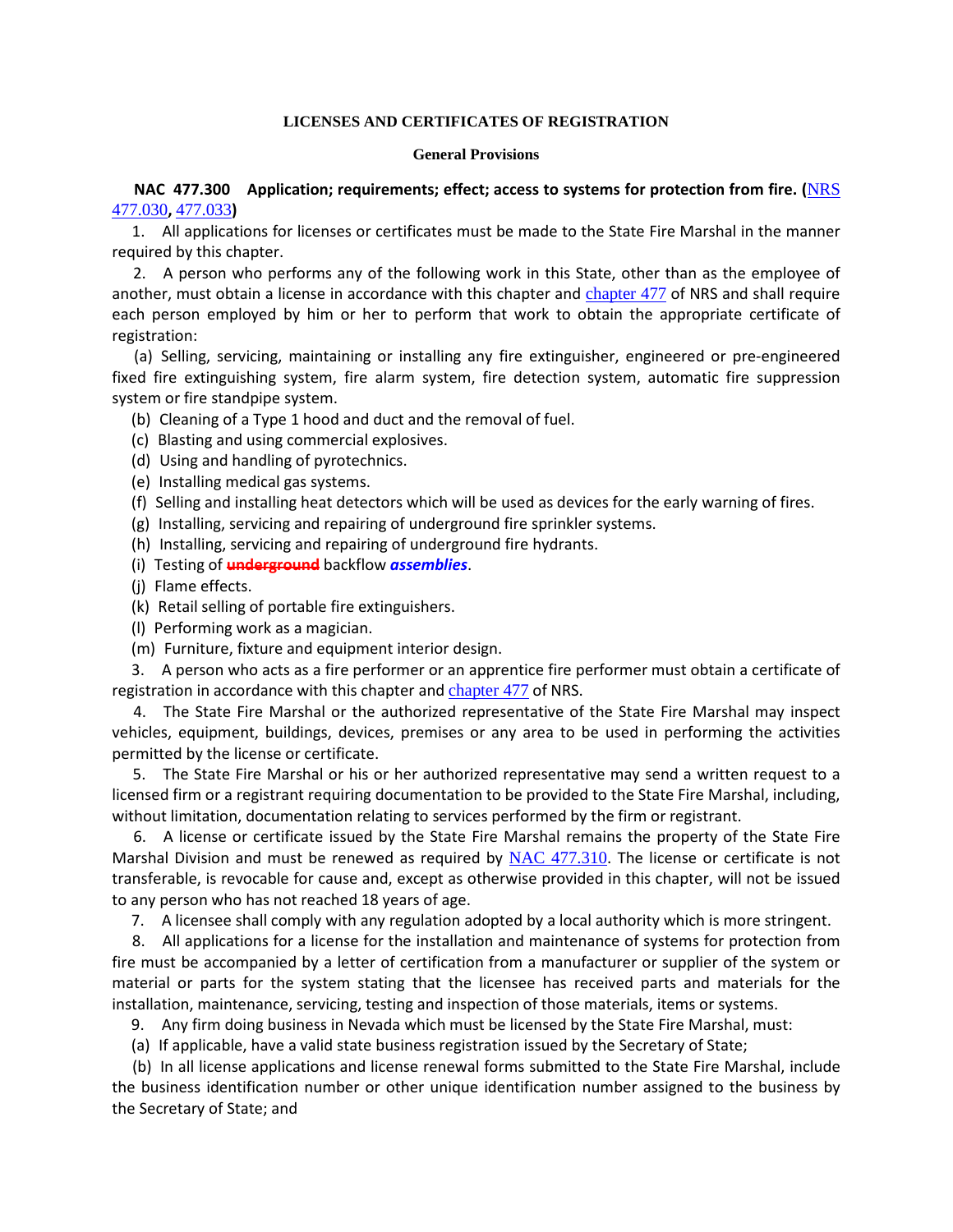(c) Be in compliance with all applicable regulations of the State Contractors' Board.

*(d) A licensee shall maintain accurate records of all service performed and all installations and service agreements made by him or her. These records shall be made available for inspection by the State Fire Marshal or designee during normal business hours.*

10. A licensee shall:

 (a) Upon request from the State Fire Marshal or the authority having jurisdiction, immediately provide the password or any other information necessary to gain full access to any system for the protection from fire which is within the licensee's possession or control; and

 (b) Upon termination of a service agreement with an owner of real property, immediately provide to the owner or his or her representative the password or any other information necessary to gain full access to any system for the protection from fire on or within the property.

 11. A holder of a certificate of registration other than a holder of a certificate of registration as a fire performer or an apprentice fire performer must:

 (a) Be present at all job sites on which work requiring a license pursuant to this section will be performed; and

(b) Directly supervise any employee that is not a holder of a certificate of registration.

12. A designer of fire sprinkler or alarm systems must:

 (a) Hold a *current and Valid* Level II certification from the National Institute for Certification in Engineering Technologies (NICET), or an equivalent certification; or

(b) Be *currently* licensed as a professional engineer pursuant to [chapter 625](https://www.leg.state.nv.us/NRS/NRS-625.html#NRS625) of NRS.

13. A designer of special hazard suppression systems must:

 (a) Hold a *current and Valid* Level II certification from the National Institute for Certification in Engineering Technologies (NICET), or an equivalent certification; or

(b) Be licensed as a professional engineer pursuant to chapter  $625$  of NRS.

 14. To obtain further information and copies of materials to receive a Level II certification from the National Institute for Certification in Engineering Technologies, a designer of fire sprinkler systems, alarm systems or special hazard suppression systems may contact the National Institute for Certification in Engineering Technologies by mail at 1420 King Street, Alexandria, Virginia 22314-2794, or by telephone at (888) 476-4238.

#### *15. A conviction of a felony is a basis for denial of a certificate of registration*.

 [St. Fire Marshal, §§ 1.301-1.304, eff. 11-27-78] — (NAC A 1-19-84; 7-16-85, eff. 8-1-85; 8- 22-86, eff. 9-1-86; 2-17-94; R207-99, 2-7-2000; R220-99, 9-25-2000; R062-04, 9-3-2004; R090- 10, 12-30-2011; R123-13, 1-16-2015)

# **NAC 477.310 Expiration and renewal; change of information; initial fees; late charges (**[NRS](https://www.leg.state.nv.us/NRS/NRS-477.html#NRS477Sec030)  [477.030](https://www.leg.state.nv.us/NRS/NRS-477.html#NRS477Sec030)**)**

1. Except as otherwise provided in this chapter and [chapter 477](https://www.leg.state.nv.us/NRS/NRS-477.html#NRS477) of NRS, all original licenses and certificates of registration expire on December 31 of the year in which they are issued.

 2. Application for renewal must be made annually. The application must be accompanied by the appropriate fee. Renewals are valid from January 1 through December 31.

 3. If an application and the appropriate fee for renewal of a license or certificate of registration is not received by the State Fire Marshal on or before the date specified for renewal, then the firm or registrant holding the license or certificate of registration shall cease to perform those services authorized by the license or certificate of registration.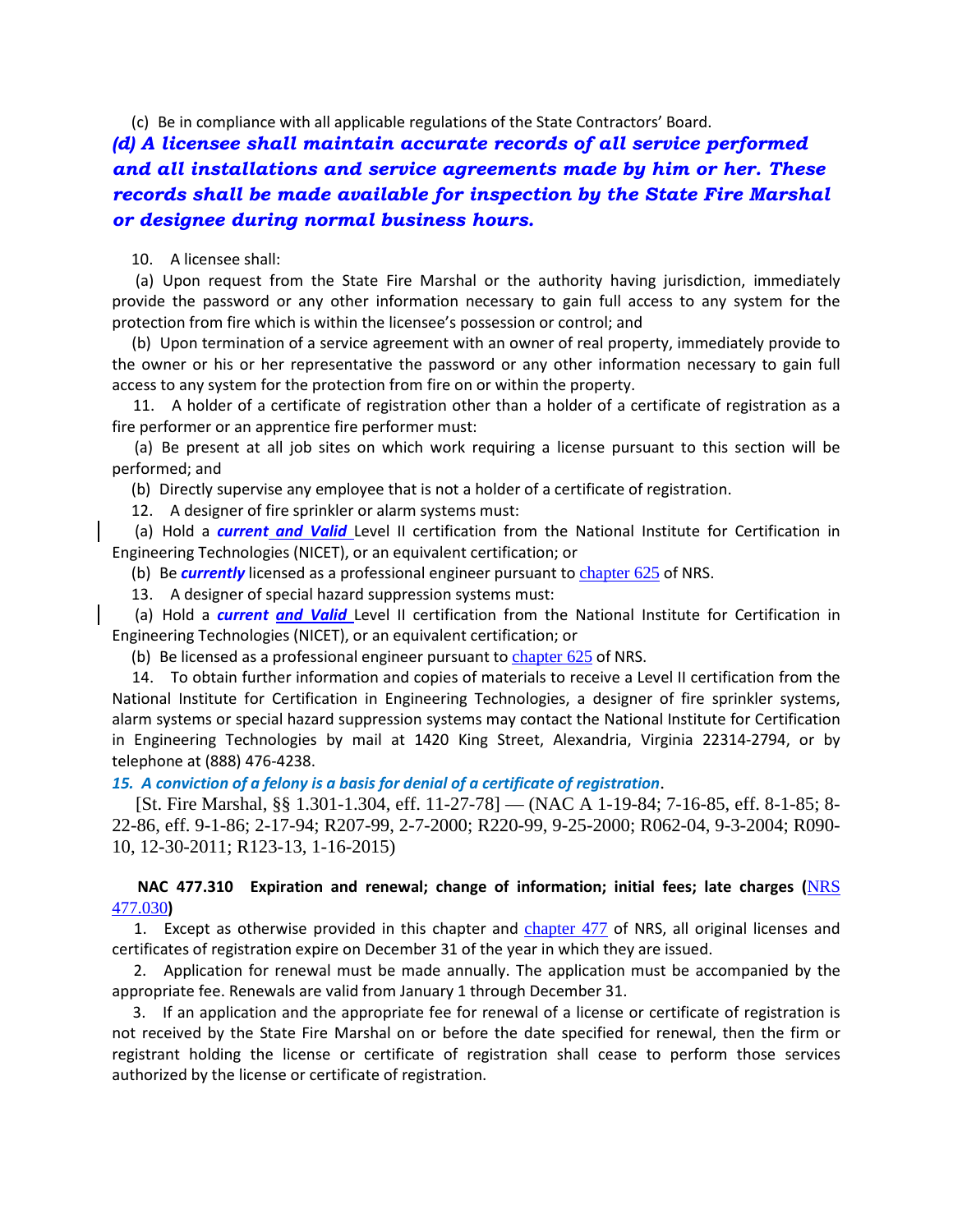4. If a certificate of registration has expired and the registrant desires to continue to perform the acts requiring a certificate of registration, the registrant must apply to the State Fire Marshal for an original certificate of registration and pay the full fee for certification. The State Fire Marshal may require the applicant to be retested.

 5. Any change of information on the license or certificate of registration must be reported to the State Fire Marshal in writing within 7 days after the change. A new license or certificate of registration will be issued upon notification and payment of the prescribed fee.

 6. Initial fees for a new license must be paid in full unless the fees are paid in the final quarter of the licensing year. Initial fees which are paid in the final quarter will be reduced by 50 percent.

 7. If a fee for a licensed firm is not paid by the time it is due, a late charge of 12 percent per month will be assessed as an administrative fee for processing. The charge will be assessed beginning at the end of the first business day after the fee is due. A licensed firm may not engage in any work authorized by this chapter or [chapter 477](https://www.leg.state.nv.us/NRS/NRS-477.html#NRS477) of NRS until the fee is paid.

# *8. Within 7 calendar days after employing a current registrant a licensed firm shall report to the State Fire Marshal the name of the registrant. A licensed firm shall report any termination of employment by a registrant within 7 calendar days.*

 [St. Fire Marshal, § 1.701, eff. 11-27-78] — (NAC A 1-19-84; 2-17-94; R220-99, 9-25-2000; R090-10, 12-30-2011; R077-15, 12-30-2015)

#### **Examinations**

#### *Fire Service Training* **Certification**

# **NAC 477.314 General requirements for courses, applications, instructors and fees. (**[NRS](https://www.leg.state.nv.us/NRS/NRS-477.html#NRS477Sec030)  [477.030](https://www.leg.state.nv.us/NRS/NRS-477.html#NRS477Sec030)**)**

 1. The State Fire Marshal may issue a certification to a person who successfully completes a specialized training course which has been:

(a) Developed by the State Fire Marshal;

(b) Developed and given by the National Fire Academy; or

(c) Approved *and recognized* by the State Fire Marshal.

 2. The person must apply for certification in accordance with the provisions of this chapter and the applicable national guidelines adopted pursuant to this chapter.

 3. An instructor for a course must be accredited by the State Fire Marshal before the instructor may instruct the course.

 4. The State Fire Marshal may charge for certification a reasonable fee pursuant to the provisions of this chapter plus the actual cost expended to evaluate the course.

(Added to NAC by St. Fire Marshal, eff. 2-17-94)

# **NAC 477.3142 Approval of proposed courses: Application; evaluation; charges for evaluation; addition to list of courses. (**[NRS 477.030](https://www.leg.state.nv.us/NRS/NRS-477.html#NRS477Sec030)**)**

 1. A person who requests certification must submit an application for the approval of the proposed course which includes:

 (a) An outline of the course and a list of reference materials to be used in the course. At least 85 percent of the course must refer to material which is *approved and* recognized by the State Fire Marshal.

(b) A manual or handout to be used by the students in the course.

(c) A manual to be used by the instructor of the course.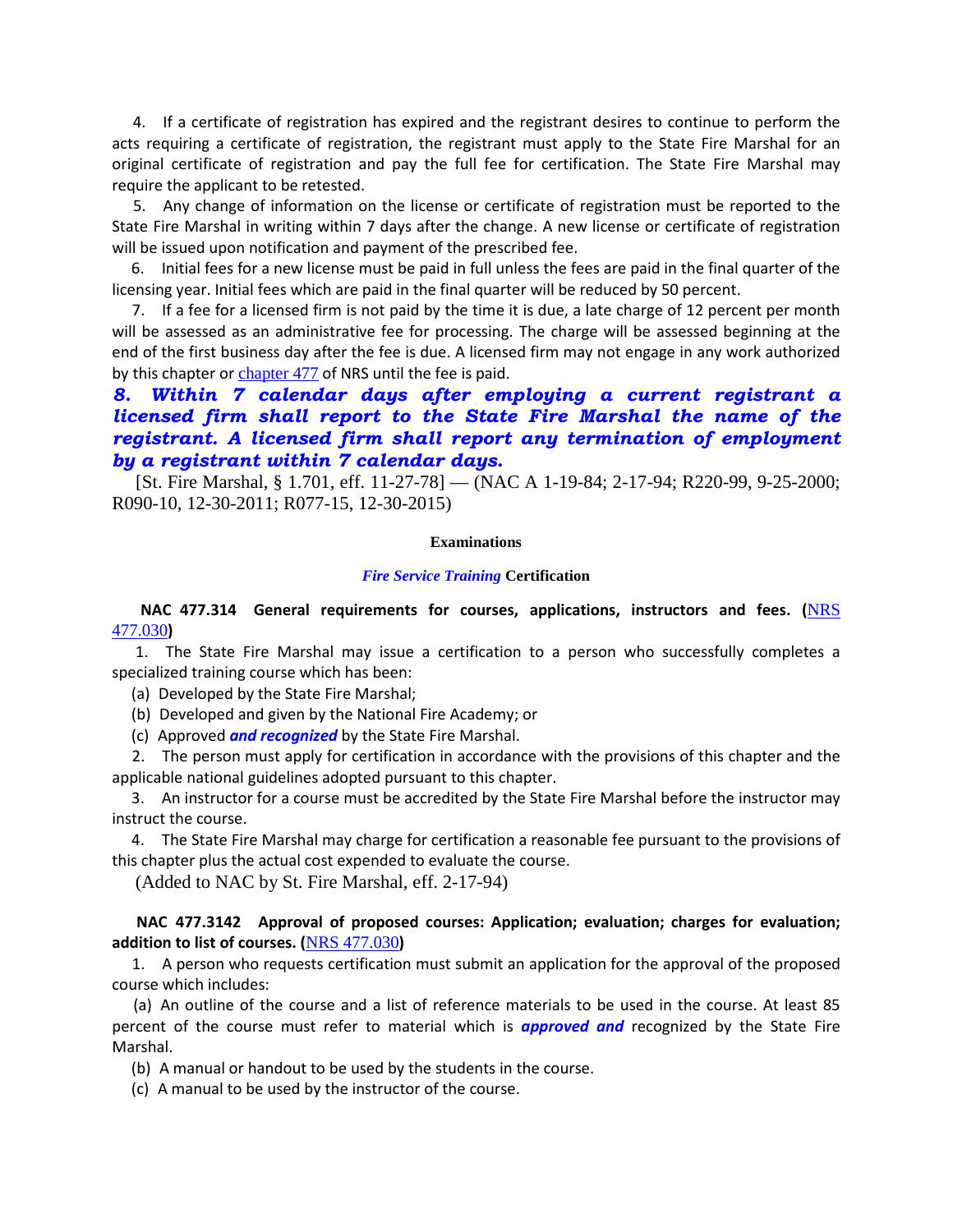(d) A list of visual aids to be used in the course.

 2. The State Fire Marshal will evaluate the proposed course within 45 days after receiving an application for certification and determine whether to certify the course.

 3. The State Fire Marshal may charge the person requesting certification of a course pursuant to this section the actual cost of evaluating the course.

 4. If a course is approved and the applicable fees are collected, the State Fire Marshal will add the course to the list of training courses which are approved by him or her.

(Added to NAC by St. Fire Marshal, eff. 2-17-94)

#### **Permit to Store Hazardous Material**

 **NAC 477.323 Permit required; issuance, expiration, renewal, suspension, reinstatement and revocation of permit; fees; criminal investigation; plan for termination. (**[NRS 477.030](https://www.leg.state.nv.us/NRS/NRS-477.html#NRS477Sec030)**,** [477.031](https://www.leg.state.nv.us/NRS/NRS-477.html#NRS477Sec031)**,**  [477.045](https://www.leg.state.nv.us/NRS/NRS-477.html#NRS477Sec045)**)**

 1. A person shall not store a hazardous material in excess of the amount set forth in the *International Fire Code*, **2012** *2018 edition* as adopted by reference pursuant to [NAC 477.281](https://www.leg.state.nv.us/NAC/NAC-477.html#NAC477Sec281), unless he or she has been issued an operational permit by the State Fire Marshal to store that material. A permit must be renewed annually.

 2. Permits may be revoked or suspended when, after investigation, the State Fire Marshal determines that:

(a) The permit is being used by a person other than the person to whom it was issued.

(b) The permit is being used for a location other than that for which it was issued.

(c) Any of the conditions or limitations set forth in the permit have been violated.

 (d) The holder of the permit has failed, refused or neglected to comply with any order or notice served upon him or her under the provisions of this chapter within the time provided therein.

 (e) A false statement or misrepresentation as to a material fact was made in the application for the permit or the plans on which the permit was based.

 3. The State Fire Marshal may suspend or revoke any permit if an inspection or investigation reveals a hazardous condition that endangers the safety of any person, or if the holder of the permit is not in compliance with this section. The State Fire Marshal may reinstate a suspended permit after the holder of the permit has paid the annual fee and corrected all deficiencies identified. A permit that has been revoked will not be reissued. A suspension will not exceed 24 months, after which the permit will be reissued or revoked.

 4. A permit may be issued to store, transport on-site, dispense, use or handle hazardous materials in excess of the amount listed in the *International Fire Code*, 2012 *2018* edition, section 105.6.20, for a fee of \$90*150*.

 5. The State Fire Marshal will issue an operational permit for the manufacture, storage, sale and handling of explosives, blasting agents or fireworks for a fee of \$1,100 and, in addition thereto, may charge a fee of \$110 for each building or structure at the facility and an amount equal to the actual expenses incurred for travel, salaries and administrative expenses.

6. The \$60100 surcharge required by [NRS 477.045](https://www.leg.state.nv.us/NRS/NRS-477.html#NRS477Sec045) will be collected on all permits to store hazardous materials, in addition to any other fees.

 7. A permit expires on March 1 of each year and must be renewed annually on or before March 1 by paying the appropriate fee. *Failure to pay by March 1 of each year may result in late fees and fines.*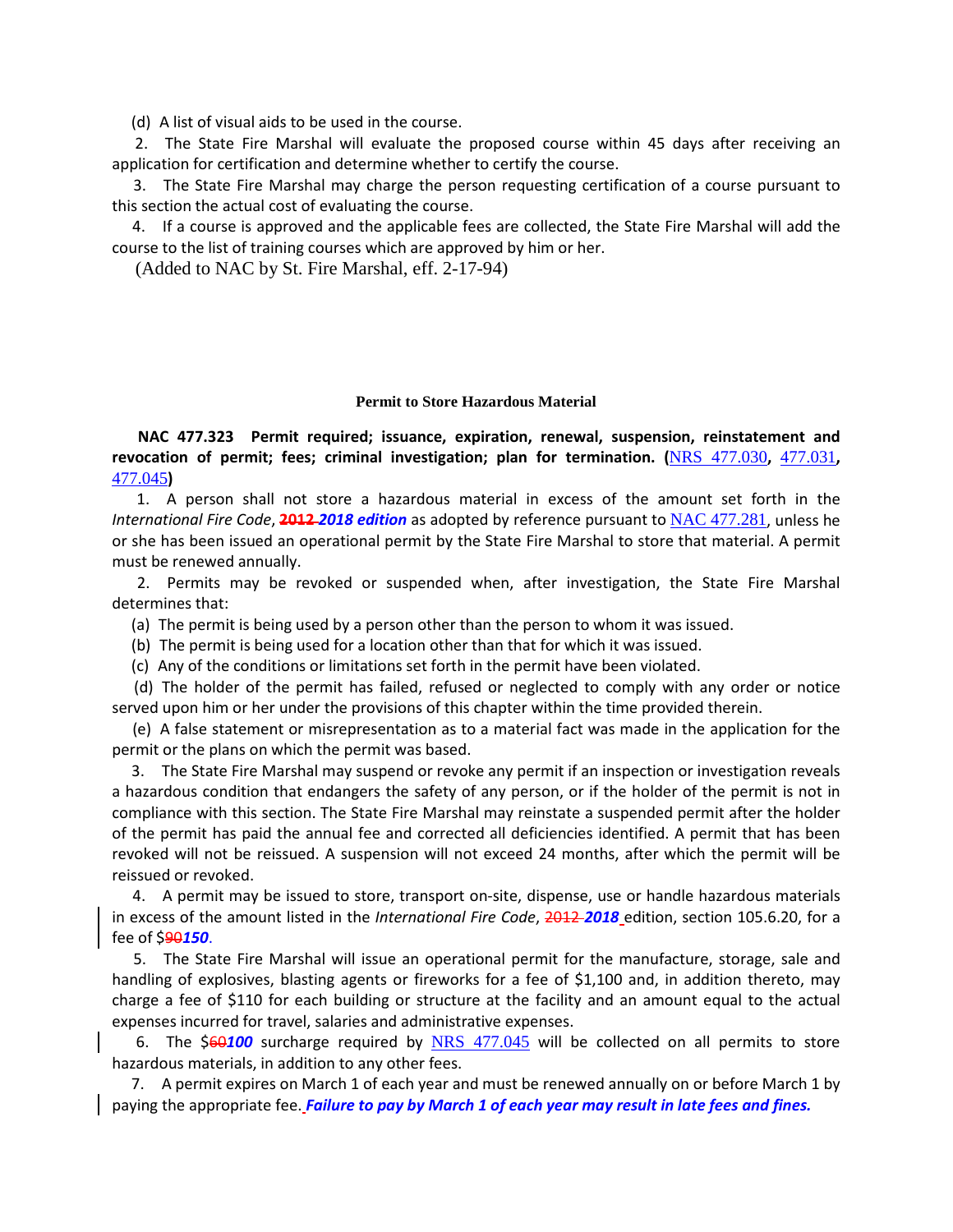8. Revocation or suspension of a permit does not preclude the State Fire Marshal from proceeding with a criminal investigation. Evidence from a criminal investigation may be used as evidence in an administrative hearing for the revocation or suspension of a permit.

 9. If a holder of a permit or an applicant for a permit intends to terminate the storage, dispensing, handling or use of hazardous materials at a facility, the holder or applicant must submit a plan to the State Fire Marshal outlining the proposed termination of the storage, dispensing, handling or use of the hazardous materials at least 30 days before the date on which the facility is to be closed. The plan must demonstrate that the reported quantities of materials have been or will be transported, disposed of or removed in a manner that presents no hazardous conditions to any person or property.

 10. If a person is required to report hazardous materials to the State Emergency Response Commission, the person must obtain a permit from the State Fire Marshal for such hazardous materials.

 (Added to NAC by St. Fire Marshal, eff. 3-9-89; A 8-24-90; 5-18-94; R207-99, 2-7-2000; R062-04, 9-3-2004; R102-08, 9-18-2008; R090-10, 12-30-2011; R123-13, 1-16-2015)

#### **Miscellaneous Provisions**

 **NAC 477.325 Fees; exemptions; effect of certificate; refunds. (**[NRS 477.030](https://www.leg.state.nv.us/NRS/NRS-477.html#NRS477Sec030)**,** [477.031](https://www.leg.state.nv.us/NRS/NRS-477.html#NRS477Sec031)**,** [477.033](https://www.leg.state.nv.us/NRS/NRS-477.html#NRS477Sec033)**)** *(NOTE: A percentage across the board –18 to 23%)*

| 1. Except as otherwise provided in this chapter, the schedule of fees for:                         |          |
|----------------------------------------------------------------------------------------------------|----------|
| (a) A license to install or maintain portable fire extinguishers and fixed systems and a blaster's |          |
| certificate of registration is as follows:                                                         |          |
|                                                                                                    | \$440.00 |
| (2) Type B for portable fire extinguishers without hydrostatic service                             | 357.50   |
| (3) Type B-C or B-D for Type B with hydrostatic service (C is low pressure, D is high              |          |
|                                                                                                    | 375.00   |
| (4) Type E for fixed fire extinguishing systems:                                                   |          |
|                                                                                                    | 137.50   |
|                                                                                                    | 137.50   |
|                                                                                                    | 275.00   |
|                                                                                                    | 440.00   |
| (6) Type G for automatic sprinkler systems, except those covered by N.F.P.A.                       |          |
|                                                                                                    | 440.00   |
| (7) Type G-U for all underground private fire service mains and their                              |          |
|                                                                                                    | 247.50   |
| (8) Type G-U for private hydrant repair, installation and maintenance                              | 247.50   |
|                                                                                                    | 247.50   |
|                                                                                                    | 440.00   |
|                                                                                                    | 440.00   |
| (12) Type J for systems classified pursuant to N.F.P.A. Standards 13D and 13R, 2013                |          |
|                                                                                                    | 440.00   |
|                                                                                                    | 55.00    |
|                                                                                                    | 55.00    |
|                                                                                                    | 247.50   |
| (16) Type EWD (Early Warning Device) license to sell or install heat                               |          |
|                                                                                                    | 110.00   |
|                                                                                                    | 71.50    |
|                                                                                                    | 33.00    |
|                                                                                                    | 11.00    |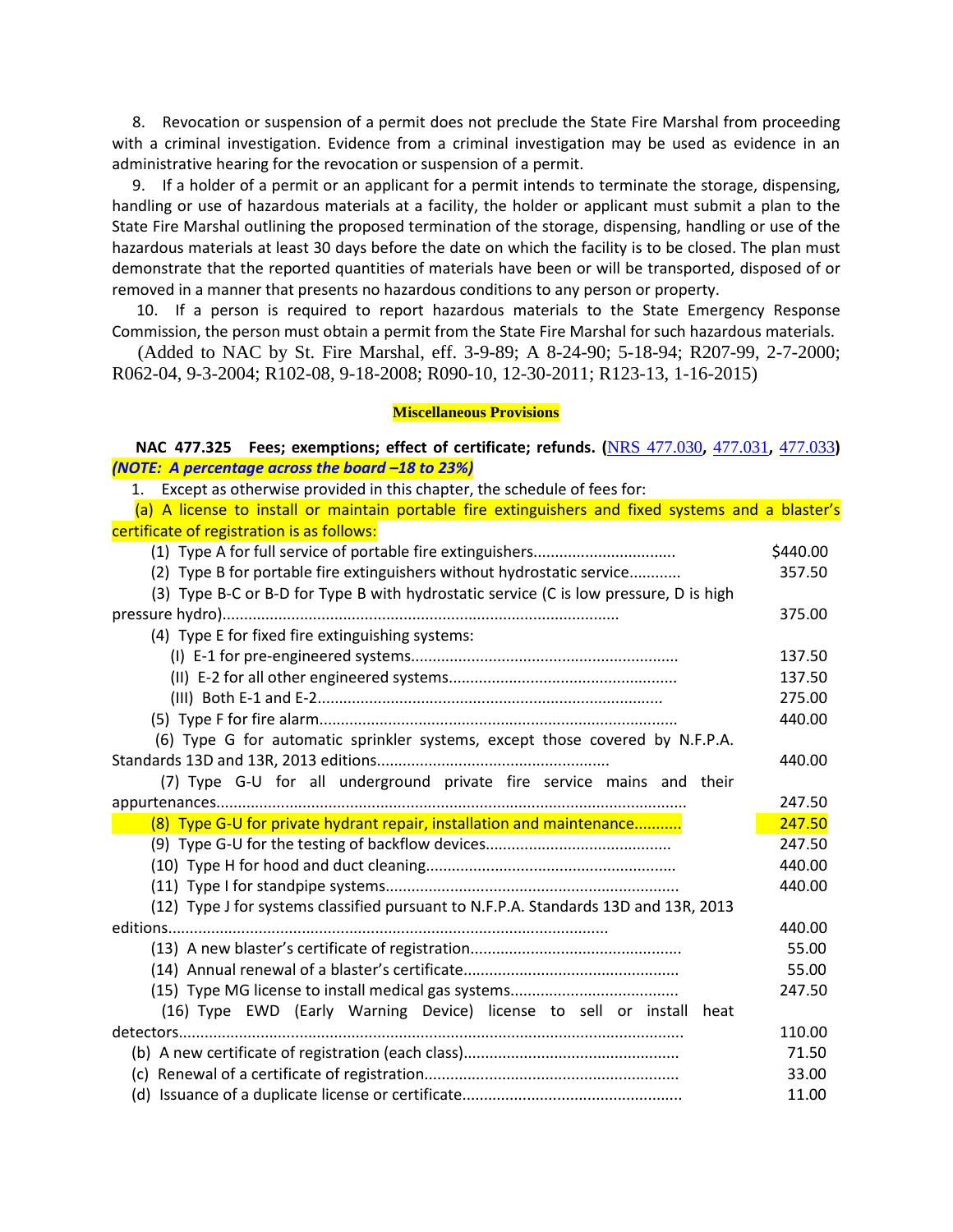|                                                                                       | 11.00  |
|---------------------------------------------------------------------------------------|--------|
| (f) An annual license for the sale at retail of all types of fire extinguishers       | 27.50  |
|                                                                                       | 22.00  |
| (h) A certificate of registration and license for codes and regulations in interior   |        |
|                                                                                       | 100.00 |
| (i) Renewal of a certificate of registration and license for codes and regulations in |        |
|                                                                                       | 50.00  |
| - (j) A copy of the regulations of the State Fire Marshal                             |        |

 2. The fees for a license do not apply to this State or its political subdivisions. The fees for certificates of registration apply in all cases. A certificate of registration operates as a license for a person to perform a specific job for a company licensed pursuant to this chapter and [chapter 477](https://www.leg.state.nv.us/NRS/NRS-477.html#NRS477) of NRS.

 3. The State Fire Marshal will refund the fee for a license, less an administrative fee of \$38.50, if a written request for a refund, stating that the licensee has not, after being licensed, engaged in any of the activities for which the license is issued, is received by the State Fire Marshal within 30 days after the date of the issuance of the license.

 4. The following fees are established for the administrative and regulatory services of the State Fire Marshal Division:

(a) All copy service will be at the rate of 50 cents for each page.

(b) Fees for investigative services are as follows:

 (1) For expert testimony rendered by the Division in a civil proceeding, the fee of \$110 for each hour of testimony or research will be charged.

 (2) The actual costs for an investigation must be paid by the person investigated if the person is found guilty.

 (3) Investigative and hearing costs must be paid by the person investigated, if the hearing officer finds in favor of the State Fire Marshal.

 (c) The fee for the issuance of a license or certificate of compliance is \$22. The State Fire Marshal **will** *shall* issue a certificate of compliance:

(1) Annually for a licensed facility; or

 (2) For a facility which is not licensed, annually after an inspection and the removal of deficiencies, if any.

 (d) The State Fire Marshal may charge a fee for any other inspection services. The rate for this fee is \$38.50 per hour or any fraction thereof. The first inspection may be conducted at no charge. A fee for subsequent re-inspections will be charged for the actual cost of travel, salaries and administrative expenses in addition to the inspection fee.

 (e) The fee for witnessing any test for acceptance is \$22 for each test requiring a separate fee for certification.

 (f) A fee may be charged for the costs associated with providing training programs. The State Fire Marshal may waive this fee if a reasonable justification for doing so is provided.

(g) Instructional supplies and materials will be supplied at the approximate cost of providing them.

 (h) Fees for instructors are **\$22** *\$55.30* per hour, or as set by contract for specific classes, plus per diem and travel expenses.

 (i) Any additional costs for service will be added, as well as an administrative fee of 5.5 percent of the total cost of each program.

 (j) Costs of certification are based upon hours of training, but will not exceed \$22. Fees will be charged for any certification other than:

(1) Initial firefighter certification I and II for a member of a volunteer fire department; or

 (2) Certification for hazardous materials awareness and operations for all first responders for a governmental agency.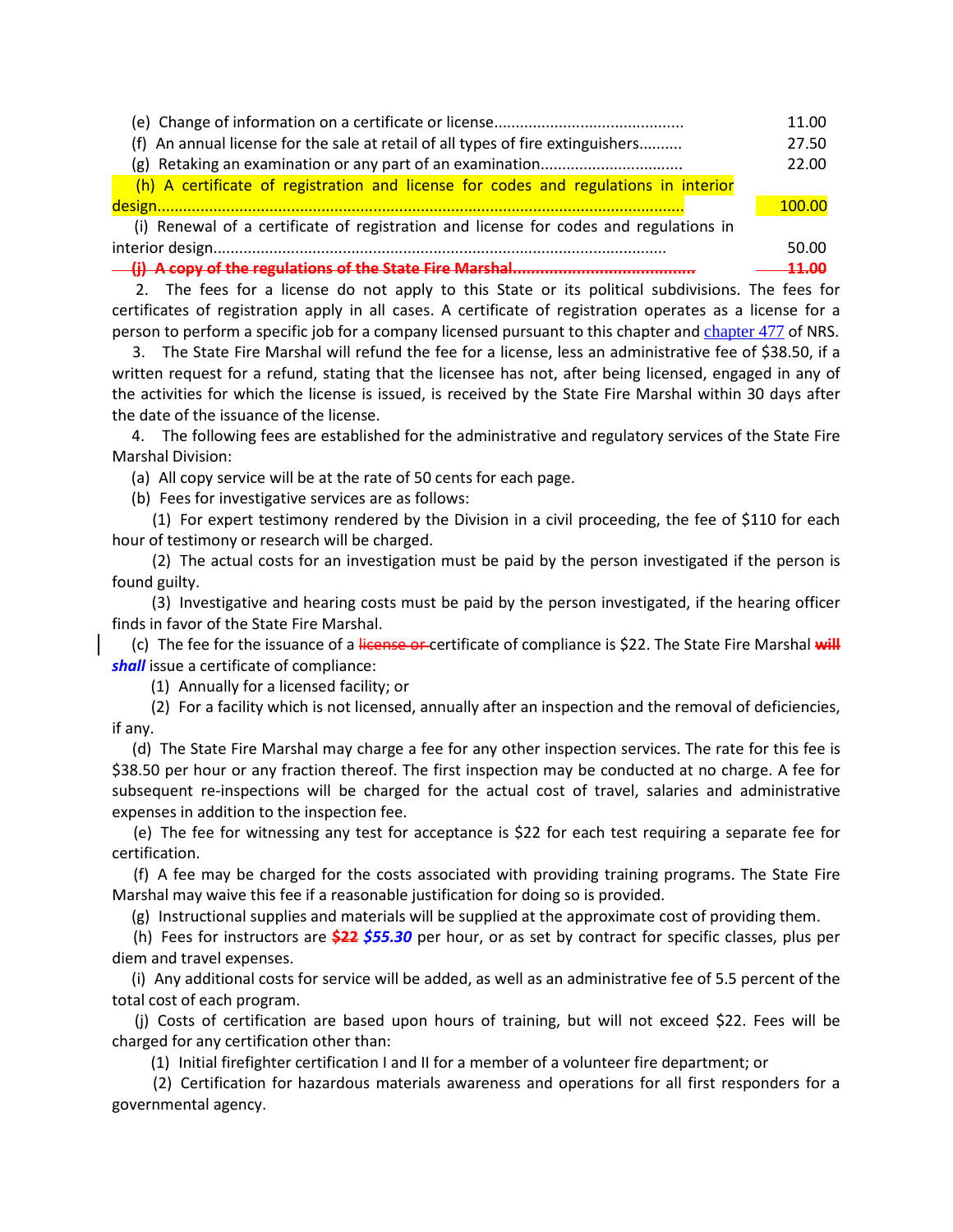(k) Additional fees equal to those charged for initial testing will be charged for retesting those who fail.

 (l) The State Fire Marshal will not collect fees pursuant to this section from a person if a third party, such as the employer of the person, pays that fee.

 (m) Any service provided by the State Fire Marshal Division may be billed at the rate of \$38.50 per hour or the actual cost of providing the service, whichever is greater.

 (n) Any service performed by a special deputy on behalf of the State Fire Marshal may be billed, pursuant to an interagency agreement, at the rate of \$38.50 per hour, the actual cost of providing the service or any other rate specified by this chapter. The State Fire Marshal may allow such fees or any part thereof to be collected and used by the agency supporting the special deputy.

 (o) Approval for equipment or materials which are not on a list published by a nationally recognized testing laboratory, inspection agency or other organization concerned with product evaluation will be issued annually for a fee of \$550 per product, \$38.50 per hour of research and actual expenses incurred in evaluating the product. If a product or material is not approved, there will be charged a fee of \$38.50 per hour of research and actual expenses incurred in evaluating the product, except that the minimum fee is \$165. Approval of a product lapses if the:

- (1) Product is modified;
- (2) Name of the product or person manufacturing the product is changed;
- (3) Ownership of the company is changed;
- (4) Use of the product is changed; or
- (5) Annual fee is not paid.

 (p) Requests for statistical information received before the publication of the annual report will be supplied as available. The administrative cost to receive such statistical information will be calculated and assessed in accordance with this section.

 5. The State Fire Marshal may establish a fee for supplying copies of the annual report to persons and agencies other than fire, legislative and state agencies. The fee will be limited to the actual cost of the publication and distribution of the report, plus an administrative fee of \$38.50.

 6. The State Fire Marshal may refund all or part of any fee if he or she deems it appropriate. To be eligible for a training refund, a registrant must give not less than 72 hours' notice before removing his or her name from the registration list. The State Fire Marshal may require the registrant to provide written documentation of the notice.

 7. For a plan review, the State Fire Marshal will collect **an investigation** *a* fee in accordance with section 109 of the *International Building Code*, 2012 *2018* edition.

 [St. Fire Marshal, §§ 1.601 & 1.602, eff. 11-27-78] — (NAC A 1-19-84; 7-16-85, eff. 8-1-85; 8-22-86, eff. 9-1-86; 3-9-89; 8-24-90; 5-18-94; R207-99, 2-7-2000; R220-99, 9-25-2000; R062- 04, 9-3-2004; R090-10, 12-30-2011; R123-13, 1-16-2015)

#### **FIRE SYSTEMS**

#### **General Provisions**

#### **Regulation of Persons Engaged in Business Related to Fire Systems**

 **NAC 477.350 Approval of equipment; compliance with standards; smoke detectors. (**[NRS](https://www.leg.state.nv.us/NRS/NRS-477.html#NRS477Sec030)  [477.030](https://www.leg.state.nv.us/NRS/NRS-477.html#NRS477Sec030)**)**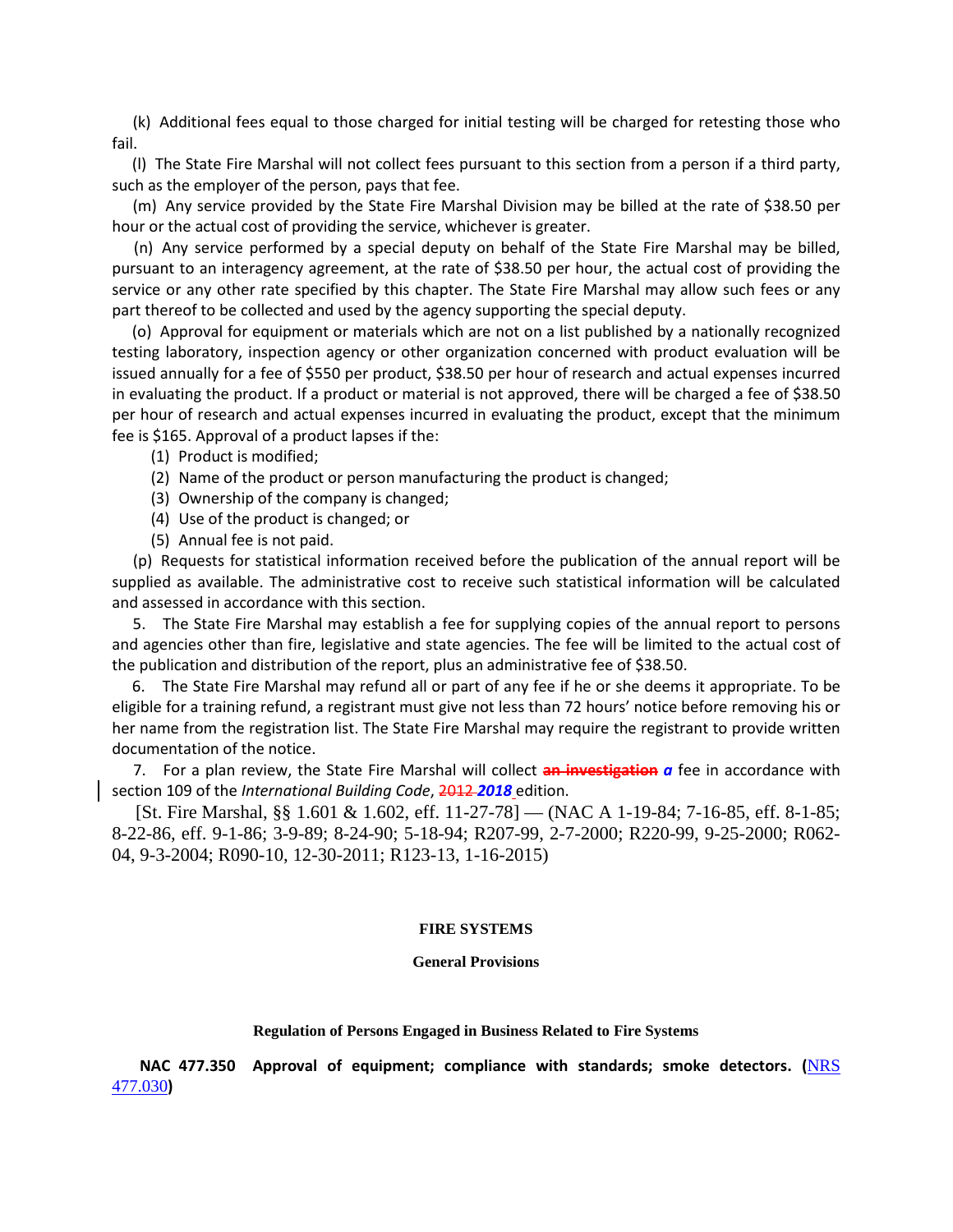1. No fire system, device or component of any fire system may be sold, leased or installed in this State unless it is approved, labeled or listed by Underwriters Laboratories Inc., Underwriters' Laboratories of Canada, FM Global Technologies LLC or any other testing laboratory approved by the State Fire Marshal as being qualified to test such systems or devices or, if an approved listing from a testing laboratory is not available for a system, device or a component, by the State Fire Marshal on the basis of a practical test or examination and payment of the required fee by the person who is requesting approval of the system, device or component by the State Fire Marshal.

2. In addition to other provisions of [NAC 477.340](https://www.leg.state.nv.us/NAC/NAC-477.html#NAC477Sec340) to [477.370](https://www.leg.state.nv.us/NAC/NAC-477.html#NAC477Sec370), inclusive, fire systems must comply with standards published by the N.F.P.A. and the International Code Council.

 3. Where smoke detectors are required by any statute, regulation or ordinance, evidence of approval must be furnished to the purchaser at the time of purchase or delivery. The evidence must be a listing or label from one of the approved laboratories.

 4. All new structures built for residential purposes which are not otherwise required by any statute, regulation or ordinance to be equipped with *listed* smoke detectors or other fire systems must be equipped with smoke detectors that have been approved by the authority having jurisdiction. *Smoke detectors shall be installed per manufacturers recommendations and located per applicable codes.*

 [St. Fire Marshal, §§ 3.201-3.204, eff. 11-27-78] — (NAC A 1-19-84; 3-9-89; 2-17-94; R220- 99, 9-25-2000; R062-04, 9-3-2004)

# **NAC 477.370 Tags for recording installation, maintenance and inspection; notice of impairment. (**[NRS 477.030](https://www.leg.state.nv.us/NRS/NRS-477.html#NRS477Sec030)**)**

 1. A tag for recording the installation, maintenance and inspection of a fire alarm system must be at least 4 inches long and 2 inches wide and must be in the following form:



# F, G, I, J -Alarm/Sprinkler Tag

 2. The tag must be attached to the system by the last person to work on the system for any purpose. The tag must be punched in an approved manner to indicate the type of service performed on the system and the date. The tag must be signed with a legible signature by the holder of a certificate of registration who directly supervises the work, and such information must remain permanently on the tag. A number stamp or date stamp must not be used on the tag.

 3. A tag must be attached to the system at the conclusion of the successful testing of the system immediately after its installation.

4. The tag must be printed by a printing company and include the following information: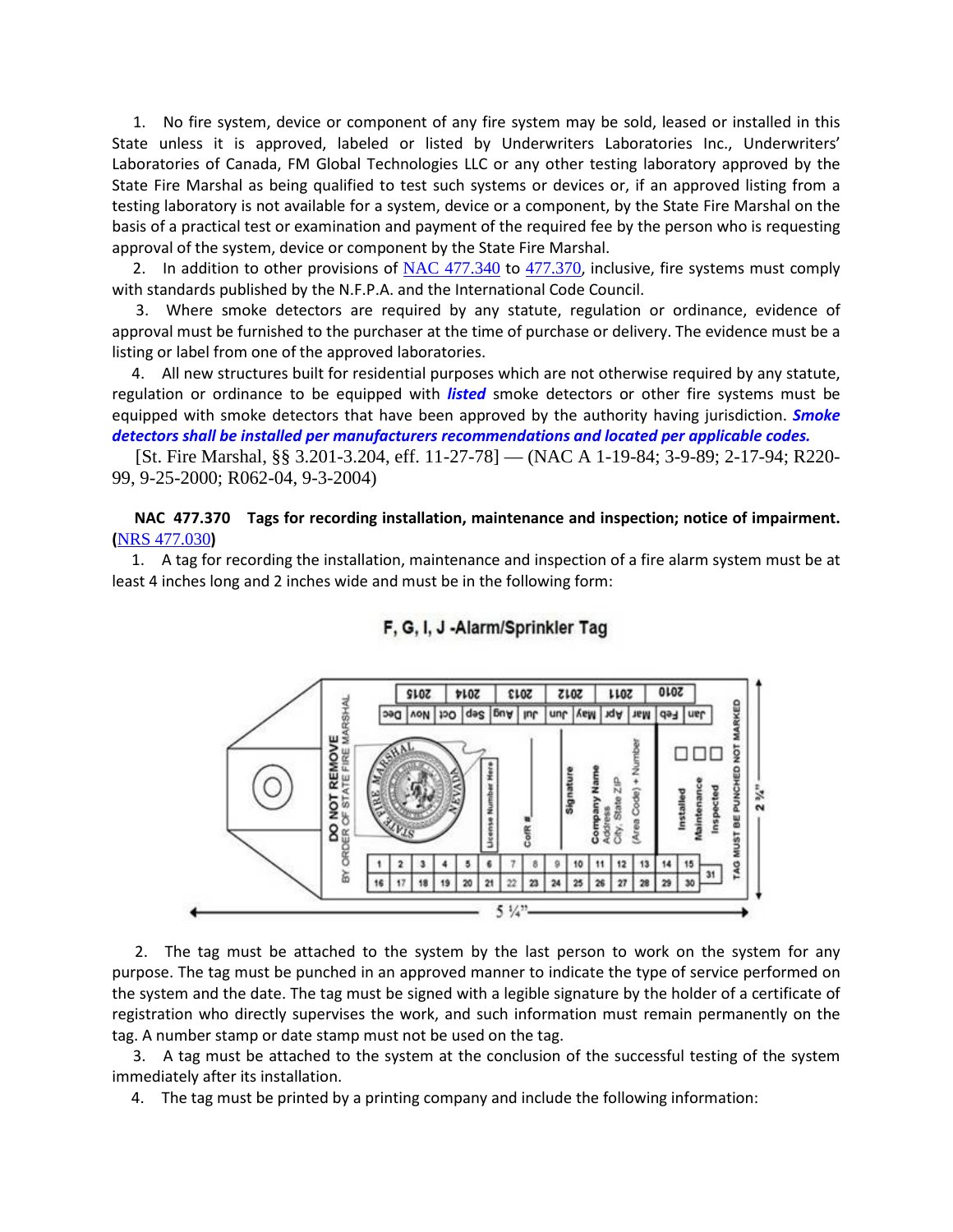- (a) The date when the system was last serviced;
- (b) The name, address and telephone number of the company;
- (c) The number of the license issued by the State Fire Marshal; and
- (d) The name and certificate number of the person who last serviced the system.

 5. If the system remains deficient *impaired* and the licensee does not have the authority to correct the deficiency*impairment*, the word "impairment" must be written across the tag in black letters that are bold. The licensee shall notify the owner and the authority having jurisdiction of the deficiency *impairment* in writing by the next business day after completing the work.



# F. G. I. J - Alarm / Sprinkler Tag

 *6. If a deficiency is discovered in a system and it is not an impairment, the licensee shall notify the owner and the authority having jurisdiction of the deficiency in writing by the next business day after completing the work.*

[St. Fire Marshal, § 3.305, eff. 11-27-78] — (NAC A 1-19-84; 8-22-86, eff. 9-1-86; R220-99, 9- 25-2000; R090-10, 12-30-2011)

# **NAC 477.395 Licenses and certificates: Application; examination. (**[NRS 477.030](https://www.leg.state.nv.us/NRS/NRS-477.html#NRS477Sec030)**,** [477.033](https://www.leg.state.nv.us/NRS/NRS-477.html#NRS477Sec033)**)**

 1. Application for a license or a certificate of registration must be made on forms prescribed by the State Fire Marshal.

 2. Each application must be accompanied by the required fee and contain the following information:

(a) The name, address and telephone number of the applicant.

- (b) Fictitious names used, if any.
- (c) Proof of insurance.
- (d) The type of work performed.

 (e) The business identification number or other unique identification number assigned to the applicant by the Secretary of State, if any.

(f) Other pertinent information required by the State Fire Marshal.

 3. Upon passage of the written examination and any required practical tests or demonstrations, a certificate of registration endorsed with the type of qualification will be issued to each qualified person.

4. Information needed to pass the examination on portable fire extinguishers is found in:

(a) N.F.P.A. Standard 10, *2010 2018* edition, "Standard for Portable Fire Extinguishers"; and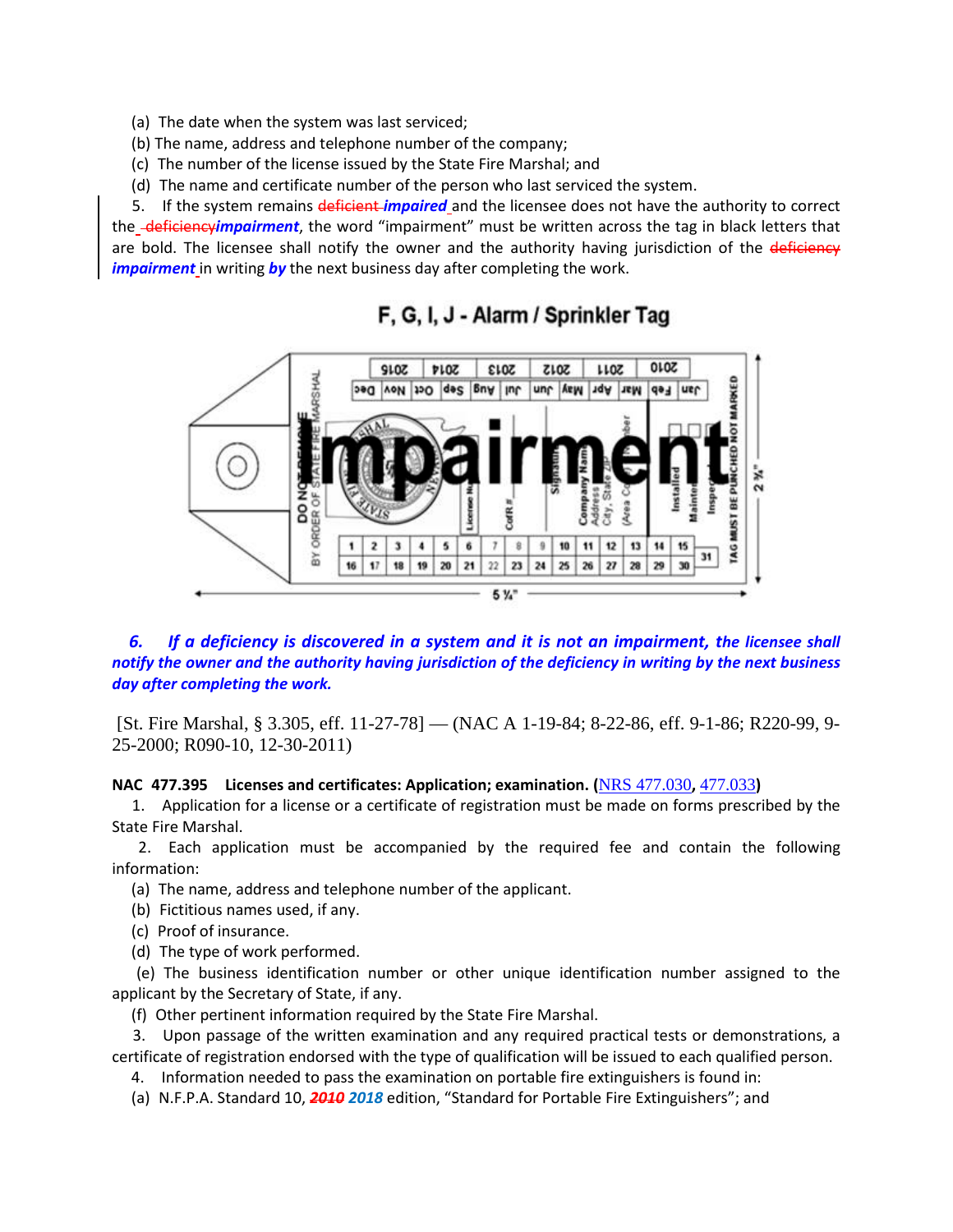#### (b) [NAC 477.380](https://www.leg.state.nv.us/NAC/NAC-477.html#NAC477Sec380) to [477.435](https://www.leg.state.nv.us/NAC/NAC-477.html#NAC477Sec435), inclusive.

5. Information needed to pass the examination on fixed fire extinguishing systems is found in:

(a) N.F.P.A. Standard 12, *2011 2015* edition, "Standard on Carbon Dioxide Extinguishing Systems";

(b) N.F.P.A. Standard 12A, *2009 2015* edition, "Standard on Halon 1301 Fire Extinguishing Systems";

(c) N.F.P.A. Standard 17, *2009 2017* edition, "Standard for Dry Chemical Extinguishing Systems";

 (d) N.F.P.A. Standard 17A, *2009 2017* edition, "Standard for Wet Chemical Extinguishing Systems"; and

(e) N.F.P.A. Standard 2001, *2012 2018* edition, "Standard on Clean Agent Fire Extinguishing Systems."

 [St. Fire Marshal, §§ 1.410-1.413, eff. 11-27-78] — (NAC A 8-22-86, eff. 9-1-86; R220-99, 9-25-2000; R062-04, 9-3-2004; R090-10, 12-30-2011; R123-13, 1-16-2015)

# **NAC 477.400 New employees; termination of employment; change of address; reports. (**[NRS](https://www.leg.state.nv.us/NRS/NRS-477.html#NRS477Sec030)  [477.030](https://www.leg.state.nv.us/NRS/NRS-477.html#NRS477Sec030)**,** [477.033](https://www.leg.state.nv.us/NRS/NRS-477.html#NRS477Sec033)**)**

1. The provisions of  $NAC$  477.385 do not prohibit new employees of a licensed firm from performing service on portable fire extinguishers or fixed fire extinguishing systems **for a maximum of 90 days after the beginning of employment**, if the servicing is performed in the presence and under the direct supervision of a registrant.

 2. A new employee shall not perform service on portable fire extinguishers or fixed fire extinguishing systems if, after the completion of the 90-day period, the new employee fails to pass a written examination. A conviction of a felony is a basis for denial of a certificate of registration.

 3. Within 7 calendar days after employing a registrant or new employee who performs service on portable fire extinguishers or fixed fire extinguishing systems, a licensed firm must report to the State Fire Marshal the name, address and certificate number of the registrant or the name and address of the new employee.

 4. A licensed firm shall report any termination of employment by a registrant within 7 calendar days. A registrant shall report any change in his or her address by written notice to the State Fire Marshal within 7 calendar days after the change. The State Fire Marshal will issue a new certificate of registration to the registrant upon receipt of the written notice and the payment of the required fees.

 5. A licensed firm shall report, in writing, to the State Fire Marshal on or before December 31 of each year the name and certificate number of each registrant employed by the firm.

 [St. Fire Marshal, § 1.404, eff. 11-27-78] — (NAC A 1-19-84; R220-99, 9-25-2000; R062-04, 9-3-2004; R090-10, 12-30-2011; R123-13, 1-16-2015)

 **NAC 477.420 Replacement of extinguishers; failure to comply. (**[NRS 477.030](https://www.leg.state.nv.us/NRS/NRS-477.html#NRS477Sec030)**)** A licensee *or registrant* shall replace extinguishers removed from premises for servicing with spare extinguishers of equal or higher ratings during the period the extinguishers being serviced are removed. Failure to comply with the provisions of this section is a ground for the immediate suspension or revocation of the certificate of registration of the licensee.

 [St. Fire Marshal, § 1.408, eff. 11-27-78] — (NAC A by R220-99, 9-25-2000; R062-04, 9-3- 2004)

#### **NAC 477.425 Service tags and labels. (**[NRS 477.030](https://www.leg.state.nv.us/NRS/NRS-477.html#NRS477Sec030)**,** [477.085](https://www.leg.state.nv.us/NRS/NRS-477.html#NRS477Sec085)**)**

 1. The tags used as records of service performed on fire extinguishers must be at least 4 inches long and 2 inches wide and must be in the following form: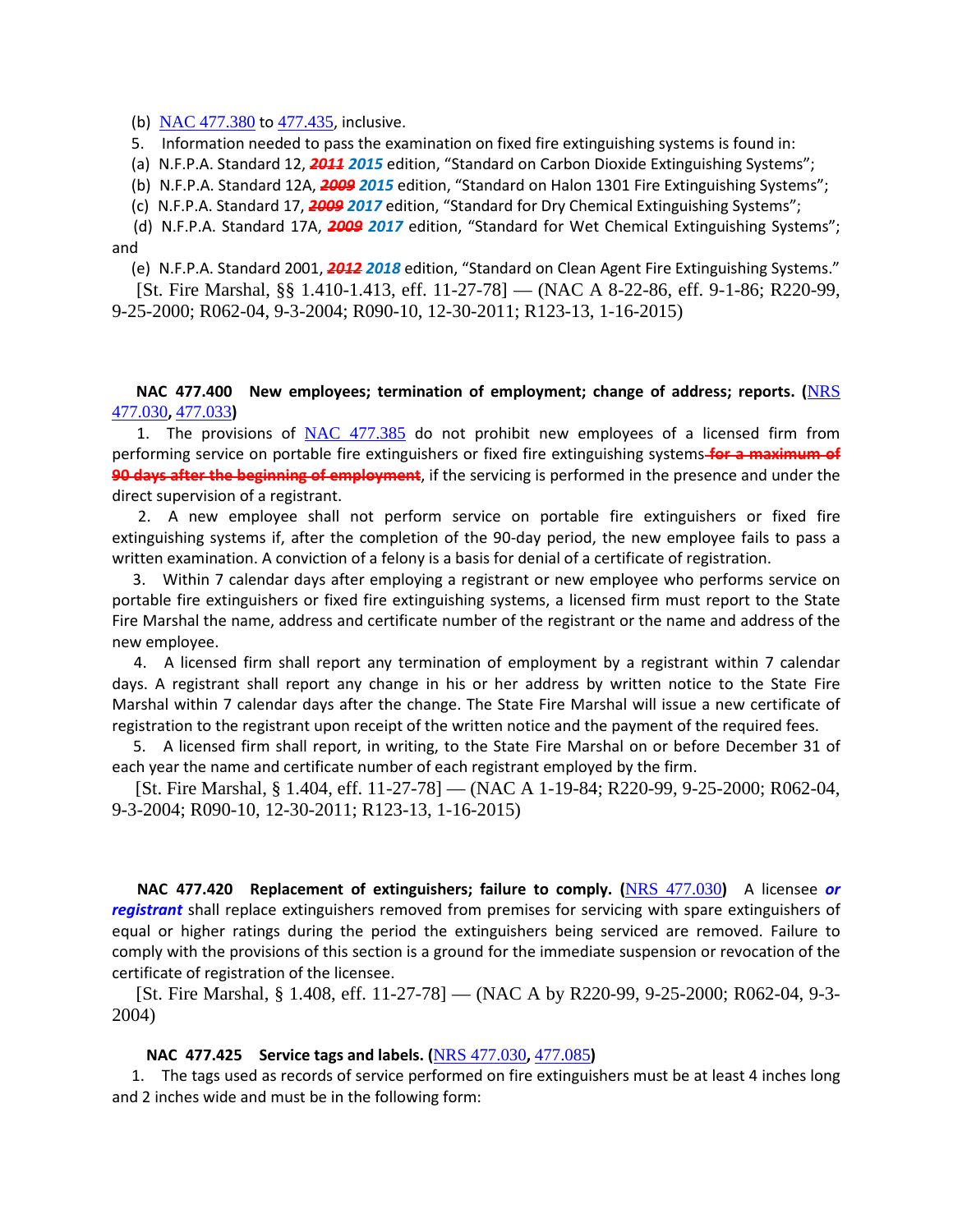

# **Extinguishing Systems / Extinguisher Tag**

 2. The tag must be punched to indicate the type of service which was performed on the system and the date on which the service was performed. Each tag must be signed with a legible signature by the holder of a certificate of registration and must be:

(a) Attached to the extinguisher by wire, string or a plastic tie; or

 (b) A self-adhesive tag approved by the State Fire Marshal which is so attached as to be readily visible for inspection,

 $\rightarrow$  and such information must remain permanently on the tag. A number stamp or date stamp must not be used on the tag.

 3. A label of suitable Mylar or equally durable material must be affixed by a heatless method to each shell of an extinguisher which is not listed by the United States Department of Transportation and which has passed a hydrostatic test. The label must show:

(a) The date on which the hydrostatic test was performed;

(b) The test pressure used; and

(c) The name of the person licensed or certified by the State Fire Marshal which performed the test.

 4. A sample of the tag and the label must be on file with the State Fire Marshal before they are used in the field.

5. The tag must be printed by a printing company and include the following information:

- (a) The date when the system was last serviced.
- (b) The name, address and telephone number of the company;
- (c) The number of the license issued by the State Fire Marshal; and
- (d) The name and certificate number of the person who last serviced the system.

 [St. Fire Marshal, §§ 2.501-2.503, eff. 11-27-78] — (NAC A 1-19-84; 8-22-86, eff. 9-1-86; R090-10, 12-30-2011; A by St. Bd. of Fire Services by R124-13, 6-26-2015)

# **PORTABLE BUILDINGS**

# **NAC 477.441 General requirements. (**[NRS 477.030](https://www.leg.state.nv.us/NRS/NRS-477.html#NRS477Sec030)**)**

- 1. A new or relocated portable building must:
- (a) Be placed on a surface which is: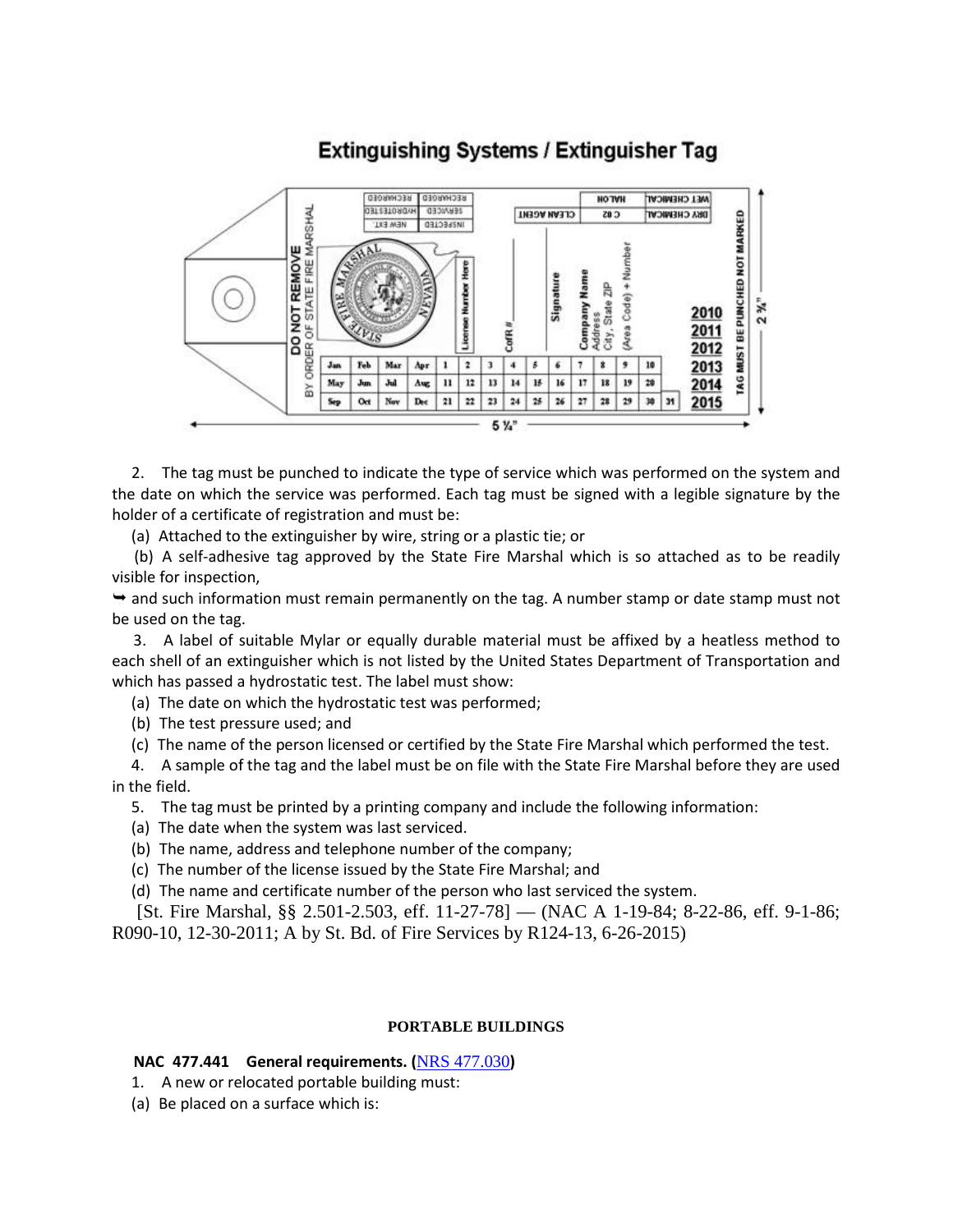(1) Paved or composed of dirt or any other material which is noncombustible; and

(2) Free of combustible material.

 (b) Have a skirt that is noncombustible or fire-resistant and which extends from the bottom of the portable building to ground level.

 (c) Have a zone of at least 5 feet that extends outward from the bottom of the skirt and which is free of trash, debris, plants or any other combustible material in accordance with section 304 of the *International Fire Code*, *2012* 2018 edition.

(d) Be in compliance with section 503.1.2 of the *International Building Code*, **2012** 2018 edition.

 (e) Have at least two means of egress, as that term is defined by the *International Building Code*, **2012 2018** edition.

(f) Provide illumination for each egress.

(g) Be equipped with a fire extinguisher which has a minimum rating of 2A-10BC.

 (h) Be provided with a fire alarm system, as required by the *International Fire Code*, **2012** *2018* edition. If the portable building is designated for occupancy as a "Group B occupancy used for educational purposes" or as a "Group E occupancy," the portable building must have an automatic and a manual fire alarm system, which is integrated with the fire alarm system in the primary building.

 2. Except as otherwise provided in this subsection, if two or more portable buildings are placed next to each other, there must be no empty spaces between the buildings. If it is physically impossible to place portable buildings next to each other so that there are no spaces between the portable buildings, the space between the portable buildings must have a barrier to prevent combustible materials or debris from entering that space.

3. Flammable or combustible material may not be stored beneath a portable building.

 4. Portable buildings may not be joined if there are windows or other openings on the joined wall other than doors that are designed and used as access between the buildings.

 5. Portable buildings which abut or are grouped together must not exceed the total area allowed by the *International Building Code*, 2012 edition, for occupancies which are designated as "Type V-B."

 (Added to NAC by St. Fire Marshal, eff. 2-17-94; A by R220-99, 9-25-2000; R062-04, 9-3- 2004; R090-10, 12-30-2011; R123-13, 1-16-2015)

 **NAC 477.442 Safety requirements; approval of changes in use required; service of systems for heating, ventilating or air-conditioning. (**[NRS 477.030](https://www.leg.state.nv.us/NRS/NRS-477.html#NRS477Sec030)**)**

1. An existing portable building which has only one door to the exterior must be equipped with:

- (a) A system for emergency lighting.
- (b) An automatic fire sprinkler system as required by N.F.P.A. Standard 13, *2013 2016* edition, if:
	- (1) The maximum legal occupancy of the building exceeds 50 persons; or
	- (2) More than two portable buildings are joined together to be used for classrooms or assembly.
- 2. All other portable buildings must:

 (a) Be in compliance with the codes for building, fire and life safety as adopted by this chapter or by the authority having jurisdiction, whichever are more restrictive.

(b) Be equipped with a fire extinguisher which has a minimum rating of 2A-10BC.

- (c) Have an automatic and a manual fire alarm system if:
	- (1) The maximum legal occupancy of the joined portable buildings exceeds 50 persons; or
	- (2) Three or more portable buildings are joined together.

 (d) Have all alarm signals installed and connected to a main alarm system as required by N.F.P.A. Standard 72, *2013 2016* edition. *Voice evacuation will be required if the main campus fire alarm also is equipped with voice evacuation.*

(e) If smoke detectors are required, have those detectors interconnected with the fire alarm system.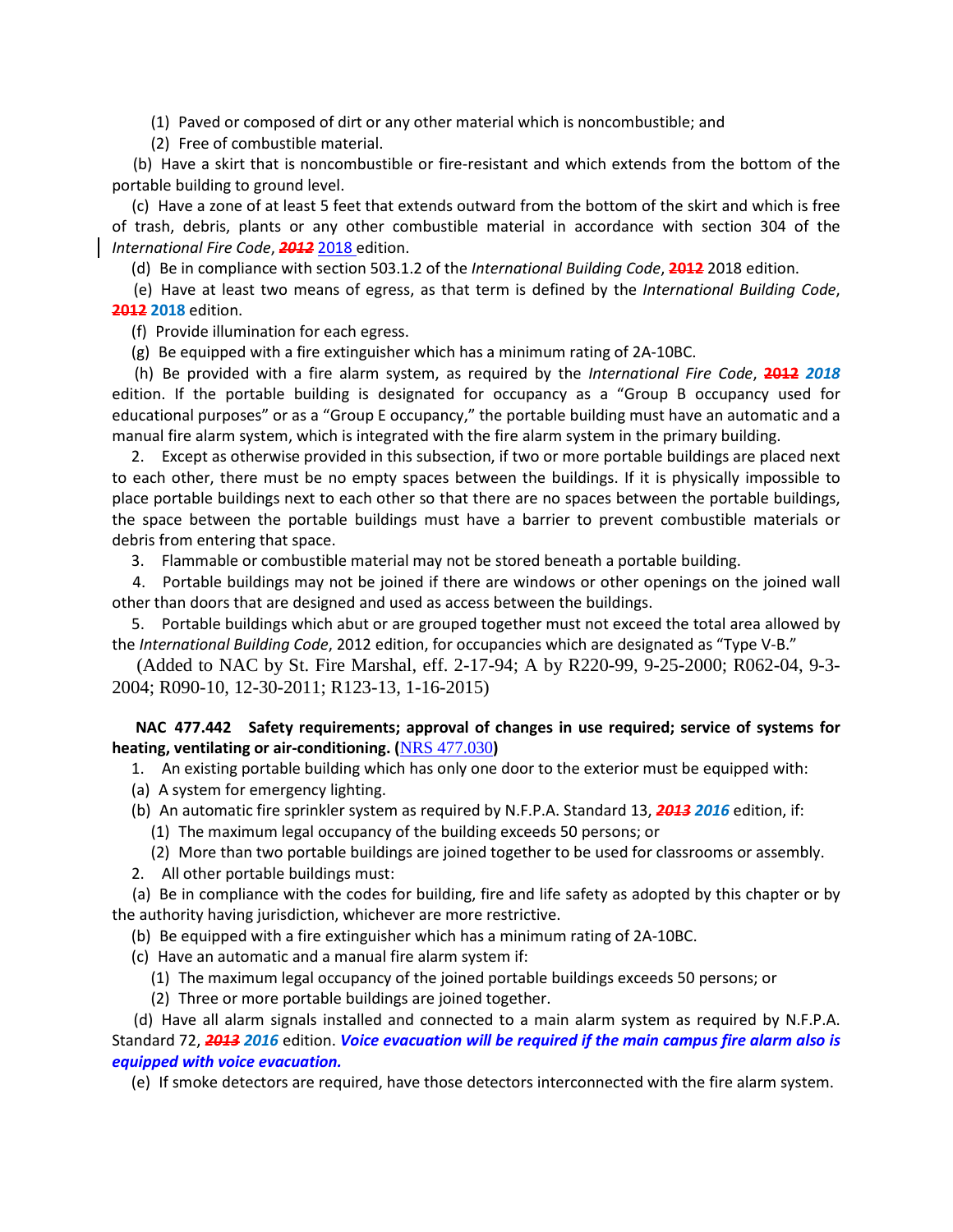(f) If the portable building is used as a classroom or for any other purpose relating to education, have and maintain plans for fire drills and evacuation, which must be posted as prescribed by [NRS 392.450](https://www.leg.state.nv.us/NRS/NRS-392.html#NRS392Sec450) or [394.170](https://www.leg.state.nv.us/NRS/NRS-394.html#NRS394Sec170), as applicable.

 3. No change in the use of a portable building described in subsection 2 may be made until the proposed change is reviewed and approved by the authority having jurisdiction for compliance with the adopted codes or this section.

4. A system for heating, ventilating or air-conditioning which:

(a) Is in a portable building described in subsection 2;

(b) Can circulate more than 2,000 cubic feet of air per minute; and

(c) Shuts down automatically,

 $\rightarrow$  must be serviced quarterly. Records of the service must be maintained for 2 years for review by the authority having jurisdiction.

 (Added to NAC by St. Fire Marshal, eff. 2-17-94; A by R220-99, 9-25-2000; R062-04, 9-3- 2004; R090-10, 12-30-2011; R123-13, 1-16-2015)

### **NAC 477.444 Requirements for fire flow and proximity to fire hydrants. (**[NRS 477.030](https://www.leg.state.nv.us/NRS/NRS-477.html#NRS477Sec030)**)**

 1. The authority having jurisdiction will designate the requirements for fire flow and approve the location of a site for a portable building based on the proximity and usability of available fire hydrants. If it is not possible to locate a portable building which is to be used as a classroom or for any other purpose relating to education in compliance with such requirements, the school district in which the building is to be placed may apply to the authority having jurisdiction to request an alternative means of compliance with the requirements.

 2. There must be no obstruction between a hydrant and the areas to be protected. Access to a hydrant by fire trucks *apparatus* must not be obstructed. If necessary, a hydrant must be turned, moved or otherwise relocated to allow access to the hydrant by fire-trucks *apparatus*.

 (Added to NAC by St. Fire Marshal, eff. 2-17-94; A by R220-99, 9-25-2000; R062-04, 9-3- 2004)

#### **AUTOMATIC SPRINKLER SYSTEMS**

#### **Generally**

 **NAC 477.455 Approval of equipment; compliance with** *International Fire Code* **and certain standards. (**[NRS 477.030](https://www.leg.state.nv.us/NRS/NRS-477.html#NRS477Sec030)**)**

 1. No component or device of an automatic sprinkler system may be sold, leased or installed in this State unless it has been approved, labeled or listed by Underwriters Laboratories Inc., Underwriters' Laboratories of Canada, FM Global or any other testing laboratory approved by the State Fire Marshal as qualified to test such a component or device.

 2. Automatic sprinkler systems must comply with the *International Fire Code*, 2012 *2018* edition, and the following standards of the N.F.P.A.:

(a) "Standard for the Installation of Sprinkler Systems," Standard 13, *2013 2016* edition.

 (b) "Standard for the Installation of Sprinkler Systems in One- and Two-Family Dwellings and Manufactured Homes," Standard 13D, *2013 2016* edition.

 (c) "Standard for the Installation of Sprinkler Systems in Low-Rise Residential Occupancies," Standard 13R, *2013* 2015 edition.

(d) "Standard for the Installation of Standpipe and Hose Systems," Standard 14, *2010 2016* edition.

(e) "Standard for Water Spray Fixed Systems for Fire Protection," Standard 15, *2012 2017* edition.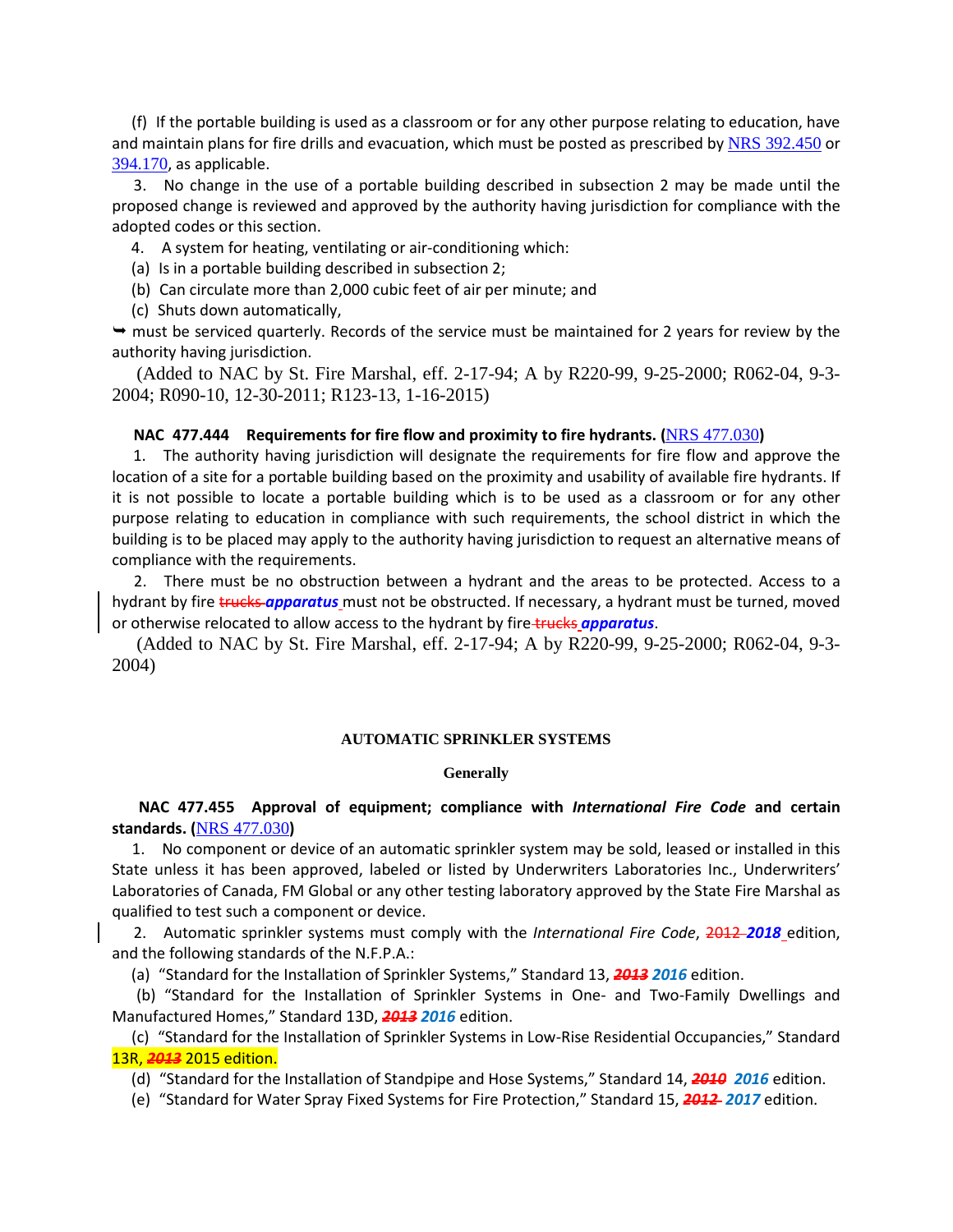(f) "Standard for the Installation of Foam-Water Sprinkler and Foam-Water Spray Systems," Standard 16, *2011 2015* edition.

 (g) "Standard for the Installation of Stationary Pumps for Fire Protection," Standard 20, *2013 2016* edition.

(h) "Standard for Water Tanks for Private Fire Protection," Standard 22, *2008 2018* edition.

 (i) "Standard for the Installation of Private Fire Service Mains and Their Appurtenances," Standard 24, *2013 2016* edition.

 (j) "Standard for the Inspection, Testing, and Maintenance of Water-Based Fire Protection Systems," Standard 25, *2011 2017* edition.

(k) "Standard on Water Mist Fire Protection Systems" Standard 750, *2010 2015* edition.

 [St. Fire Marshal, §§ 4.201 & 4.202, eff. 11-27-78] — (NAC A 1-19-84; 2-17-94; R220-99, 9-25-2000; R062-04, 9-3-2004; R090-10, 12-30-2011; R123-13, 1-16-2015)

# **NAC 477.460 Inspections and testing; notice of deficiencies; notice of discontinuance of service. (**[NRS 477.030](https://www.leg.state.nv.us/NRS/NRS-477.html#NRS477Sec030)**)**

 1. Each automatic fire sprinkler system must be inspected quarterly. One of the quarterly inspections must be termed an annual inspection and be conducted in accordance with the provisions of subsection 2. The other quarterly visual inspections may be conducted by any responsible person, including an employee of a licensed firm, who, in the opinion of the authority having jurisdiction, has sufficient knowledge of the system to conduct such inspections. The quarterly inspections must conform to the requirements of N.F.P.A. Standard 13, *20132016* edition, and Standard 25, *20112017* edition. Records of inspection must be kept on-site for review by the State Fire Marshal and the authority having jurisdiction.

 2. The annual inspection must be made by a qualified registrant who is an employee of a licensed firm for automatic fire sprinkler systems. The annual inspection must comply with the standards and publications described in subsection 1.

 3. If a maintenance inspection indicates that additional work is required on a fire sprinkler system in order to have the system conform to code requirements, the licensed firm must notify the owner and the authority having jurisdiction in writing not later than the next business day after the day of the inspection. A tag must be properly signed, punched and attached. The word "impairment" must be written across the bottom of the tag.

 4. If the owner fails to correct the deficiency within 30 calendar days after receiving notice of the deficiency, the licensed firm must notify the owner and the authority having jurisdiction in writing not later than the next business day after the day the person conducting the inspection determines that the deficiency was not corrected as required.

 5. A licensed firm must give 30 calendar days' written notice to the owner, the occupant and the authority having jurisdiction before it may discontinue service to the owner or the occupant, or both.

 [St. Fire Marshal, §§ 4.401-4.403, eff. 11-27-78] — (NAC A 1-19-84; 3-9-89; 8-24-90; 2-17- 94; R220-99, 9-25-2000; R062-04, 9-3-2004; R102-08, 9-18-2008; R090-10, 12-30-2011; R123- 13, 1-16-2015)

# **NAC 477.465 Evidence of capability to provide service; agreement for maintenance; plans and specifications; calculations; qualifications; letter of certification. (**[NRS 477.030](https://www.leg.state.nv.us/NRS/NRS-477.html#NRS477Sec030)**)**

 1. The distributor, installer or agency to provide service to customers must submit evidence of its capability to repair and restore an automatic sprinkler system within 24 hours after notification of a fire or fault in the system and must repair a system within 24 hours after being notified by the owner that a system requires service. The evidence of that capability is subject to approval by the State Fire Marshal or the authority having jurisdiction. The evidence must demonstrate that the licensee has: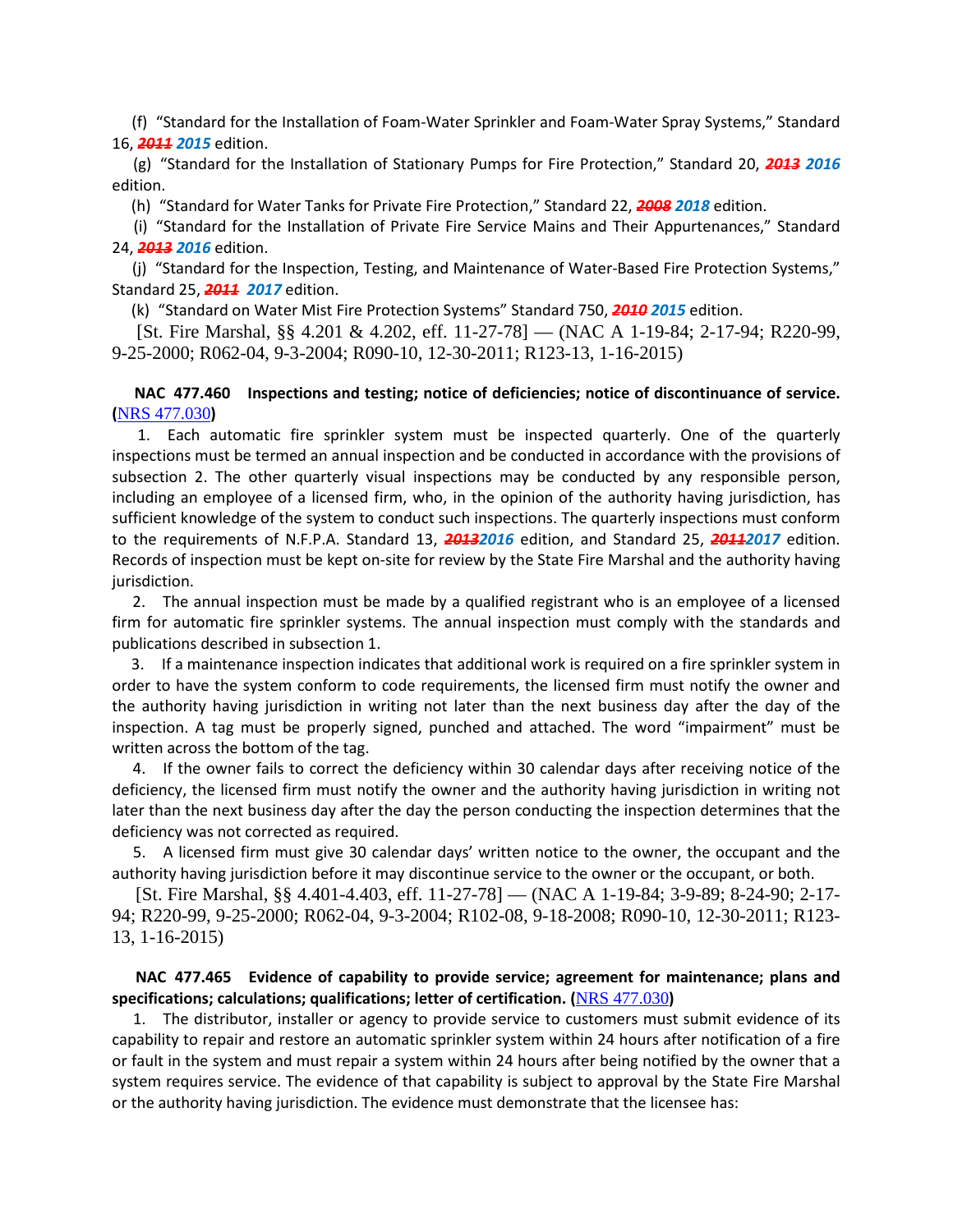(a) The necessary equipment and personnel appropriately certified by the State Fire Marshal;

- (b) The necessary stock of parts and devices;
- (c) A valid license issued by the State Contractors' Board;
- (d) If applicable, a valid state business registration issued by the Secretary of State; and
- (e) A certification and approval by the manufacturer from whom the equipment is purchased.

 2. Where automatic sprinkler systems are installed for any reason, a satisfactory written agreement for the maintenance of the system must be provided. All systems must be under the supervision of qualified persons. No work may be performed on an automatic sprinkler system unless a holder of a certificate of registration is present to supervise the work. Proper tests and inspections must be made at prescribed intervals, and qualified persons must have general charge of all alterations and additions to the systems under their supervision. A copy of the agreement for maintenance, along with proof that the firm or company which will provide the maintenance is adequately covered by liability insurance, must be submitted by the firm or company to the State Fire Marshal or the authority having jurisdiction.

 3. Detailed plans, with the appropriate fees, must be submitted to the State Fire Marshal or the authority having jurisdiction for approval. The specifications must state that the installation will conform to the applicable standards and be approved by the State Fire Marshal or the authority having jurisdiction before the sprinkler system is installed. The specifications must include the specific tests required by the N.F.P.A.'s standards and the standards required for the approval of the State Fire Marshal or the authority having jurisdiction. Plans must be drawn to an indicated scale or be suitably dimensioned and must be made so that they can be easily reproduced. Plans must contain sufficient detail to enable the State Fire Marshal or the authority having jurisdiction to evaluate the effectiveness of the system. Plans must be submitted to the State Fire Marshal or the authority having jurisdiction before work starts. Where field conditions necessitate any substantial change from the approved plan, the corrected plan showing the system as installed, with the appropriate fees, must be submitted to the State Fire Marshal or the authority having jurisdiction for approval. The State Fire Marshal or the authority having jurisdiction must inspect and approve any substantial changes before the job is completed. Plans must be on the job site when work is being done pursuant to the plan at that site.

 4. Calculations must be established from the applicable design curve for sprinkler systems as shown in N.F.P.A. Standards 13 and 13R, *20132016* editions. There must be not less than 10 psi additional water pressure above the system demand.

 5. All hydrostatic tests of systems and flushing of underground systems must be witnessed by a representative of the State Fire Marshal or the authority having jurisdiction. All portions of the automatic fire sprinkler system, including the underground service from the gate valve, road box or check valve to the riser, must be installed, tested and flushed by a company licensed by the State Fire Marshal to perform this work. A company which holds a current Type G-U license for:

 (a) Underground private fire service mains and their appurtenances may provide only the underground private fire service mains and their appurtenances from the gate valve, road box or check valve to the base of the riser or stubbed 5 feet from the base of a building. The company shall provide certification of the contractors' materials and testing to the State Fire Marshal or the authority having jurisdiction upon the completion of the work. The underground services provided and the certification to be provided to the State Fire Marshal or the authority having jurisdiction must meet the requirements of [NAC 477.340](https://www.leg.state.nv.us/NAC/NAC-477.html#NAC477Sec340) to [477.350](https://www.leg.state.nv.us/NAC/NAC-477.html#NAC477Sec350), inclusive, and the standards of the N.F.P.A. for automatic fire sprinkler systems or private fire service mains and their appurtenances, as applicable.

 (b) Fire hydrants may provide only the installation, maintenance, repair and servicing of fire hydrants *with the proper state contractors license.*

 (c) Backflow may provide only the testing on backflow assemblies. The licensee must also hold a certification from the American Water Works Association or another nationally recognized certificate recognized by the State Fire Marshal.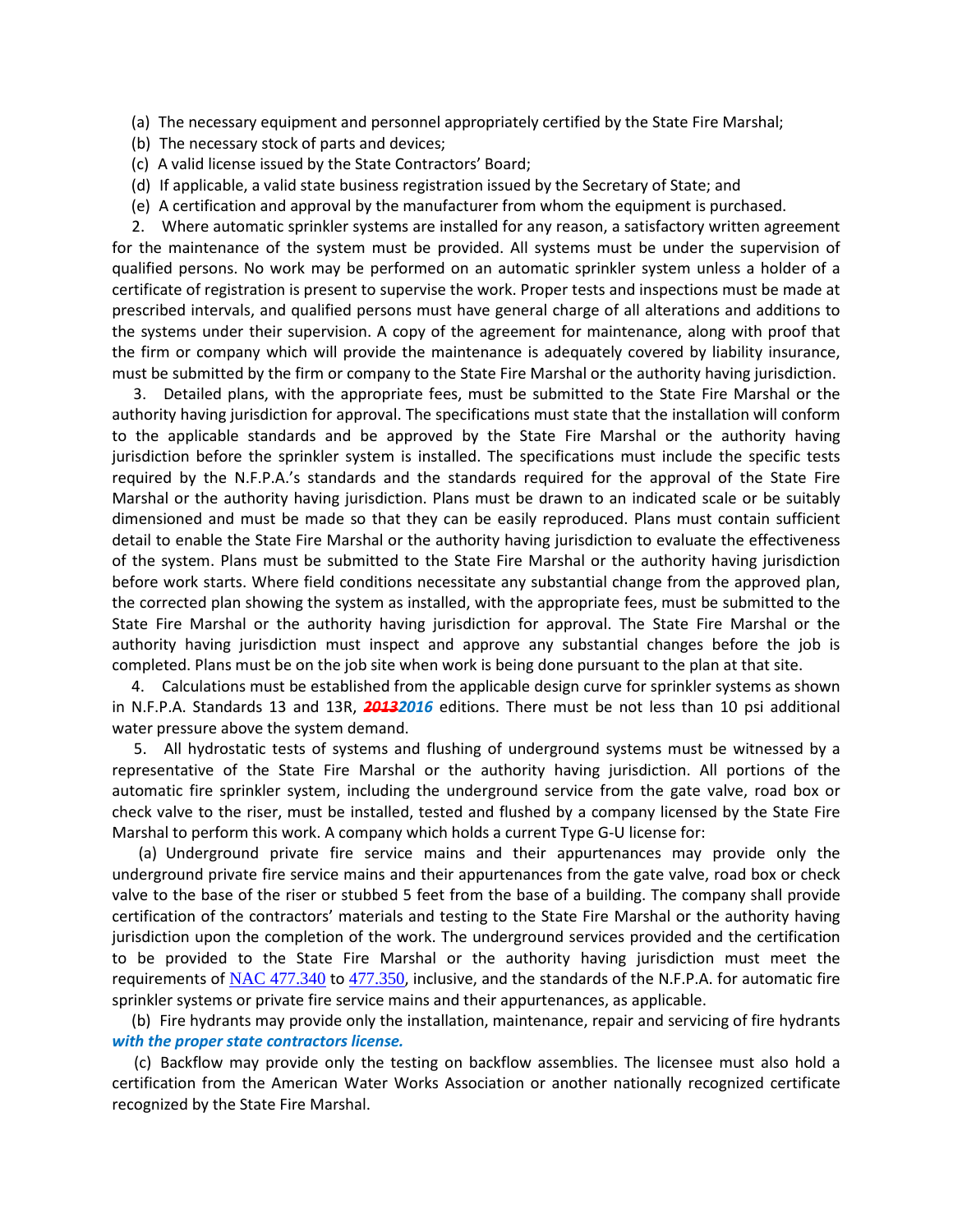6. Upon completing the installation of an automatic sprinkler system, the licensee shall issue a letter of certification to the authority having jurisdiction. The letter must certify that the system has been installed in accordance with the approved plans and all applicable national, state and local codes. The installer shall properly identify all hydraulically designed automatic sprinkler systems with a permanently attached placard. The placard must show the location and number of sprinkler heads and the density of discharge over the designed area.

 [St. Fire Marshal, §§ 4.301-4.303 & part § 4.304, eff. 11-27-78] — (NAC A 1-19-84; 3-9-89; 8-24-90; 2-17-94; R220-99, 9-25-2000; R062-04, 9-3-2004; R090-10, 12-30-2011; R123-13, 1- 16-2015)

#### **CHILD CARE FACILITIES**

### **NAC 477.562 General requirements. (**[NRS 477.030](https://www.leg.state.nv.us/NRS/NRS-477.html#NRS477Sec030)**)**

 1. The following requirements apply to child care facilities that require inspection and a certificate of compliance to be issued by the authority having jurisdiction:

 (a) Plans for the construction of new facilities or the remodeling of existing facilities must be submitted to the authority having jurisdiction for approval before the construction or remodeling begins. *This shall include all fire protection systems.*

 (b) Each facility must be inspected for compliance with applicable fire and safety regulations by the authority having jurisdiction before a license to operate the facility is issued. The facility must be inspected annually thereafter and have a current certificate of compliance issued by the authority having jurisdiction.

 (c) Smoke detectors approved by the State Fire Marshal must be installed pursuant to the manufacturer's instructions. In newly constructed buildings, smoke detectors must receive their primary power from the building's wiring, with provision made for the detection of smoke during a power failure. If a smoke detector powered by a battery is currently installed and it fails, the smoke detector must be replaced by a smoke detector which receives its primary power from the wiring of the building and has a battery as a backup source of power.

(d) The State Fire Marshal will calculate the maximum number of occupants permitted in:

(1) A child care center based on an occupancy classification of I-4 or E.

 (2) A child care facility based on an occupancy classification of I-4 for children less than 2 1/2 years of age and R-4 for children 2 1/2 years of age or older.

(3) A child care institution based on an occupancy classification of I-4 or E.

(4) A family home based on an occupancy classification of R-3.

 (5) A group home based on an occupancy classification of I-4 for children less than 2 1/2 years of age and R-4 for children 2 1/2 years of age or older.

 (e) Smoking is prohibited in any area designated as an "E" occupancy area unless the area has specifically been designated as a smoking area by the authority having jurisdiction. Where smoking is allowed, ashtrays must be provided.

 (f) All stairs must be free of obstacles and stored combustible materials. Handrails with turn-ins must be provided if there are two or more steps in any stairway.

 (g) Bathroom and closet doors must open from the inside without the need for a key or any special knowledge or effort and must be able to be immediately opened from the outside with the use of an appropriate device hung or placed above or near the door.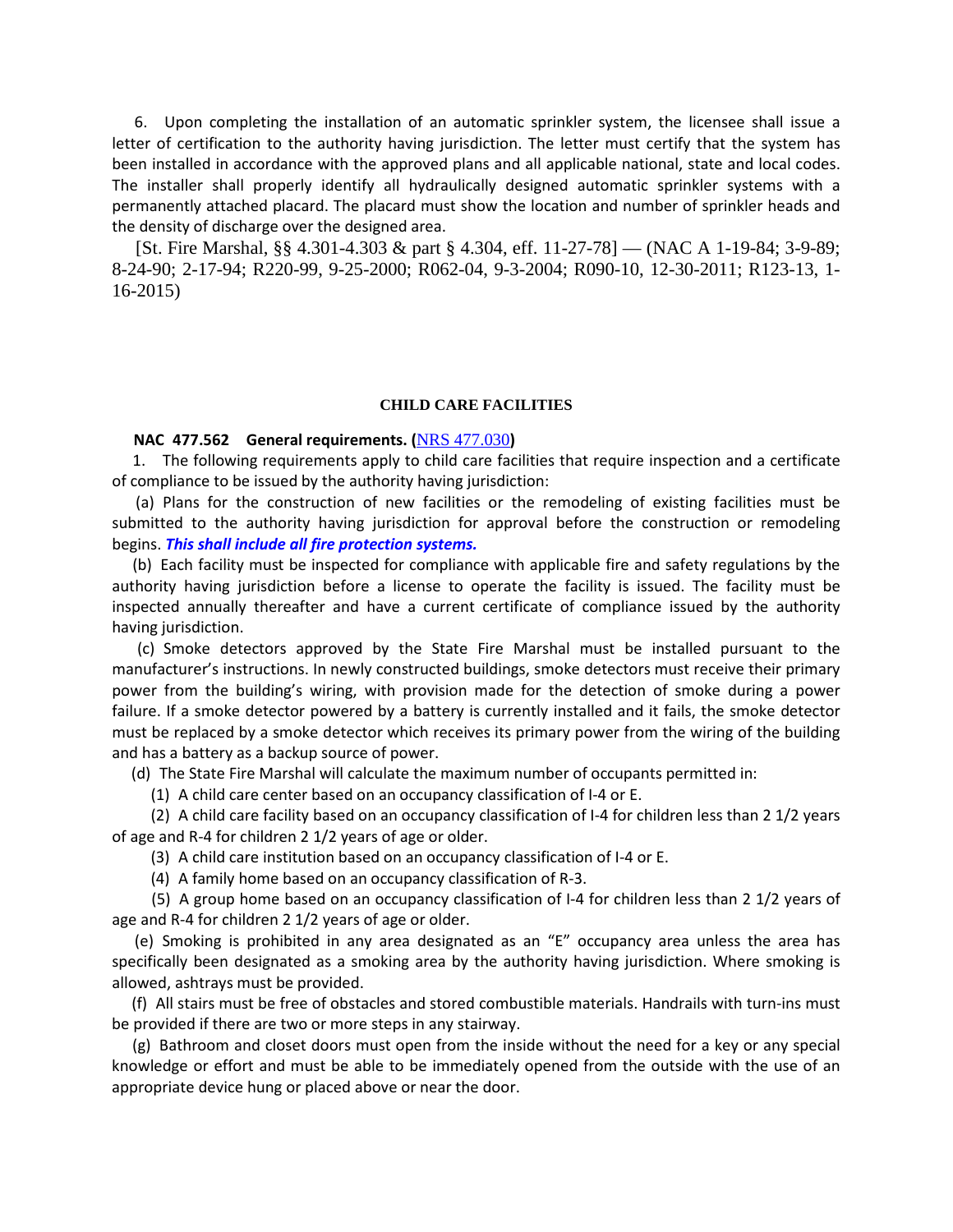(h) Basements in R-3 occupancies used for child care must have at least two unobstructed exits which lead directly to the outside, one of which must open directly at ground level.

 (i) Portable fire extinguishers must have a minimum rating of 2A-10BC and must be mounted pursuant to the requirements of N.F.P.A. Standard 10, *2010 2018* edition *and IFC 2018*, or the authority having jurisdiction.

 (j) Heaters, fireplaces or other similar devices in rooms used for child care must be protected from contact with children by a sturdy, noncombustible partition, wire screen or protective metal guard. No portable heating devices are allowed.

 (k) All heating equipment and hot water heaters must be enclosed in a manner which prevents children from coming into contact with them *and secured as required by current code*.

(l) Child-resistant covers must be installed on all electrical outlets accessible to children.

 (m) Wastebaskets, garbage cans and other containers used to store garbage, waste, rubbish and other combustible materials must be constructed of noncombustible materials and have a tight-fitting lid of the same material. Wastebaskets or other trash containers placed in the designated smoking areas must be constructed of noncombustible materials with a tight-fitting lid of the same material.

 (n) No more than 10 gallons of flammable liquid may be stored in any area designated as an "E" area. This flammable liquid must be stored in an approved metal container and out of the reach of children.

 (o) Rooms in which equipment is used or where flammable liquids, combustible dust or similar hazardous materials are handled must be separated from other portions of the building by a material which has a rating of at least 1-hour fire barrier and must conform to the requirements of the *International Building Code*, 2012 *2018* edition.

- 2. As used in this section:
- (a) "Child care center" has the meaning ascribed to it in  $NAC$  432A.050.
- (b) "Child care facility" has the meaning ascribed to it in  $NAC$  432A.060.
- (c) "Child care institution" has the meaning ascribed to it in  $NAC$  432A.070.
- (d) "Family home" has the meaning ascribed to it in  $NAC$  432A.100.
- (e) "Group home" has the meaning ascribed to it in  $NAC$  432A.110.

 (Added to NAC by St. Fire Marshal, eff. 3-9-89; A 8-24-90; 2-17-94; R220-99, 9-25-2000; R062-04, 9-3-2004; R090-10, 12-30-2011; R123-13, 1-16-2015)

 **NAC 477.568 Automatic sprinkler system for certain child care facilities used after midnight. (**[NRS 477.030](https://www.leg.state.nv.us/NRS/NRS-477.html#NRS477Sec030)**)** Child care facilities which are used for child care between the hours of 12 a.m. and 6 a.m. and care for seven or more children must have an automatic sprinkler system installed which conforms to N.F.P.A. Standard 13, 13D or 13R, *2013 2016*editions, as applicable, and the requirements of the *International Building Code*, *2012 2018* edition. The automatic sprinkler system must be connected to the fire alarm system so that activation of any portion of the automatic sprinkler system will activate the fire alarm system.

 (Added to NAC by St. Fire Marshal, eff. 3-9-89; A by R220-99, 9-25-2000; R062-04, 9-3- 2004; R090-10, 12-30-2011; R123-13, 1-16-2015)

#### **FIREWORKS/***FLAME EFFECTS*

#### **General Provisions**

 **NAC 477.611 Application for license; categories, classifications and fees. (**[NRS 477.030](https://www.leg.state.nv.us/NRS/NRS-477.html#NRS477Sec030)**,** [477.033](https://www.leg.state.nv.us/NRS/NRS-477.html#NRS477Sec033)**)** An applicant for a license for producing commercial displays of fireworks must:

1. Make a written application on the forms provided.

 2. Indicate on the application which category of license and classification the applicant desires to obtain and pay the appropriate inspection and issuance fee, as follows: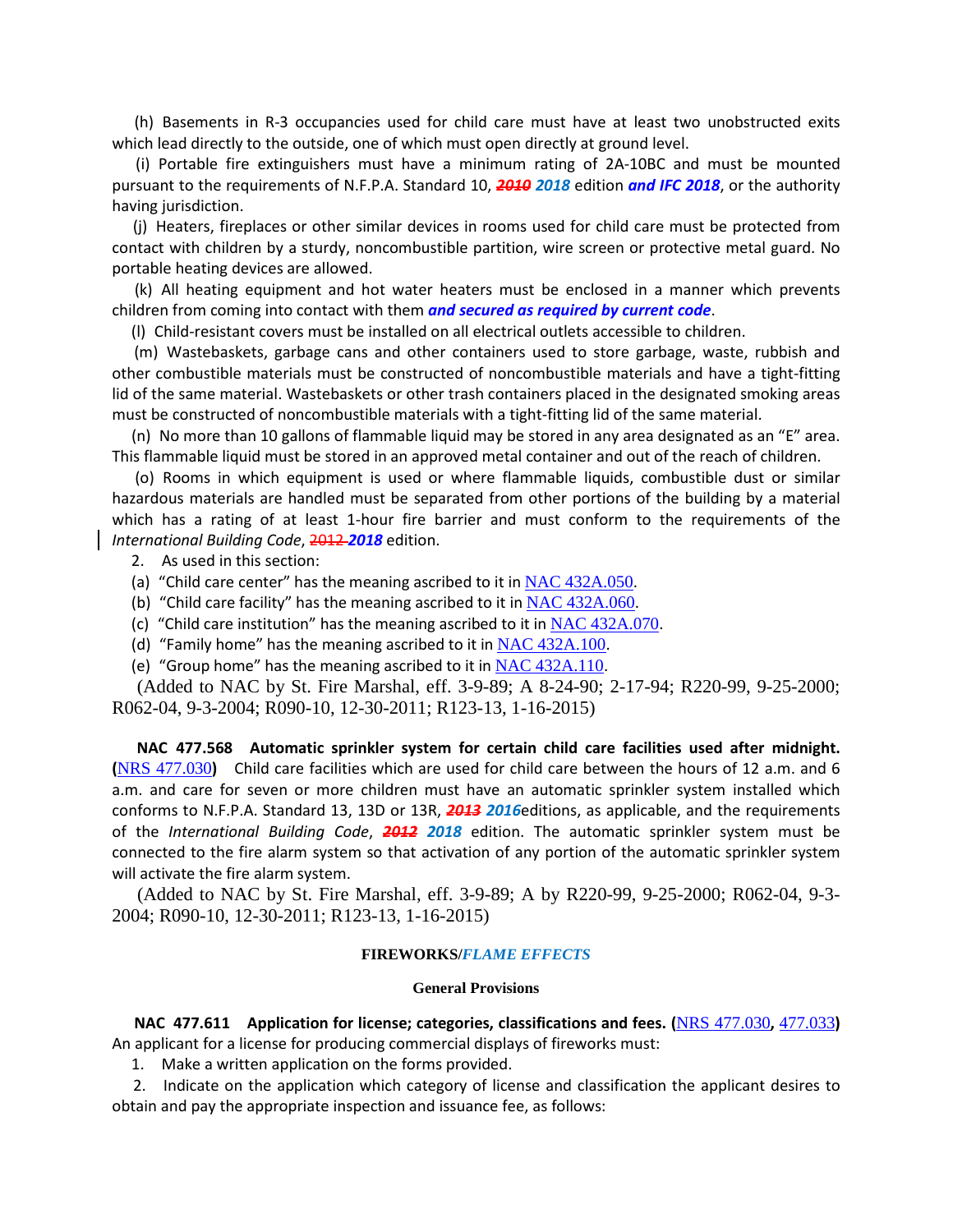| General category:                                            |             |
|--------------------------------------------------------------|-------------|
|                                                              | <b>S110</b> |
|                                                              |             |
|                                                              |             |
|                                                              | 110         |
|                                                              | 110         |
|                                                              | 110         |
|                                                              | 110         |
|                                                              | 110         |
|                                                              | 110         |
| Limited event license                                        | no          |
|                                                              | ee          |
| License category:                                            |             |
| Permanent (pulling permits to install                        | \$110       |
|                                                              |             |
| Temporary (self-contained effects for not more than 30 days) | 110         |
|                                                              | 110         |

3. Furnish the State Fire Marshal Division with the required certificate of insurance.

4. Submit an application as follows:

(a) If the applicant is a sole proprietorship, by the proprietor.

(b) If the applicant is a partnership, by each partner.

(c) If the applicant is a corporation, by an officer.

5. Cooperate with the State Fire Marshal in the investigation of the applicant's application.

 (Added to NAC by St. Fire Marshal, eff. 1-19-84; A 2-17-94; R207-99, 2-7-2000; R090-10, 12-30-2011; R077-15, 12-30-2015)

 **NAC 477.616 Categories of licenses; expiration and renewal; requirements for producing display. (**[NRS 477.030](https://www.leg.state.nv.us/NRS/NRS-477.html#NRS477Sec030)**,** [477.033](https://www.leg.state.nv.us/NRS/NRS-477.html#NRS477Sec033)**)**

1. Licenses will be issued to companies in one or more of the following categories:

 (a) A general license permits the licensee to produce commercial displays of fireworks*/flame effects* in one or more of the following categories:

- (1) Indoor stage;
- (2) Outdoor aerial;
- (3) Special effects; or
- (4) Show specific.
	- *(5) Propane*
	- *(6) Natural Gas*
	- *(7) Solid*
	- *(8) Alcohol*
	- *(9) Liquid*

 $\rightarrow$  A general license is valid on May 1 or the date on which it is issued, whichever is later. If a licensee does not submit the renewal application and pay the renewal fee on or before April 30 of the following year, the license expires and the licensee must apply to the State Fire Marshal for an original license. *If a fee for a licensed firm is not paid by the time it is due, a late charge of*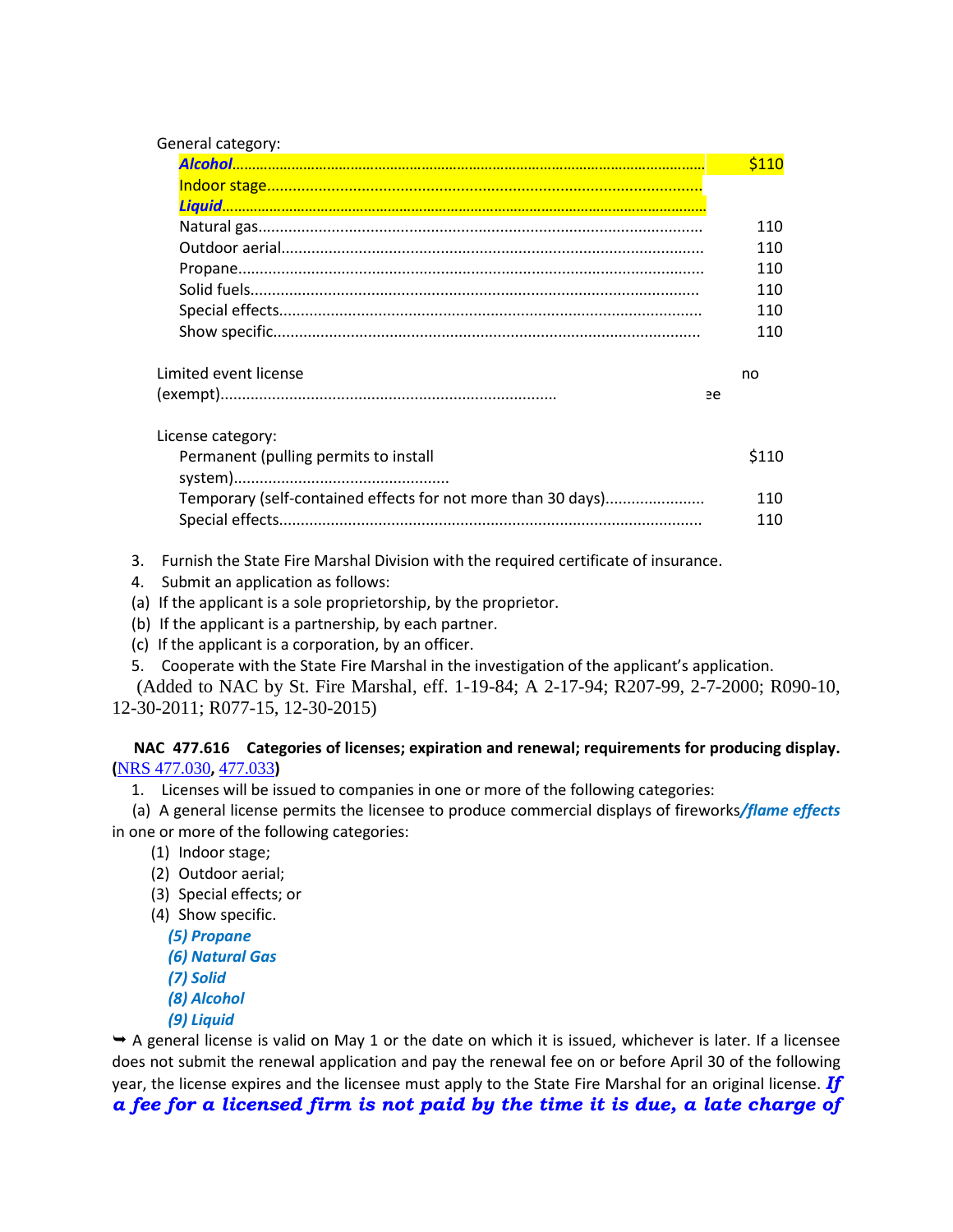# *12 percent per month will be assessed as an administrative fee for processing. The charge will be assessed beginning at the end of the first business day after the fee is due. A licensed firm may not engage in any work authorized by this chapter or [chapter 477](https://www.leg.state.nv.us/NRS/NRS-477.html#NRS477) of NRS until the fee is paid.*

 (b) A limited event license permits a nonprofit organization to produce a specific display of fireworks or series of displays at the time or times and location specified by the license subject to local requirements for a permit. A limited license is valid for the single event or series of events which it specifies.

 (c) A nonprofit organization must obtain a limited event license (exempt) from the State Fire Marshal Division before producing a display of fireworks. The limited event license (exempt) must include a description of the event to be held which specifies the location and date of the event. The license will be issued without payment of a fee. The nonprofit organization must:

(1) Show evidence of valid insurance which covers the event or series of events;

 (2) Require that all persons who participate in producing the display or series of displays complete a written test approved by the State Fire Marshal or work under the direct supervision of a certified pyrotechnic operator; and

 (3) Obtain a certificate of registration for the person who will be responsible for the show and the safety of the participants and spectators.

 2. A license issued in one of these categories does not permit the licensee to engage in activities permitted by another, more general, category.

3. In producing a commercial display of fireworks a licensee must:

(a) Obtain any permit or permits required by local authority;

 (b) Employ only pyrotechnic operators who are registered with the State Fire Marshal to conduct the display or discharge of the fireworks; and

(c) Wear proper safety attire at all times pursuant to N.F.P.A. 1123, *2010 2018* edition.

 (Added to NAC by St. Fire Marshal, eff. 1-19-84; A 2-17-94; R207-99, 2-7-2000; R062-04, 9-3-2004; R090-10, 12-30-2011)

# **NAC 477.622 Assistant pyrotechnic operators: Certificate required; qualifications; fee; authorized acts; expiration and renewal. (**[NRS 477.030](https://www.leg.state.nv.us/NRS/NRS-477.html#NRS477Sec030)**,** [477.031](https://www.leg.state.nv.us/NRS/NRS-477.html#NRS477Sec031)**)**

 1. Before a person may act as an assistant pyrotechnic operator, the person must obtain a certificate of registration as an assistant pyrotechnic operator from the State Fire Marshal. To receive a certificate of registration as an assistant pyrotechnic operator, an applicant must:

(a) Be a natural person who is at least 21 years of age;

 (b) Make an application for such a certificate of registration to the State Fire Marshal on a form provided by the State Fire Marshal;

 (c) Pass a written test based on the content of this chapter and N.F.P.A. Standard 1124, *20132018* edition, and N.F.P.A. Standard 1126, *20112018* edition;

(d) Submit to the State Fire Marshal:

 (1) Letters of endorsement from two persons who hold certificates of registration as a pyrotechnic operator issued by the State Fire Marshal; and

 (2) A letter from the company which employs the applicant stating that the applicant has worked for the company for at least 90 days or is licensed or certified as an assistant pyrotechnic operator in good standing by another state recognized by the State Fire Marshal; and

(e) Pay an initial fee of \$27.50.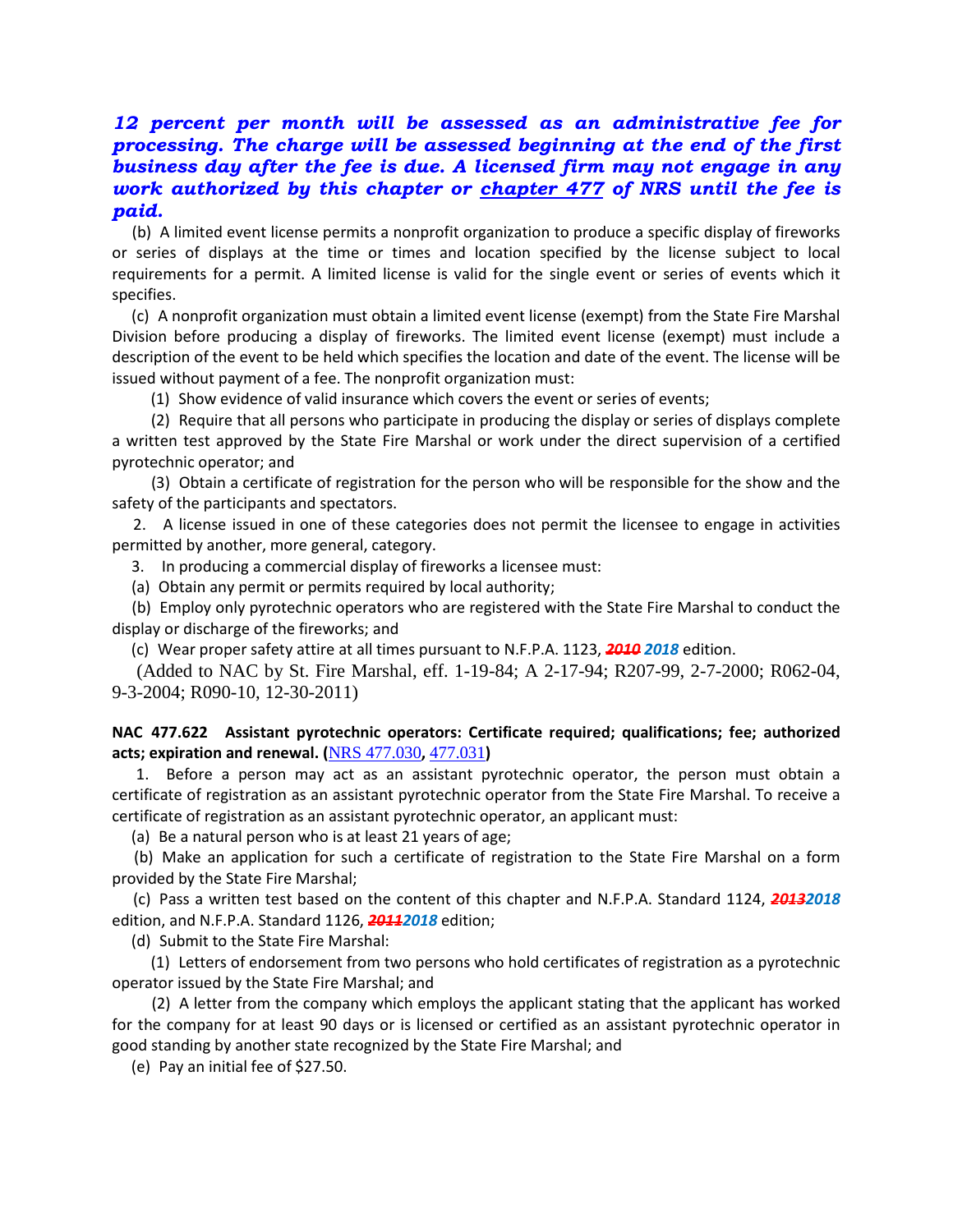2. A person who holds a certificate of registration as an assistant pyrotechnic operator may load, build and pack any product used in pyrotechnic effects only under the direct supervision of a holder of a certificate of registration as a pyrotechnic operator.

 3. A certificate of registration is valid on May 1 or the date on which it is issued, whichever is later. If the holder of a certificate of registration does not submit the renewal application and pay the renewal fee on or before April 30 of the following year, the certificate of registration expires and the person must apply to the State Fire Marshal for an original certificate of registration.

 (Added to NAC by St. Fire Marshal by R207-99, eff. 2-7-2000; A by R090-10, 12-30-2011; R123-13, 1-16-2015)

# **NAC 477.631 Flame effects assistant: Certificate required; qualifications; fee; expiration and renewal. (**[NRS 477.030](https://www.leg.state.nv.us/NRS/NRS-477.html#NRS477Sec030)**,** [477.031](https://www.leg.state.nv.us/NRS/NRS-477.html#NRS477Sec031)**)**

 1. Before a person may act as a flame effects assistant to provide flame effects before an audience, the person must obtain a certificate of registration as a flame effects assistant from the State Fire Marshal.

2. An applicant for a certificate of registration as a flame effects assistant must:

(a) Be a natural person who is at least 21 years of age;

(b) Make an application on the form provided, including the application fee of \$27.50;

 (c) Indicate on the application which category of certificate the applicant wishes to obtain, such as natural gas, propane or solids, and include the appropriate fee for that category;

 (d) Successfully pass, with a score of at least 75 percent, a preliminary written examination which includes questions concerning basic safety from N.F.P.A. 160, *20112016* edition, and this chapter;

 (e) Include with the application letters of endorsement from two persons who hold a certificate of registration as a flame effects operator issued by the State Fire Marshal; and

 (f) Include with the application a letter from the company which employs the applicant stating that the applicant has worked for the company for at least 90 days or is licensed or certified as a flame effects assistant in good standing by another state recognized by the State Fire Marshal.

 3. A certificate of registration is valid on May 1 or the date on which it is issued, whichever is later. If the holder of a certificate of registration does not submit the renewal application and pay the renewal fee on or before April 30 of the following year, the certificate of registration expires and the person must apply to the State Fire Marshal for an original certificate of registration.

 (Added to NAC by St. Fire Marshal, eff. 1-19-84; A 8-24-90; 2-17-94; R207-99, 2-7-2000; R090-10, 12-30-2011; R123-13, 1-16-2015)

**NAC 477.635 Flame effects operator or flame effects assistant: Requirements for renewal of certification. (**[NRS 477.030](https://www.leg.state.nv.us/NRS/NRS-477.html#NRS477Sec030)**,** [477.031](https://www.leg.state.nv.us/NRS/NRS-477.html#NRS477Sec031)**)** A certificate of registration as a flame effects operator or flame effects assistant must be renewed annually. An applicant for the renewal of a certificate of registration as a flame effects operator or flame effects assistant, as appropriate, must submit to the State Fire Marshal:

1. An application for the renewal of the certificate of registration and the applicable fee; and

 2. A log which indicates the number of events or performances which the applicant had during the previous 12 months, including, without limitation, events or performances located outside Nevada. To get a certificate of registration renewed, the applicant must, for each classification sought to be renewed, have logged the following number of events or performances during the previous 12 months:

| Events |       | usingAt least two   |  |
|--------|-------|---------------------|--|
|        |       |                     |  |
| Events | using | naturalAt least two |  |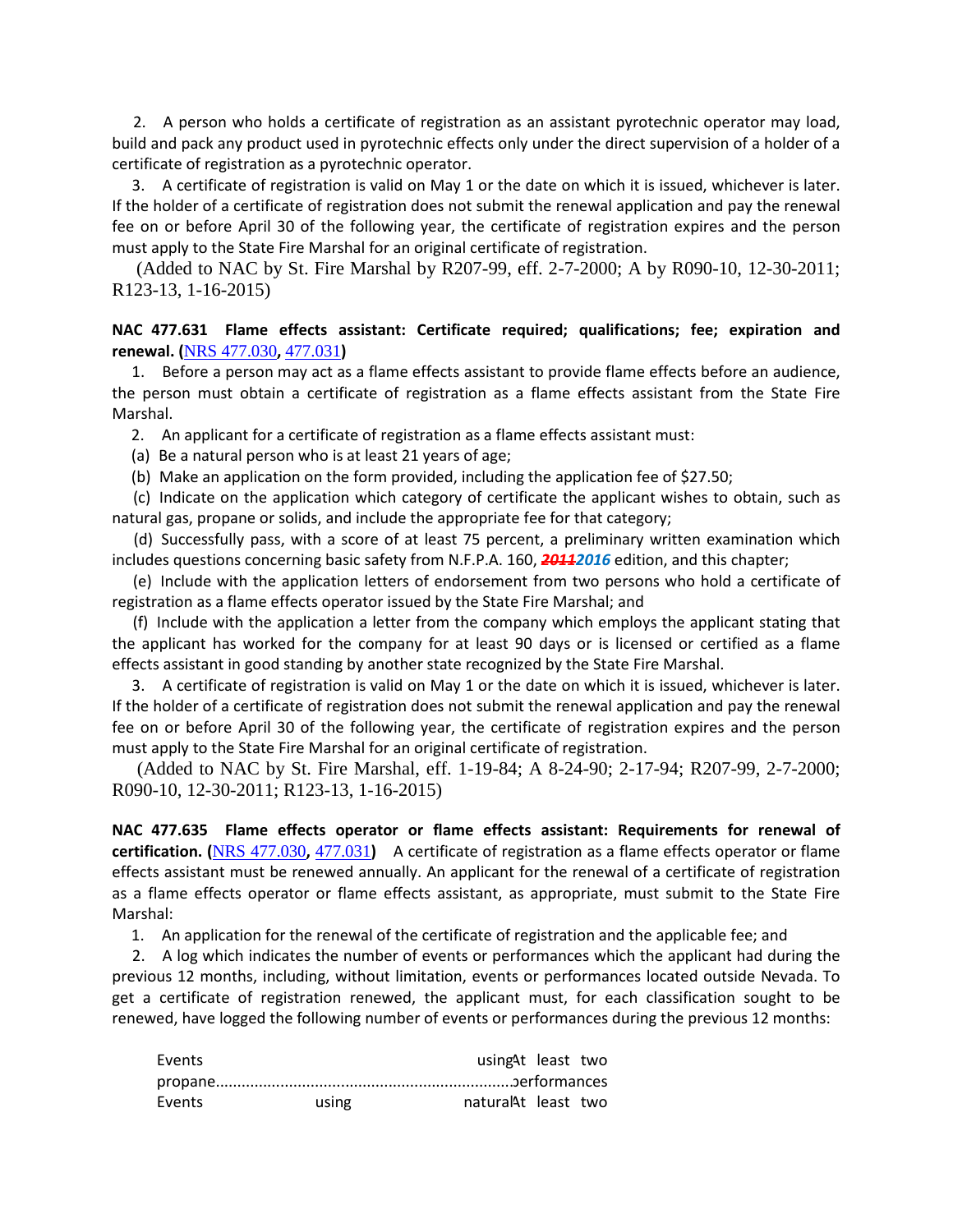|                |       | performances             |  |
|----------------|-------|--------------------------|--|
| Events         | using | solid At least one       |  |
|                |       | performance              |  |
| Events liquids |       | At least one performance |  |

# *Events alcohol At least two performances*

 (Added to NAC by St. Fire Marshal by R207-99, eff. 2-7-2000; A by R090-10, 12-30-2011; R077-15, 12-30-2015)

# **NAC 477.641 Requirements for renewal; fees. (**[NRS 477.030](https://www.leg.state.nv.us/NRS/NRS-477.html#NRS477Sec030)**,** [477.031](https://www.leg.state.nv.us/NRS/NRS-477.html#NRS477Sec031)**,** [477.033](https://www.leg.state.nv.us/NRS/NRS-477.html#NRS477Sec033)**)**

 1. A licensed firm or registrant who wishes to renew a license or certificate of registration must do so between February 1 and April 30, inclusive.

 2. Initial fees for new licenses must be paid in full unless the fees are paid in the final quarter of the licensing year. Initial fees which are paid in the final quarter will be reduced by 50 percent.

 3. If a fee for a licensed firm is not paid by the time it is due, a late charge of 12 percent per month will be assessed as an administrative fee for processing and the firm may not perform any work until the entire fee has been paid. The charge will be assessed beginning at the end of the first working day after the fee is due.

4. Fees for the renewal of a certificate of registration, per license class, are as follows:

| \$27.50 |
|---------|
| 27.50   |
| 11.00   |
| 55.00   |
| 55.00   |
| 55.00   |

# *Flame effects operator, Alcohol …………………………… 55.00*

# *Flame effects operator, Liquid ………………………………… 55.00*

| 27.50 |
|-------|
| 27.50 |
| 27.50 |

# *Flame effects assistant,*

| 27.50 |       |
|-------|-------|
|       | 55.00 |
|       | 55.00 |
|       | 55.00 |
|       | 27.50 |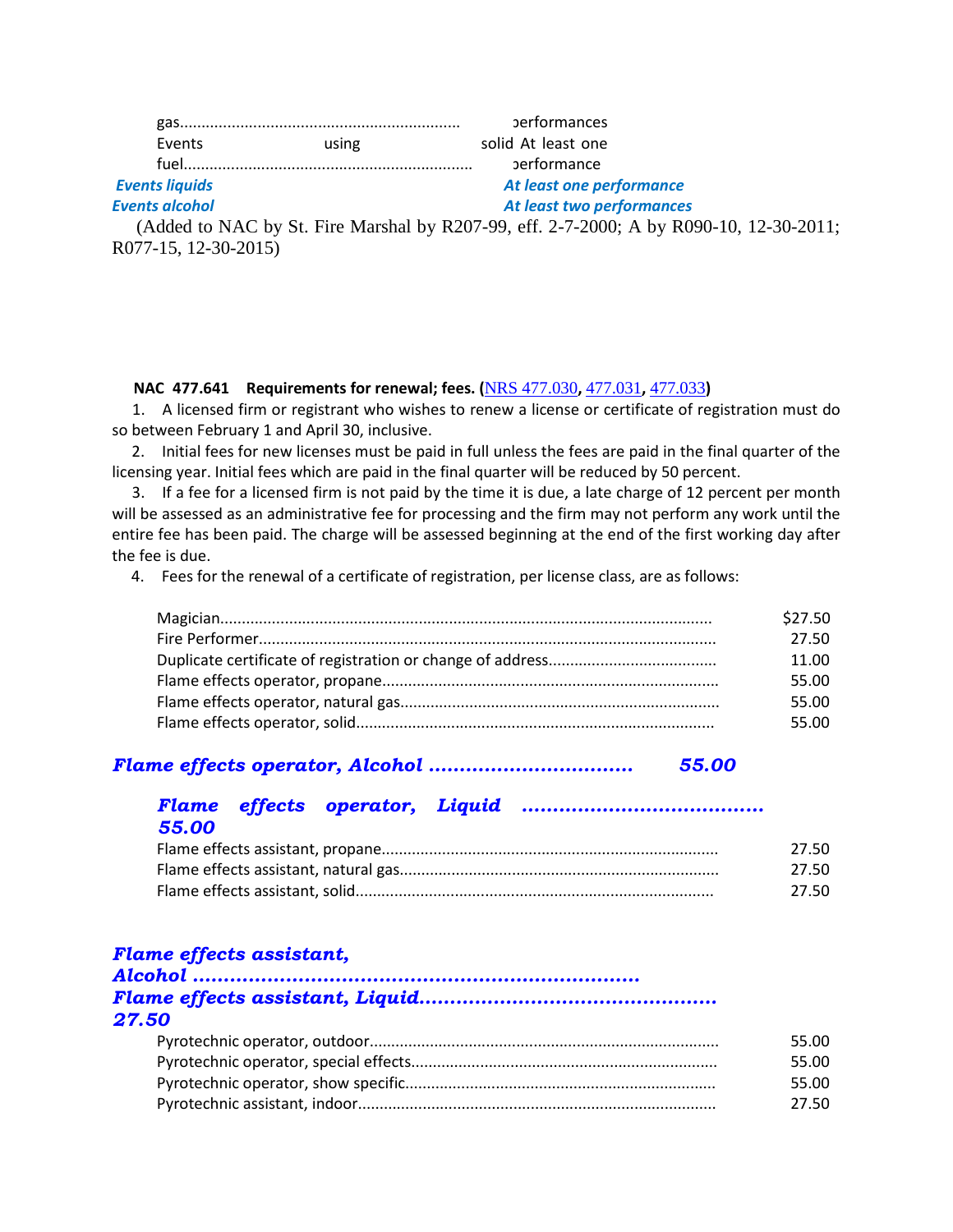| 27.50 |
|-------|
| 27.50 |
| 27.50 |

 5. To renew a certificate of registration, the holder of the certificate of registration must, for each classification sought to be renewed, have logged the following number of events or performances during the previous 12 months:

| Outdoor |  | t one  |
|---------|--|--------|
|         |  |        |
| Indoor  |  | t five |
|         |  |        |
| Special |  | t two  |
|         |  |        |
| Show    |  | st 10  |
|         |  |        |
|         |  |        |

 (Added to NAC by St. Fire Marshal, eff. 1-19-84; A by R207-99, 2-7-2000; R062-04, 9-3- 2004; R090-10, 12-30-2011)

 **NAC 477.646 Disciplinary action; reports of certain incidents; transfer of fireworks, special effects and pyrotechnic devices. (**[NRS 477.030](https://www.leg.state.nv.us/NRS/NRS-477.html#NRS477Sec030)**,** [477.033](https://www.leg.state.nv.us/NRS/NRS-477.html#NRS477Sec033)**)**

 1. The State Fire Marshal may suspend, revoke or refuse to renew a license for pyrotechnics or flame effects displays or a certificate of registration for flame effects operators or assistants, magicians or fire performers if the licensee or registrant has caused injuries or permitted a fire hazard at a location at which the licensee or registrant:

- (a) Stores, handles or prepares fireworks, special effects or pyrotechnic devices; or
- (b) Produces or conducts a commercial display of fireworks or special effects.

 2. If an injury or fire results from an incident involving a display described in subsection 1, the licensee or registrant shall immediately notify the State Fire Marshal by contacting the Department of Public Safety by telephone at (775) **687-0485** *687-0400*. The licensee or registrant shall provide the following information to the Department:

- (a) The name and telephone number of the licensee or registrant;
- (b) The location, date and time of the incident; and
- (c) A description of the incident, including, without limitation:
	- (1) The types of injuries and number of persons injured;
	- (2) Whether any person has been transported to a medical facility or has received medical care;
	- (3) Whether any fatalities have occurred and, if so, the number of fatalities; and

 (4) Whether a fire occurred and, if so, whether the fire department was contacted or responded to the incident. If a fire occurred, the licensee or registrant shall submit a written report to the State Fire Marshal Division within 5 business days after the incident providing a complete description of the incident.

 3. A person whose license or certificate has been revoked must dispose of the fireworks, special effects or pyrotechnic devices in his or her possession within 10 days after receiving written notice to do so by the State Fire Marshal. In complying with this subsection, the licensee or registrant shall transfer the fireworks, special effects or pyrotechnic devices only to a person who is licensed to produce commercial displays of fireworks or who is otherwise permitted to lawfully purchase and possess fireworks or pyrotechnic devices. Upon the transfer of the fireworks, special effects or pyrotechnic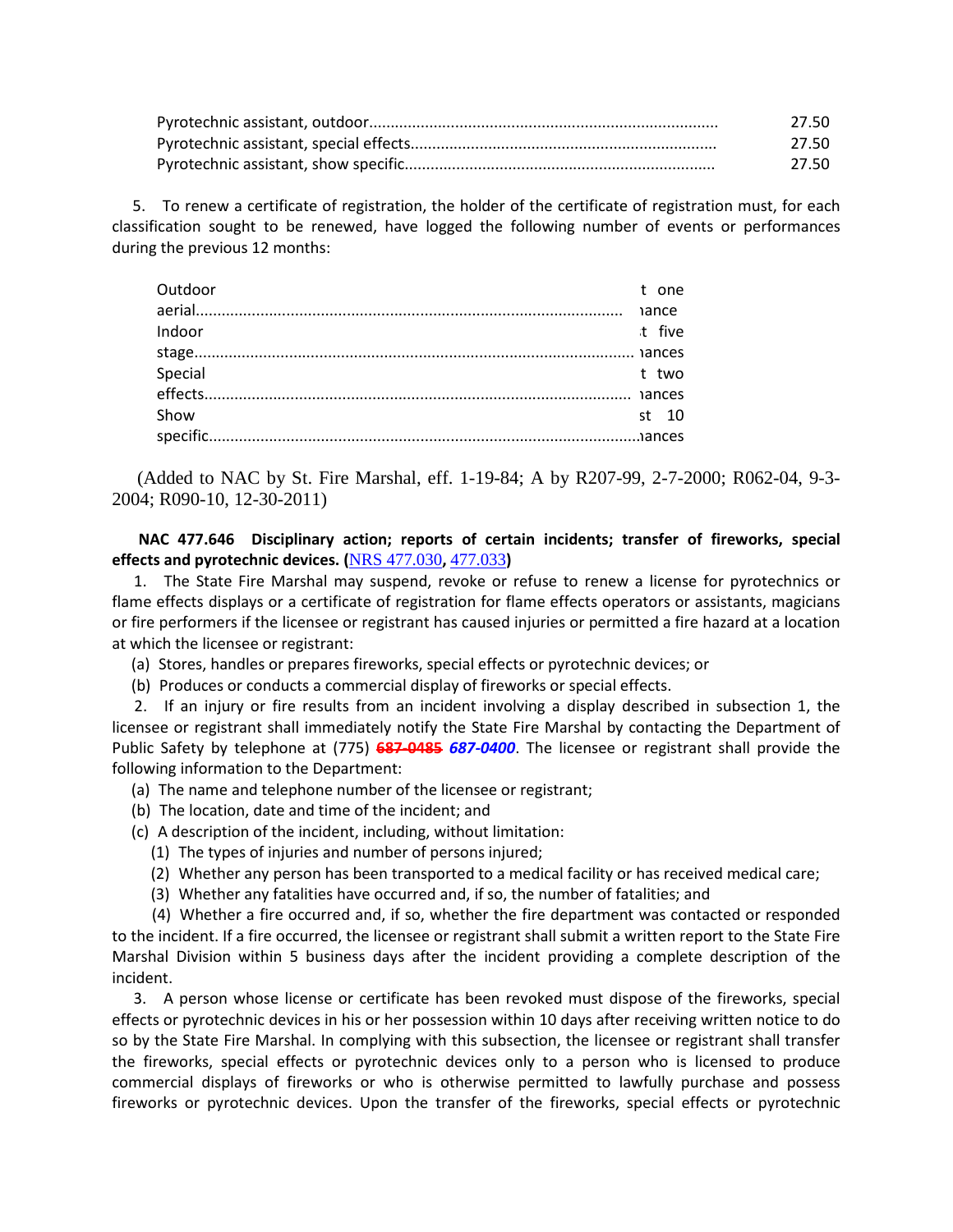devices, the licensee or registrant shall submit a written report to the State Fire Marshal which includes the name, license number, address and telephone number of the person to whom the fireworks, special effects or pyrotechnic devices were transferred.

 (Added to NAC by St. Fire Marshal, eff. 1-19-84; A 7-16-85, eff. 8-1-85; R220-99, 9-25- 2000; R062-04, 9-3-2004; R090-10, 12-30-2011)

## **NAC 477.661 Prohibited acts; seizure and disposal of fireworks. (**[NRS 477.030](https://www.leg.state.nv.us/NRS/NRS-477.html#NRS477Sec030)**)**

1. No person may:

(a) Use or discharge:

 (1) A special effect or firework unless the person is a pyrotechnic operator certified by the State Fire Marshal.

 (2) A firework of any class or type within 100 feet of stored gasoline or other flammable liquid which is listed as Class I in N.F.P.A. Standard 30, *2012 2018* edition, or any other combustible material.

 (b) Display or discharge a firework at a commercial display of fireworks in such a manner as to endanger any person.

(c) Discharge fireworks of any class in a county where the discharge of the fireworks is prohibited.

 2. If the authority having jurisdiction believes that fireworks which create an imminent danger to life or property will be discharged in violation of this subsection, the authority having jurisdiction may seize the fireworks without notice.

 3. The authority having jurisdiction will take and retain possession of fireworks seized in accordance with this section during any judicial or administrative proceedings involving the fireworks and will, upon conclusion of the proceedings, destroy them or return them to the person from whom they were seized as directed in such proceedings.

 4. Any person whose fireworks are adjudged in any judicial or administrative proceeding to be hazardous will be charged with the expenses incurred in the seizure, transportation, storage and disposal of those fireworks. This charge constitutes a debt and is collectible by any agency of the State or any of its political subdivisions incurring any such expense in the same manner as if it is an obligation under an express or implied contract.

 (Added to NAC by St. Fire Marshal, eff. 1-19-84; A 7-16-85, eff. 8-1-85; 3-9-89; 2-17-94; 8- 23-94; R220-99, 9-25-2000; R062-04, 9-3-2004; R090-10, 12-30-2011; R123-13, 1-16-2015)

## **NAC 477.663 General requirements. (**[NRS 477.030](https://www.leg.state.nv.us/NRS/NRS-477.html#NRS477Sec030)**,** [477.031](https://www.leg.state.nv.us/NRS/NRS-477.html#NRS477Sec031)**)**

 1. No person may maintain or permit the existence of a fire hazard at any location under the person's control where fireworks or pyrotechnic compositions are displayed, discharged or stored.

 2. A permit issued by the State Fire Marshal is required for the storage of fireworks classified as Division 1.3G, Division 1.4G or Division 1.4S by 18 U.S.C. §§ 841 et seq. and N.F.P.A. Standard 1124, 2013 edition, except for:

 (a) Fireworks classified as consumer fireworks that are stored at a retail outlet for sale as approved by the State Fire Marshal or pursuant to a permit issued by the State Fire Marshal after an inspection of the site is made;

(b) Fireworks for public display or special effects stored at the site of firing for immediate use; and

(c) Storage of material for special effects which weighs less than 10 pounds.

3. Fees for permits for storage are as follows:

|          |                                 | (a) A building for permanent or temporary |      | \$220 |
|----------|---------------------------------|-------------------------------------------|------|-------|
|          |                                 | (b) Type                                  |      | 220.  |
| (c) Type | $\mathbf{Z}$ , and $\mathbf{Z}$ | $\mathbf{R}$                              | or o | 11 N  |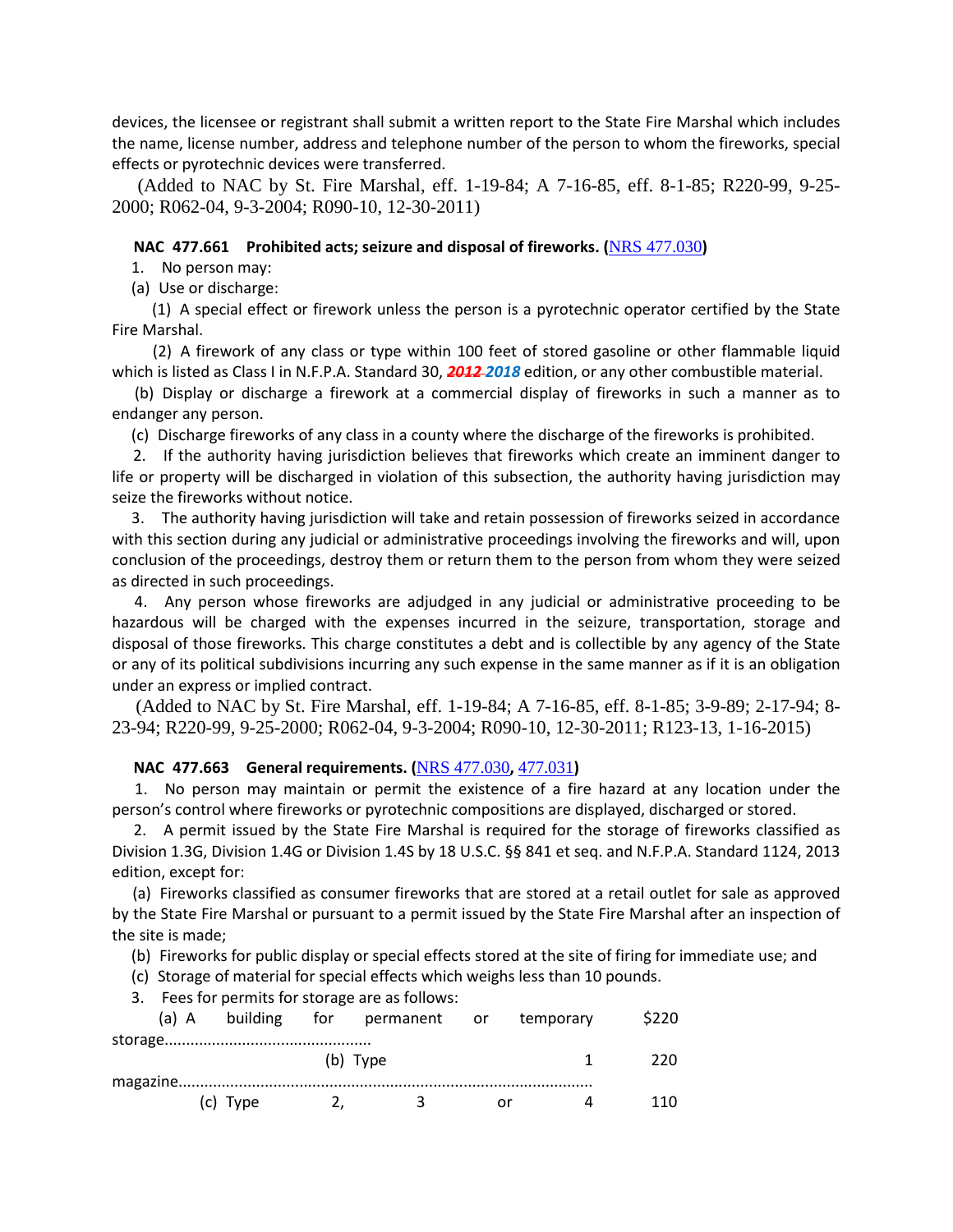magazine.....................................................................................

 4. Fireworks must be stored in compliance with the requirements of the *International Building Code*, *2012 2018* edition, and N.F.P.A. Standard 1124, *20132018* edition. Material for special effects which weighs less than 750 pounds may be stored in a single-story structure which is fully equipped with fire sprinklers and which otherwise conforms to the requirements for a Type V-A rated building as described in the *International Building Code*, *2012 2018* edition. Material for special effects which weighs 750 pounds or more must be stored in a magazine approved for that purpose.

 5. The State Fire Marshal will, as he or she determines necessary, inspect each site used for storage of fireworks to determine if the fireworks are stored properly according to their class or type.

 (Added to NAC by St. Fire Marshal, eff. 1-19-84; A 7-16-85, eff. 8-1-85; 3-9-89; 2-17-94; R207-99, 2-7-2000; R062-04, 9-3-2004; R090-10, 12-30-2011; R123-13, 1-16-2015)

# **USE OF EXPLOSIVES IN BLASTING**

 **NAC 477.710 Certificate required; qualifications; exemptions; fees; renewal of certificate. (**[NRS](https://www.leg.state.nv.us/NRS/NRS-477.html#NRS477Sec030)  [477.030](https://www.leg.state.nv.us/NRS/NRS-477.html#NRS477Sec030)**,** [477.031](https://www.leg.state.nv.us/NRS/NRS-477.html#NRS477Sec031)**,** [477.033](https://www.leg.state.nv.us/NRS/NRS-477.html#NRS477Sec033)**)**

 1. Except as otherwise provided in subsection 3, no person may use explosives in blasting operations for commercial construction unless he or she has a certificate of registration for blasting issued by the State Fire Marshal or is under the direct supervision of a person holding such a certificate. An applicant for a certificate of registration for blasting must:

(a) Meet the criteria outlined in section 5601.4 of the *International Fire Code*, 2012 *2018* edition;

**(b) Pass a background check;**

 (c) Pass a written examination, with a score of at least 75 percent, as determined by the State Fire Marshal;

(d) Pay the applicable fee at the time the applicant submits his or her application;

(e) Submit the following information with the application:

(1) A letter from his or her employer which:

(I) States that the applicant is employed by the employer;

 (II) States that the applicant has knowledge of blasting and the safety requirements relating to blasting; and

 (III) Requests that the State Fire Marshal issue a certificate of registration for blasting to the applicant;

(2) A current resume;

 (3) A copy of each license that is issued by another state and approved by the State Fire Marshal; and

(4) Any other information required by the State Fire Marshal; and

 (f) Possess a letter of clearance as a responsible person or possessor of explosives from the United States Bureau of Alcohol, Tobacco, Firearms and Explosives.

 2. The certificate of registration for blasting must be in the possession of the registrant while he or she is performing blasting operations. A registrant must pay the same fee as for an address change for a duplicate of a certificate that has been lost or destroyed.

 3. This section does not apply to the use of pyrotechnics governed by other provisions of this chapter or the use of explosives: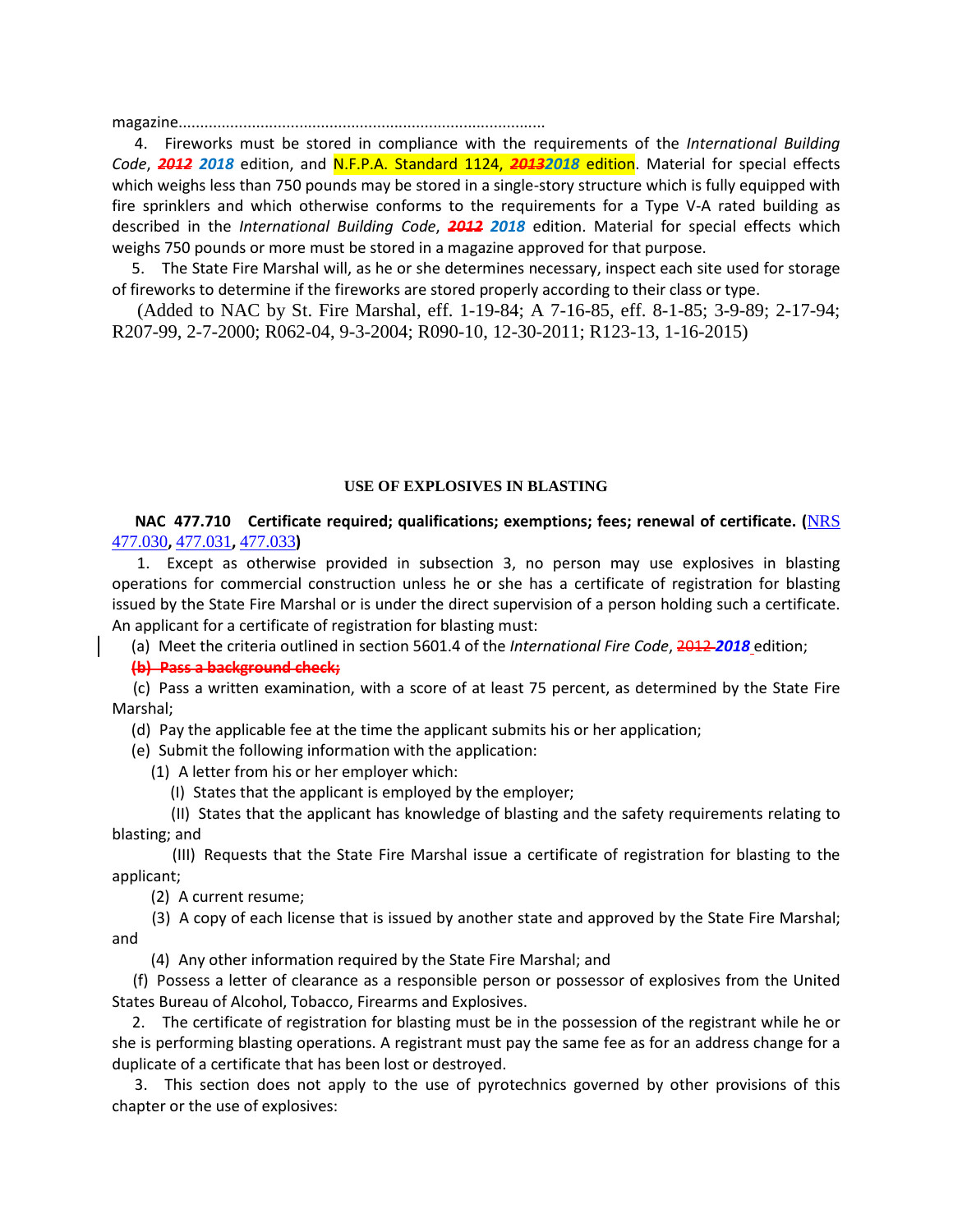(a) By a person engaged in agriculture or ranching for occasional use on his or her property;

 (b) By an employee of the State, a local government or the Federal Government who uses explosives for construction in the proper performance of his or her duties; or

 (c) In flammable or combustible liquid, in fertilizer and in tools or other devices which are actuated by a propellant.

 4. A certificate of registration for blasting must be renewed annually. An applicant for renewal must pay a fee of \$55 before the certificate of registration for blasting may be renewed.

 (Added to NAC by St. Fire Marshal, 7-16-85, eff. 8-1-85; A 2-17-94; R207-99, 2-7-2000; R062-04, 9-3-2004; R090-10, 12-30-2011; R123-13, 1-16-2015)

# **NAC 477.720 Revocation or suspension of certificate. (**[NRS 477.030](https://www.leg.state.nv.us/NRS/NRS-477.html#NRS477Sec030)**)**

1. The State Fire Marshal may revoke a certificate of registration for blasting if the registrant:

- (a) Knowingly fails or refuses to comply with an applicable order of the State Fire Marshal;
- (b) Is convicted of a felony;
- (c) Becomes a fugitive from justice;
- (d) Violates any standard of safety in the use of explosives;

 (e) Suffers any physical or mental infirmity which interferes with his or her ability to handle explosive materials safely;

(f) Willfully misrepresents a material fact in order to obtain the certificate;

(g) Causes or permits a fire hazard to exist where explosives are stored or handled; or

(h) Fails to make a report as required in subsection 3 of  $NAC$  477.730.

 2. A certificate of registration for blasting may be suspended during an investigation of any complaint alleging a ground for revocation.

 3. The failure of a registrant to make a report pursuant to paragraph (h) of subsection 1 is grounds for immediate revocation of his or her certificate.

(Added to NAC by St. Fire Marshal, 7-16-85, eff. 8-1-85)

 **NAC 477.730 Duties of holder of certificate. (**[NRS 477.030](https://www.leg.state.nv.us/NRS/NRS-477.html#NRS477Sec030)**)** A holder of a certificate of registration for blasting shall:

 1. Immediately notify the State Fire Marshal upon learning of an indictment charging the registrant with a felony;

 2. Report the loss or theft of any explosive material to the local law enforcement agency; *and Nevada Threat Assessment Center at [www.NTACNV.org,](http://www.ntacnv.org/) Report Suspicious Activity, the report must include identification of the quantity, type, kind and class of the missing materials, the location of the loss or disappearance and the circumstances in which the loss or disappearance occurred;*

 3. After an incident involving explosives which created a hazard for any person or property, immediately submit a report to the State Fire Marshal explaining the incident.

(Added to NAC by St. Fire Marshal, 7-16-85, eff. 8-1-85)

#### **REVIEW OF PLANS**

# **TYPE 1 EXHAUST SYSTEMS**

# **NAC 477.770 Licensing requirements for servicing and cleaning. (**[NRS 477.030](https://www.leg.state.nv.us/NRS/NRS-477.html#NRS477Sec030)**)**

 1. A license must be obtained from the State Fire Marshal to service and clean Type 1 exhaust system grease ducts. A Type 1 exhaust system grease duct has the meaning ascribed to it in the *National Fire Codes*.

2. To obtain a license to service and clean a Type 1 exhaust system grease duct, an applicant must:

(a) Submit an application;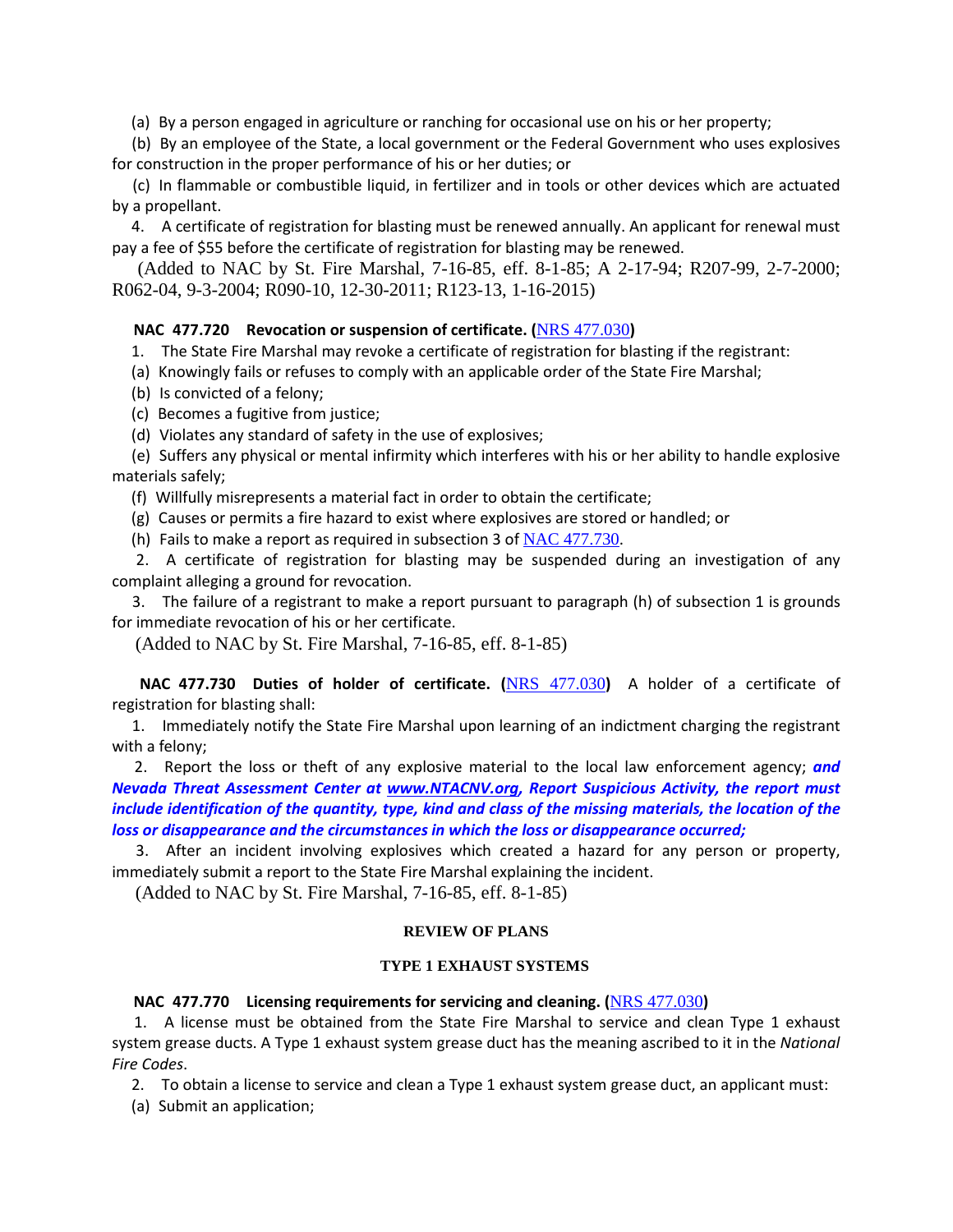(b) Provide a sample tag or stick-on label to be approved by the State Fire Marshal Division pursuant to [NAC 477.790](https://www.leg.state.nv.us/NAC/NAC-477.html#NAC477Sec790); and

(c) Pay the applicable fee.

 3. To obtain a certificate of registration to service and clean a Type 1 exhaust system grease duct an applicant must:

(a) Pass an examination administered by the State Fire Marshal, with a score of at least 75 percent;

(b) Submit an application;

(c) Pay the applicable fee;

 (d) Submit a letter from the company which employs the applicant stating that the applicant works for the company and has knowledge of cleaning a hood and duct system; and

 (e) Establish that the applicant has read and understands N.F.P.A. Standard 96, *20112017* edition, section 11.4, and the applicable provisions of this chapter, and is properly equipped to service and clean Type 1 exhaust system grease ducts.

 4. A licensed firm that has obtained a license from the State Fire Marshal to service and clean Type 1 exhaust system grease ducts must also be licensed to do business in the city or county in which it is providing this service.

 5. Employees of the licensed firm who are not certified may be allowed to assist in the servicing and cleaning of Type 1 exhaust systems if a person certified by the State Fire Marshal is on the premises and directly supervises such work at all times and the certificate of inspection and maintenance is filled out by that certified person who will accept responsibility for the work.

 (Added to NAC by St. Fire Marshal, eff. 3-9-89; A by R220-99, 9-25-2000; R062-04, 9-3- 2004; R090-10, 12-30-2011; R123-13, 1-16-2015)

# **NAC 477.780 Cleaning contracts and reports; reports of deficiencies; cleaning requirements; duties if contract expires or is not extended. (**[NRS 477.030](https://www.leg.state.nv.us/NRS/NRS-477.html#NRS477Sec030)**)**

 1. A copy of the cleaning contract and cleaning reports for a Type 1 exhaust system must be maintained at the site where the exhaust system is located and made available to the authority having jurisdiction upon request.

 2. After inspecting or cleaning a Type 1 exhaust system, a copy of a report describing any deficiencies found in the system or a notice that service was refused or was extended beyond the limitations of the contract must be sent to the authority having jurisdiction by the close of business the next business day. A report describing any deficiencies must specify all deficiencies that were not corrected during the servicing of the system, including, but not limited to:

- (a) Excessive grease;
- (b) Inaccessible areas;
- (c) Access panels which do not comply with code specifications;
- (d) Fans that are not commercial or cleanable; and
- (e) Missing filters.

 $\rightarrow$  The report must be signed by a person representing the owner of the system.

 3. When grease or other residues are present within the hood, ducts or devices for the removal of grease, the system must be cleaned in accordance with N.F.P.A. Standard 96, *20112017* edition, section 11.4.

 4. If a cleaning contract expires or if a company chooses not to extend a cleaning contract, the licensee must provide written notice to the authority having jurisdiction not later than the close of business the next business day after the contract expires or is not extended.

 (Added to NAC by St. Fire Marshal, eff. 3-9-89; A by R220-99, 9-25-2000; R062-04, 9-3- 2004; R090-10, 12-30-2011; R123-13, 1-16-2015)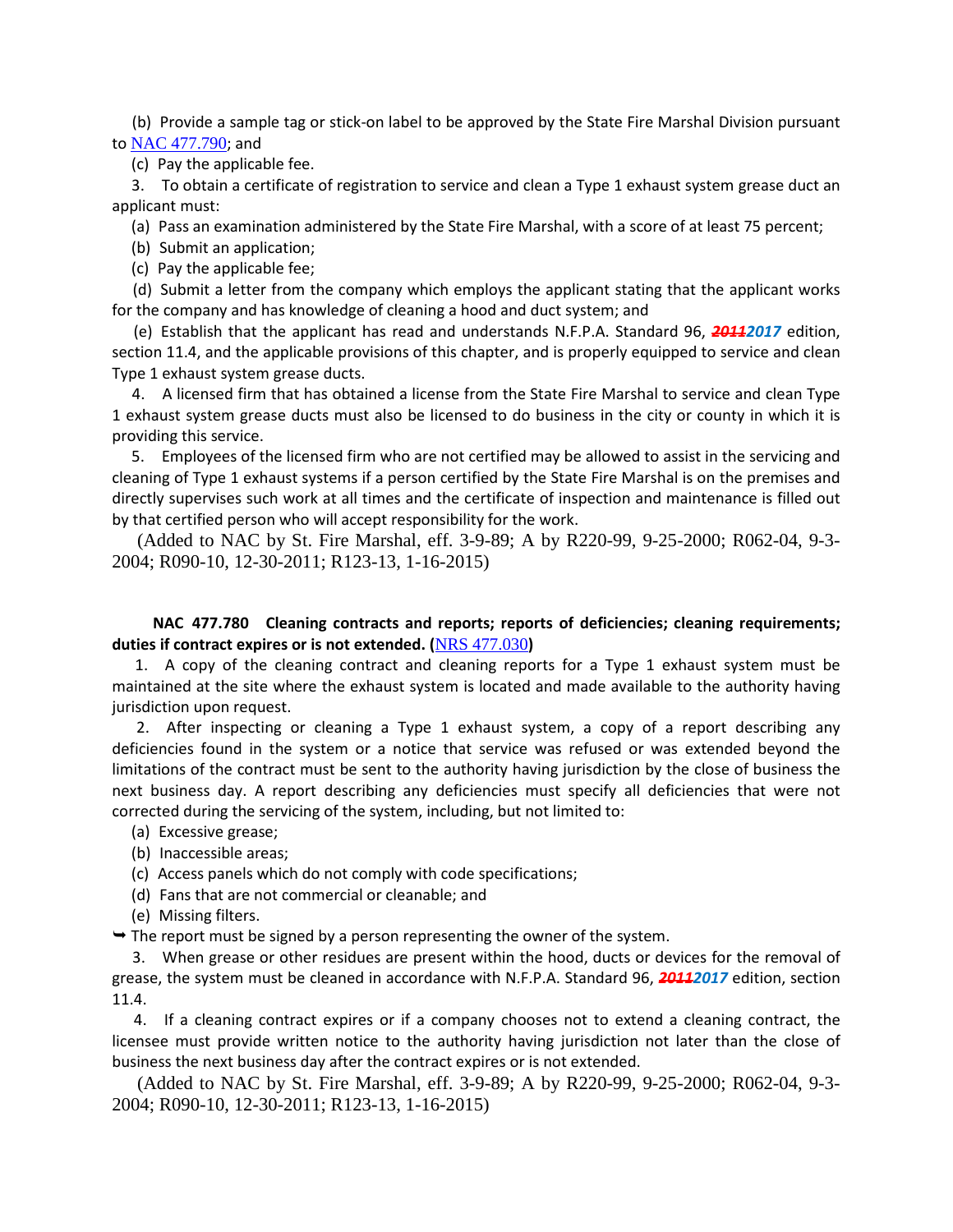# **NAC 477.790 Attachment and contents of tag or stick-on label regarding servicing. (**[NRS 477.030](https://www.leg.state.nv.us/NRS/NRS-477.html#NRS477Sec030)**)**

 1. A tag or stick-on label approved by the State Fire Marshal Division must be attached to the hood of a Type 1 exhaust system.

 2. The tag or stick-on label must be attached to the system by the last person to work on the system for any purpose. The tag or stick-on label must be punched in an approved manner to indicate the type of service performed on the system and the date. The tag or stick-on label must be signed with a legible signature by the holder of a certificate of registration who directly supervises the work, and such information must remain permanently on the tag or stick-on label. A number stamp or date stamp must not be used on the tag or stick-on label.

 3. The tag or stick-on label must be printed by a printing company and include the following information:

- (a) A schedule of required service for the system;
- (b) The date when the system was last serviced;
- (c) The date when the next service is scheduled;
- (d) The name and certificate number of the person who last serviced the system;
- (e) The name, address and telephone number of the company; and
- (f) The number of the license issued by the State Fire Marshal.
- 4. The tag or stick-on label must be in the following form:

|                                             |         |       |                                                                |                                        |  |                          | TAG MUST BE PUNCHED NOT MARKED |                               |                                                                      |
|---------------------------------------------|---------|-------|----------------------------------------------------------------|----------------------------------------|--|--------------------------|--------------------------------|-------------------------------|----------------------------------------------------------------------|
|                                             |         |       |                                                                |                                        |  |                          | DATE OF LAST SERVICE           |                               |                                                                      |
| <b>HAL</b><br>FE <sub>B</sub><br><b>MAR</b> |         |       | <b>APR</b><br>MAY<br><b>JUN</b>                                | <b>JUL</b><br><b>AUG</b><br><b>SEP</b> |  | OCT<br><b>NOV</b><br>DEC |                                | 2818<br>2011<br>2012          | 2013<br>2019<br>2016<br>2014<br>2017<br>2020<br>2015<br>2021<br>2018 |
|                                             |         |       |                                                                |                                        |  | 11                       | 112                            | 14   15                       |                                                                      |
| 16 17                                       |         | 18 19 | 20 21 22 23 24 25 26 27                                        |                                        |  |                          |                                | 28 29 30                      | 31                                                                   |
|                                             | Address |       | <b>Company Name</b><br>City, State ZIP<br>(Area Code) + Number |                                        |  |                          |                                | 30 Days<br>60 Days<br>90 Days | 120 Days<br>180 Days<br>Other                                        |
|                                             |         |       |                                                                |                                        |  |                          |                                |                               | <b>H</b> - License Number Here                                       |
|                                             |         |       |                                                                |                                        |  |                          |                                |                               |                                                                      |

# **Hood & Duct Sticker**

(Added to NAC by St. Fire Marshal, eff. 3-9-89; A by R090-10, 12-30-2011)

# **FIRE STANDPIPE SYSTEMS**

 **NAC 477.810 Inspections and reports; notification of deficiencies; hydrostatic tests; required tags; supervision of service required. (**[NRS 477.030](https://www.leg.state.nv.us/NRS/NRS-477.html#NRS477Sec030)**)**

 1. Fire standpipe systems must be inspected annually by a person certified by the State Fire Marshal for fire standpipe systems who works for a firm licensed by the State Fire Marshal to service fire standpipe systems. The annual inspection must conform to the requirements of N.F.P.A. 25, 2011 edition.

 2. A copy of the annual inspection report must be maintained on-site and sent to the owner. If an inspection indicates that additional work is required on a fire standpipe system in order to have the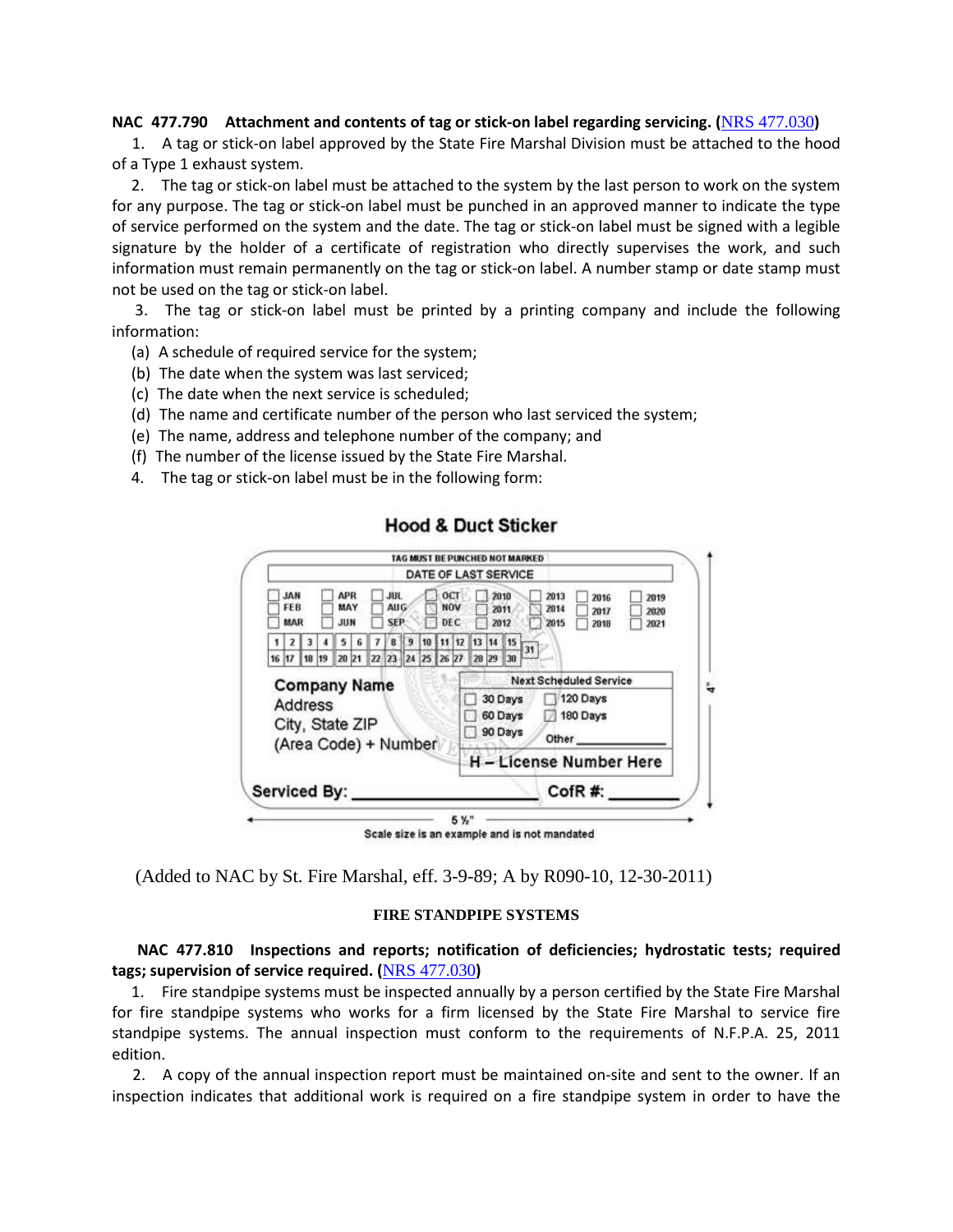system conform to code requirements, the licensed firm must notify the owner and the authority having jurisdiction in writing not later than the next business day after the day of the inspection. If the owner fails to correct the deficiency within 30 calendar days after receiving notice of the deficiency, the licensed firm must notify the owner and the authority having jurisdiction in writing not later than the next business day after the day the person conducting the inspection determines that the deficiency was not corrected as required.

 3. Before hydrostatic tests may be conducted on a fire standpipe system, the installer of the fire standpipe system must notify the authority having jurisdiction in such a manner as to provide the authority having jurisdiction with sufficient time to schedule an appointment so that the authority having jurisdiction can be present when the hydrostatic tests are conducted on the fire standpipe system. Tests must be certified by the licensee as meeting code requirements and a copy of that certification must be maintained on-site. A copy of a report describing any deficiencies in the systems found during the testing must be sent to the authority having jurisdiction.

 4. The installer of a fire standpipe system shall place a metal tag on the control valve for the system which states the name of the installing company and the date of the installation.

 5. Any work done on the system must be done under the supervision of a person who has a certificate of registration for that work. At the conclusion of the service, test, inspection or installation, the person holding a certificate of registration shall sign and place an approved tag on the system control riser. The tag must be punched in an approved manner to indicate the type of service performed on the system and the date it was performed.

 (Added to NAC by St. Fire Marshal, eff. 3-9-89; A by R220-99, 9-25-2000; R062-04, 9-3- 2004; R090-10, 12-30-2011; R123-13, 1-16-2015)

# **NAC 477.810 Inspections and reports; notification of deficiencies; hydrostatic tests; required tags; supervision of service required. (**[NRS 477.030](https://www.leg.state.nv.us/NRS/NRS-477.html#NRS477Sec030)**)**

 1. Fire standpipe systems must be inspected annually by a person certified by the State Fire Marshal for fire standpipe systems who works for a firm licensed by the State Fire Marshal to service fire standpipe systems. The annual inspection must conform to the requirements of N.F.P.A. 25, *2011 2017*edition.

 2. A copy of the annual inspection report must be maintained on-site and sent to the owner. If an inspection indicates that additional work is required on a fire standpipe system in order to have the system conform to code requirements, the licensed firm must notify the owner and the authority having jurisdiction in writing not later than the next business day after the day of the inspection. If the owner fails to correct the deficiency within 30 calendar days after receiving notice of the deficiency, the licensed firm must notify the owner and the authority having jurisdiction in writing not later than the next business day after the day the person conducting the inspection determines that the deficiency was not corrected as required.

 3. Before hydrostatic tests may be conducted on a fire standpipe system, the installer of the fire standpipe system must notify the authority having jurisdiction in such a manner as to provide the authority having jurisdiction with sufficient time to schedule an appointment so that the authority having jurisdiction can be present when the hydrostatic tests are conducted on the fire standpipe system. Tests must be certified by the licensee as meeting code requirements and a copy of that certification must be maintained on-site. A copy of a report describing any deficiencies in the systems found during the testing must be sent to the authority having jurisdiction.

 4. The installer of a fire standpipe system shall place a metal tag on the control valve for the system which states the name of the installing company and the date of the installation.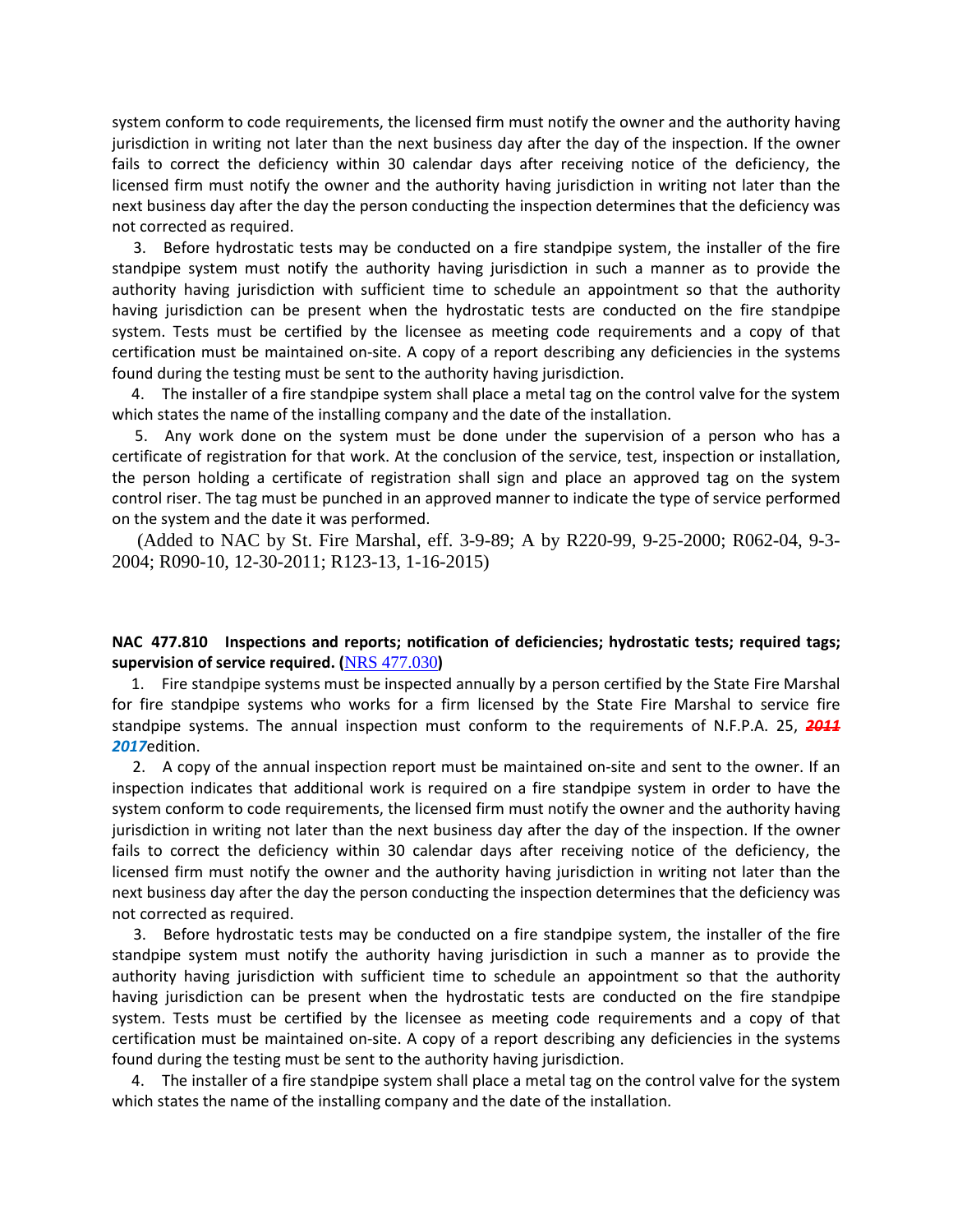5. Any work done on the system must be done under the supervision of a person who has a certificate of registration for that work. At the conclusion of the service, test, inspection or installation, the person holding a certificate of registration shall sign and place an approved tag on the system control riser. The tag must be punched in an approved manner to indicate the type of service performed on the system and the date it was performed.

 (Added to NAC by St. Fire Marshal, eff. 3-9-89; A by R220-99, 9-25-2000; R062-04, 9-3- 2004; R090-10, 12-30-2011; R123-13, 1-16-2015)

#### **MISCELLANEOUS REQUIREMENTS**

 **NAC 477.910 New buildings: Constructed by or for State; owned by State; exemptions; penalty for removing or disabling smoke detector. (**[NRS 477.030](https://www.leg.state.nv.us/NRS/NRS-477.html#NRS477Sec030)**)**

 1. Every new building constructed by or for the State of Nevada must meet or exceed the minimum requirements of this chapter and the codes adopted by the State Fire Marshal.

 2. Except as otherwise provided in subsection 3, a new building owned by the State must be equipped with an automatic fire suppression system if the building is:

(a) More than 5,000 square feet in size;

(b) Used for sleeping purposes; or

 (c) Otherwise required to be equipped with an automatic fire suppression system pursuant to the *International Fire Code*, *2012 2018* edition.

 $\rightarrow$  Rooms in such a new building which are to be used for sleeping purposes must be equipped with smoke detectors. The smoke detectors must receive their primary power from the building's wiring, with provision made for the detection of smoke during a power failure.

3. The provisions of subsection 2 do not apply to:

 (a) A noncombustible open parking garage as defined in the building and fire codes and standards adopted by reference in [NAC 477.281](https://www.leg.state.nv.us/NAC/NAC-477.html#NAC477Sec281);

(b) A detached noncombustible shade structure; or

 (c) Any structure upon which solar power panels are placed if the structure is erected over a parking lot.

 4. A person who removes or disables any smoke detector required by this section is subject to prosecution for a misdemeanor in accordance with [NRS 477.250](https://www.leg.state.nv.us/NRS/NRS-477.html#NRS477Sec250).

 (Added to NAC by St. Fire Marshal, eff. 8-24-90; A 2-17-94; R220-99, 9-25-2000; R062-04, 9-3-2004; R123-13, 1-16-2015)

# *Add: Annual Building Inspections (NRS 477.030) all buildings as listed in NRS 477.030 will be inspected a minimum on annually by the State Fire Marshal or the AHJ in the event of an existing inter-local agreement.*

# **NAC 477.917 Existing buildings and structures: Alterations, repairs, additions or changes of occupancy. (**[NRS 477.030](https://www.leg.state.nv.us/NRS/NRS-477.html#NRS477Sec030)**)**

 1. Chapter 34 of the *International Building Code*, *2012 2018* edition, will be used to determine whether an alteration, repair, addition or change of occupancy of an existing building or structure must comply with the requirements for a new building or structure.

 2. Structures existing before November 1, 1994, must comply with the requirements set forth in section 3412.2 of the *International Building Code*, *2012 2018* edition.